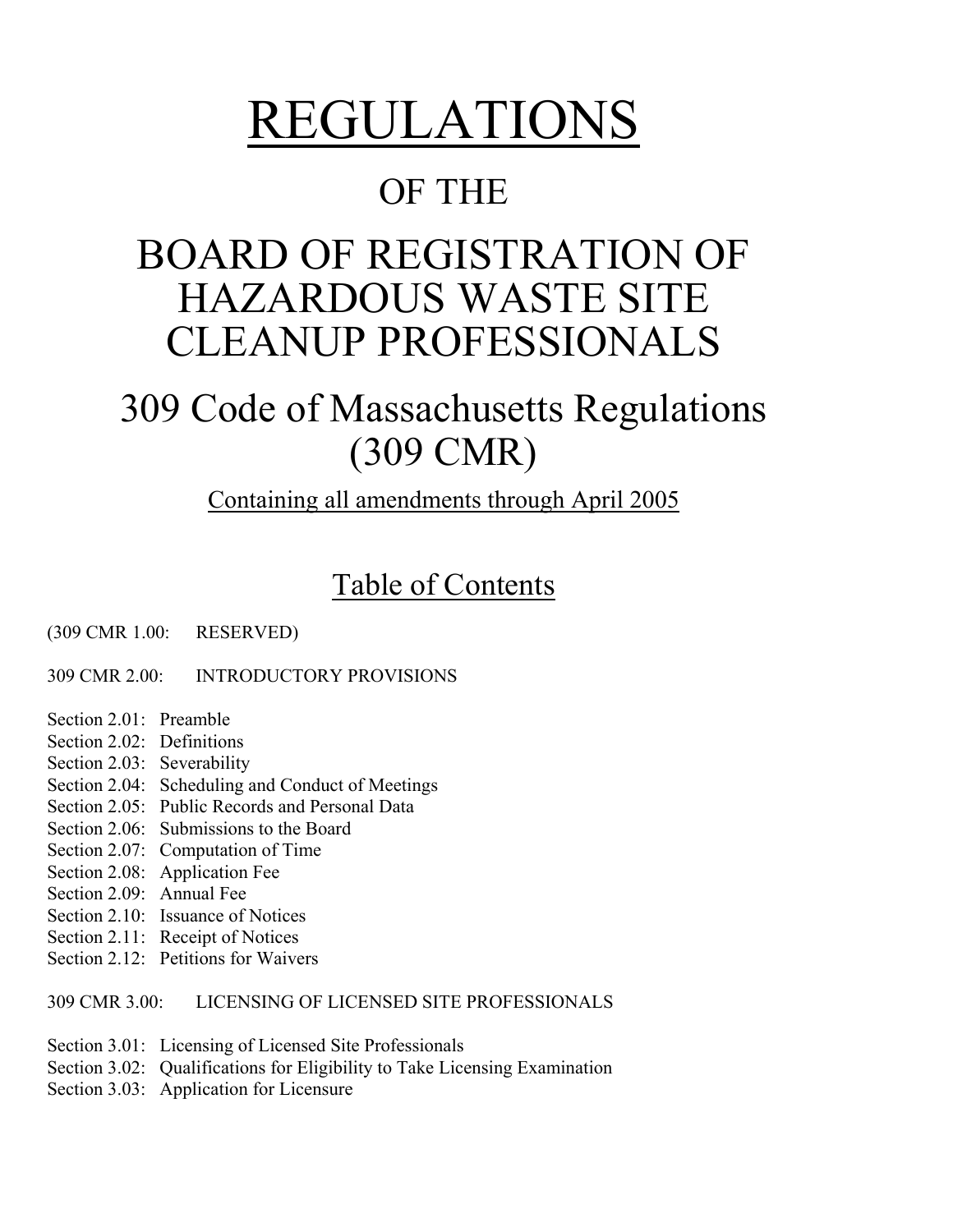- Section 3.04: Examination
- Section 3.05: License Denial
- Section 3.06: License Renewal
- Section 3.07: Right to Adjudicatory Hearing
- Section 3.08: Waiver of Right to Adjudicatory Hearing
- Section 3.09: Continuing Education Requirements
- Appendix A
- Appendix B

309 CMR 4.00: RULES OF PROFESSIONAL CONDUCT

- Section 4.01: Preamble
- Section 4.02: Professional Competency
- Section 4.03: Professional Responsibility
- Section 4.04: Conflict of Interest
- Section 4.05: Accepting Compensation

#### 309 CMR 5.00: ADVISORY RULINGS

- Section 5.01: General
- Section 5.02: Submission
- Section 5.03: Disposition
- Section 5.04: Availability to Public

#### 309 CMR 6.00: DESIGN AND USE OF LICENSED SITE PROFESSIONAL'S SEAL

Section 6.00: Design and Use of Licensed Site Professional's Seal

#### 309 CMR 7.00: PROCEDURE GOVERNING DISCIPLINARY PROCEEDINGS AND OTHER DISPOSITIONS

- Section 7.01: General Provisions
- Section 7.02: Types of Discipline and Other Discipline
- Section 7.03: Initiation
- Section 7.04: Preliminary Investigation
- Section 7.05: Informal Conferences
- Section 7.06: Initial Disposition by the Board
- Section 7.07: Initiation of Formal Adjudicatory Proceedings
- Section 7.08: Conduct of Formal Adjudicatory Proceedings
- Section 7.09: Suspension Prior to Hearing
- Section 7.10: Final Decision of the Board
- Section 7.11: Board Action Without Hearing
- Section 7.12: Voluntary Surrender of License by Those Under Disciplinary Investigation
- Section 7.13: Discipline or Other Disposition By Agreement
- Section 7.14: Reinstatement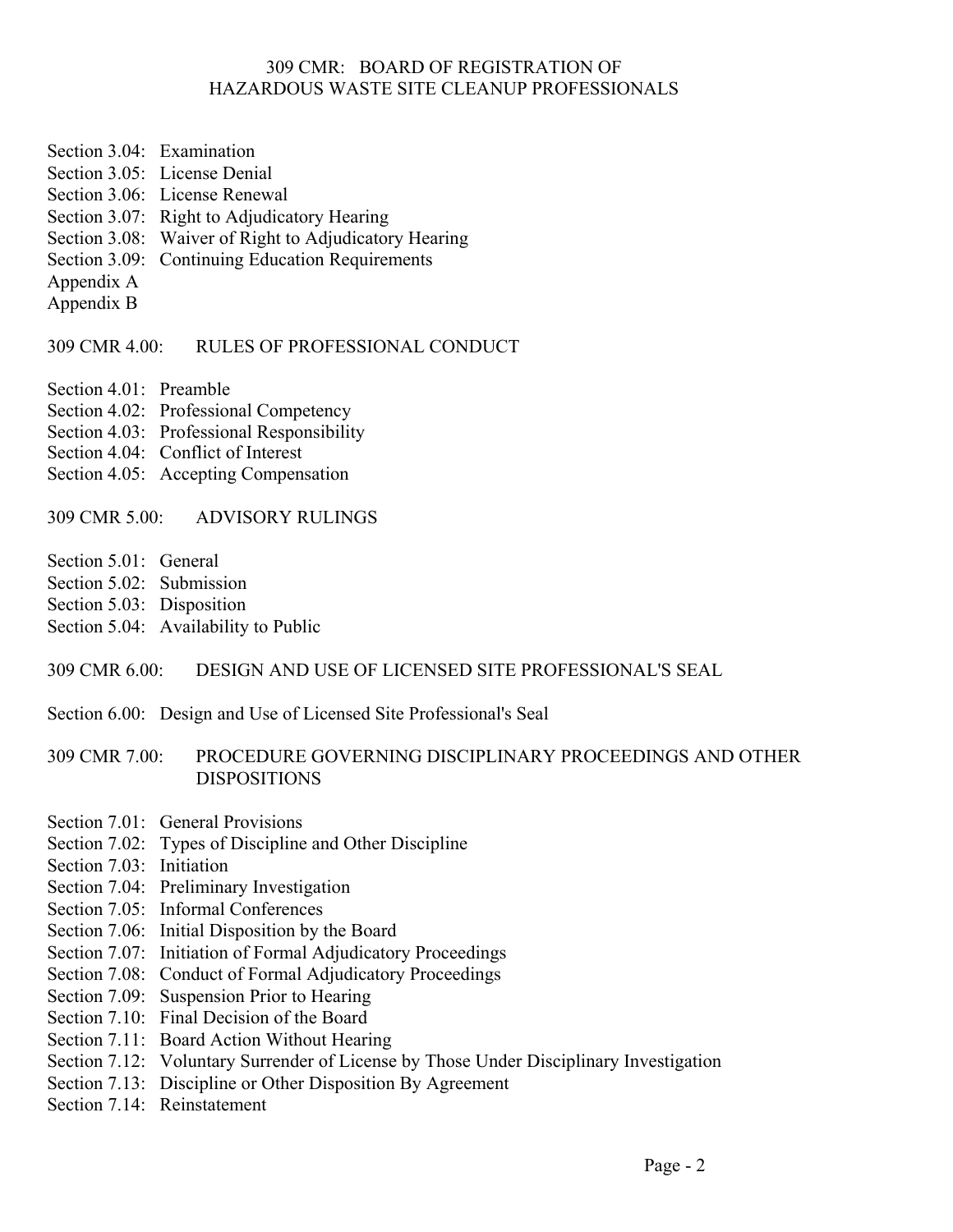Section 7.15: Client Notification Requirements after Revocation or Suspension

309 CMR 8.00: ADMINISTRATIVE PENALTY REGULATIONS

- Section 8.01: Preconditions for Assessment of A Civil Administrative Penalty
- Section 8.02: Noncompliance with a Law, Regulation, Order, or License
- Section 8.03: Notice of Noncompliance
- Section 8.04: Pattern of Noncompliance
- Section 8.05: Willful Noncompliance
- Section 8.06: Noncompliance Resulting in Significant Impact on Public Health, Safety, Welfare or the Section Environment
- Section 8.07: Determining the Money Amount of a Civil Administrative Penalty
- Section 8.08: Minimum Permissible Penalty
- Section 8.10: Factors to be Applied in Determining the Money Amount of a Civil Administrative Penalty
- Section 8.11: Procedures for Assessment of a Civil Administrative Penalty; Remedial Education Option
- Section 8.12: Notice of Intent to Assess a Civil Administrative Penalty
- Section 8.13: Content of Notice of Intent to Assess a Civil Administrative Penalty
- Section 8.14: Service of Notice of Intent to Assess a Civil Administrative Penalty
- Section 8.15: Right to Adjudicatory Hearing
- Section 8.16: Waiver of Right to Adjudicatory Hearing
- Section 8.17: Conducting the Adjudicatory Hearing
- Section 8.18: Paying a Civil Administrative Penalty

309 CMR 9.00: INACTIVE STATUS

- Section 9.01: General
- Section 9.02: Two-year Limit
- Section 9.03: Fees and Reactivation
- Section 9.04: Reinstatement After Being Placed on Inactive Status Pursuant to 309 CMR 7.02(4)

\*\*\*\*\*\*\*\*\*\*\*\*\*\*\*\*\*\*\*\*\*\*\*\*\*\*\*\*\*\*\*\*\*\*\*\*\*\*\*\*\*\*\*\*\*\*\*\*\*\*\*\*\*\*\*\*\*\*\*\*\*\*\*\*\*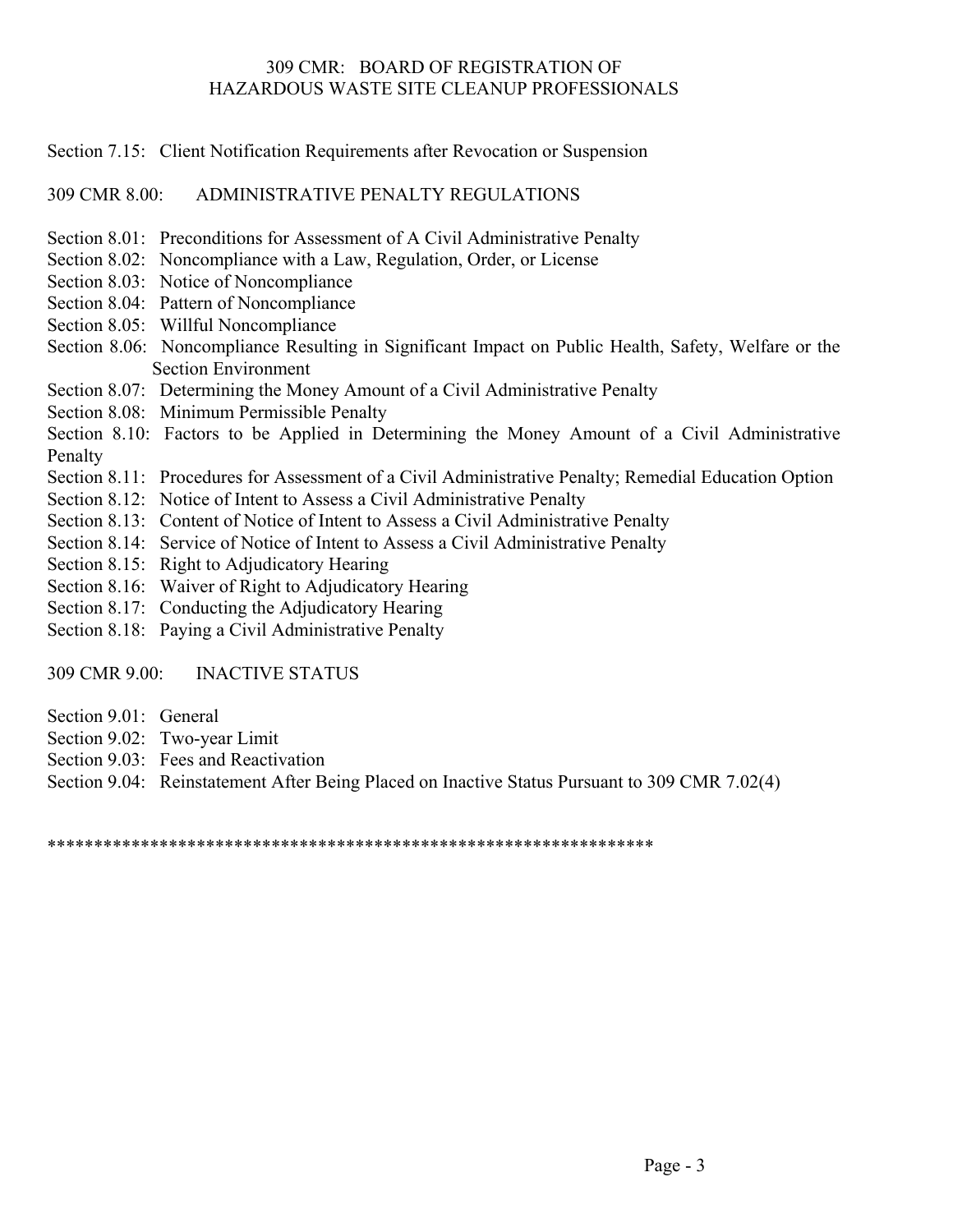## Regulations

#### 309 CMR 2.00: INTRODUCTORY PROVISIONS

Section

- 2.01: Preamble
- 2.02: Definitions
- 2.03: Severability
- 2.04: Scheduling and Conduct of Meetings
- 2.05: Public Records and Personal Data
- 2.06: Submissions to the Board
- 2.07: Computation of Time
- 2.08: Application Fee
- 2.09: Annual Fee
- 2.10: Issuance of Notices
- 2.11: Receipt of Notices
- 2.12: Petitions for Waivers

#### 2.01: Preamble

(1) 309 CMR is adopted by the Board of Registration of Hazardous Waste Site Cleanup Professionals, pursuant to its authority under M.G.L. c. 21A, §§ 16 and 19 through 19J, and M.G.L. c. 30A, §§ 2 and 3. The purpose of 309 CMR is to provide for the implementation, administration, and enforcement of M.G.L. c. 21A, §§ 16 and 19 through 19J, by establishing:

(a) requirements which must be met by each individual to be licensed by the Board as a licensed site professional;

- (b) procedures for the issuance and renewal of licenses;
- (c) rules of professional conduct applicable to licensed site professionals;

(d) procedures for the Board's issuance of advisory rulings interpreting the standards for professional conduct; and

(e) procedures for the Board to take appropriate disciplinary action to enforce M.G.L. c. 21A, §§ 19 through 19J, and 309 CMR, and orders, licenses, and approvals issued or granted by the Board.

The Board deems 309 CMR sufficiently stringent so that waste site cleanup activity opinions rendered by individuals licensed by the Board will be rendered so that they protect public health, safety, welfare and the environment.

(2) 309 CMR should be read together with M.G.L. c. 21A, §§ 16 and 19 through 19J. The Board presumes that an individual licensed by the Board has notice of the provisions of M.G.L. c. 21A, §§ 16 and 19 through 19J, M.G.L. c. 21E, 310 CMR 40.0000, and 309 CMR, and expects that he or she will practice in accordance with them.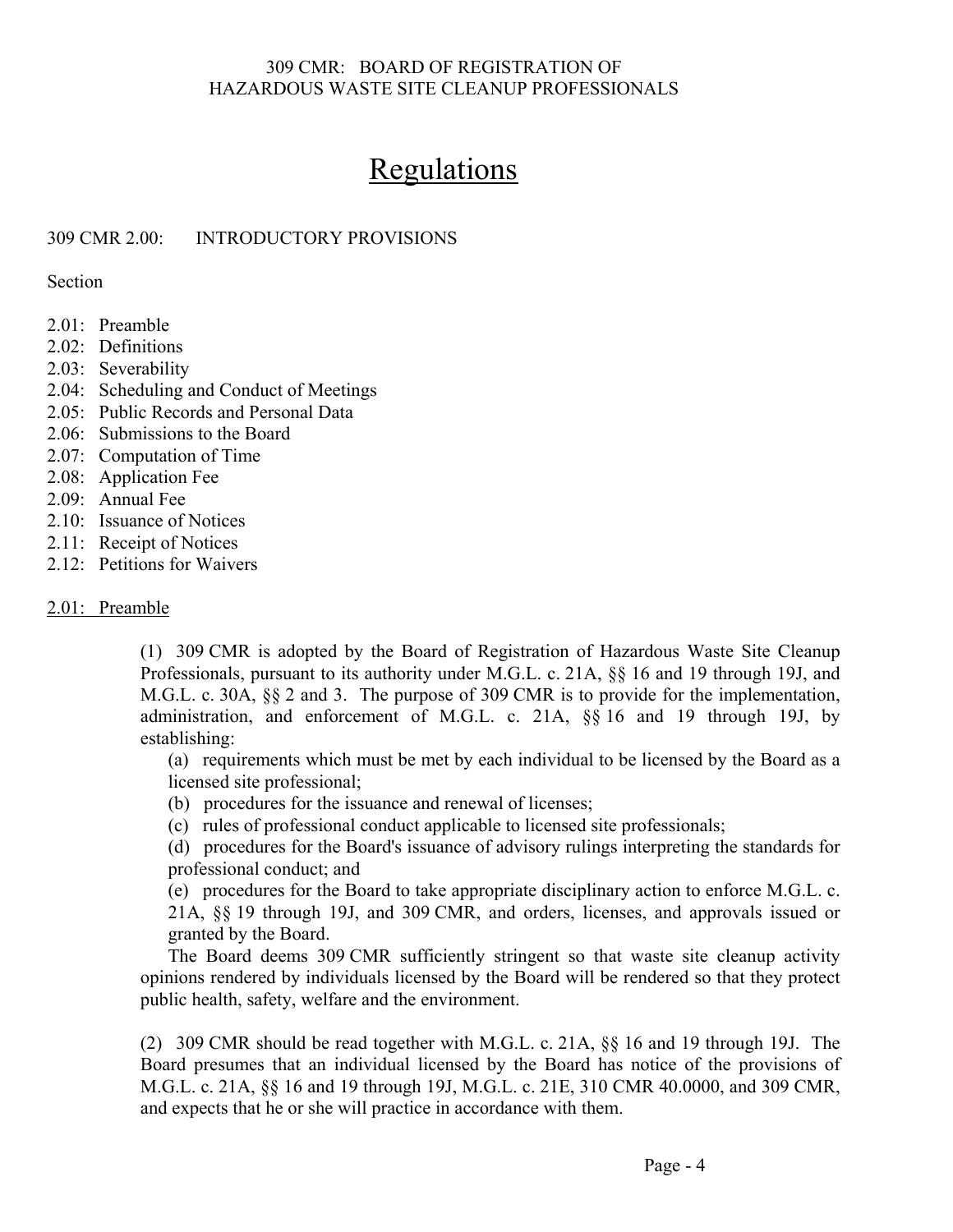#### 2.02: Definitions

As used in 309 CMR, the terms "waste site cleanup activity opinion" and "hazardous waste site cleanup professional" shall have the meanings ascribed to such terms by M.G.L. c. 21A, § 19.

For the purposes of 309 CMR, words and phrases shall have the meaning ascribed to such words and phrases by M.G.L. c. 21E, § 2, and/or 310 CMR 40.0000, unless the context clearly indicates otherwise.

In 309 CMR, the following terms and phrases shall have the following meanings unless the context clearly indicates otherwise:

Adjudicatory hearing means a hearing conducted in accordance with M.G.L. c. 30A and the Standard Adjudicatory Rules of Practice and Procedure, 801 CMR 1.00.

Agency means any agency, authority, board, commission, department, office, or political subdivision of the federal, state, or local government.

Applicant means any individual who submits to the Board an application for licensure as a licensed site professional.

Board means the Board of Registration of Hazardous Waste Site Cleanup Professionals established pursuant to M.G.L. c. 21A, § 19.

Civil Administrative Penalty and Penalty each means a civil administrative penalty that the Board seeks to assess pursuant to M.G.L. c. 21A, §§ 16 and 19G, and 309 CMR.

Client means any person, including, but not limited to an employer who has engaged a licensed site professional to provide professional services with respect to a particular site.

Department means the Massachusetts Department of Environmental Protection.

Good moral character means such character as will enable an individual to discharge the responsibilities of a licensed site professional. Evidence of inability to discharge such duties includes, but is not limited to, felonious acts and acts involving dishonesty, fraud or deceit which have or could have a substantial connection to the professional responsibilities of a licensed site professional.

Imminent hazard means a hazard that would pose a significant risk of harm to health, safety, public welfare or the environment if it were present even for a short period of time, as described in 310 CMR 40.0321.

Informal conference means a conference not subject to those provisions of M.G.L. c. 30A governing adjudicatory proceedings.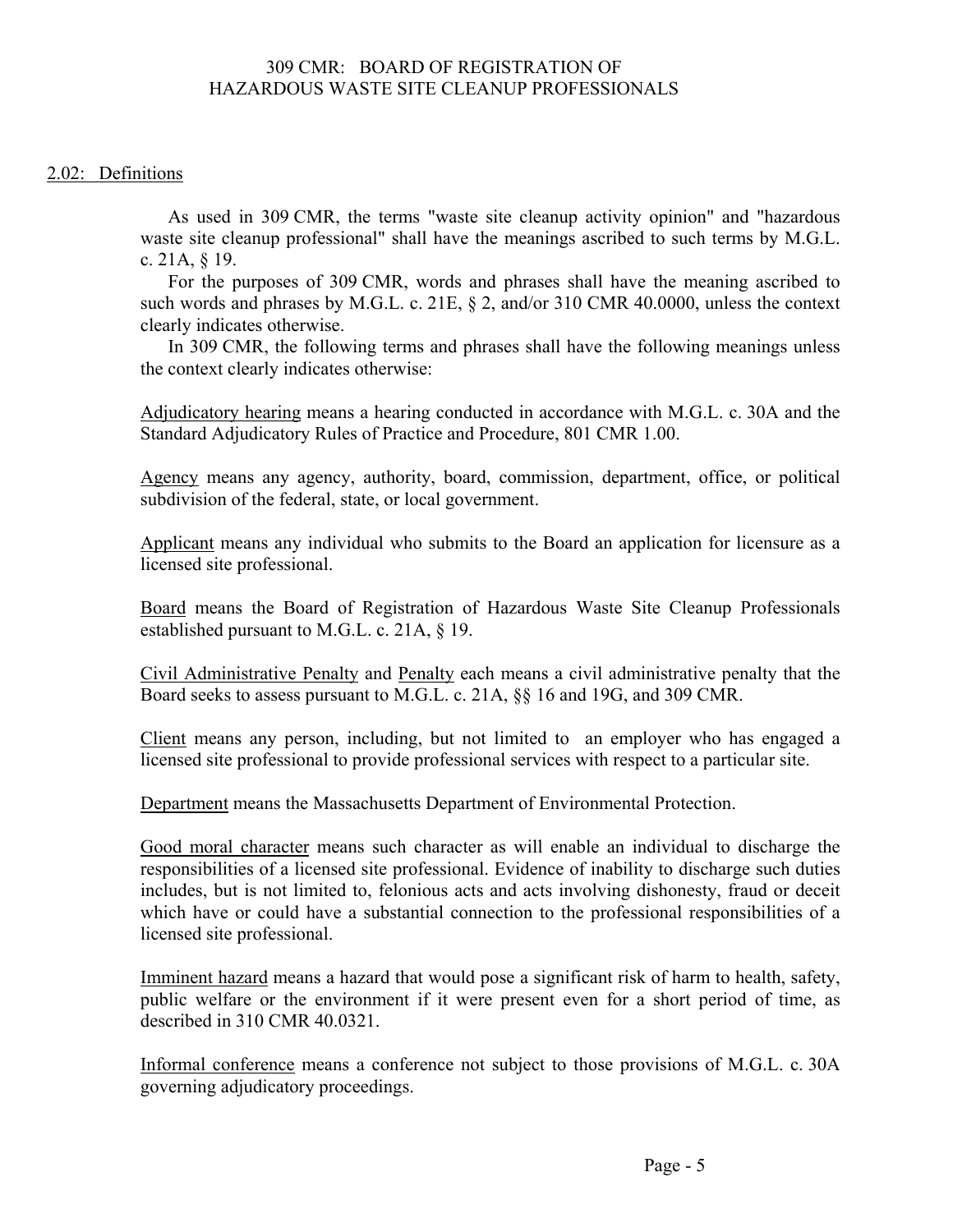Laws means statutes, rules, regulations, codes, ordinances or bylaws.

License means approval which the Board issues to an individual pursuant to M.G.L. c. 21A, § 19C, and which authorizes the individual to render waste site cleanup activity opinions.

Licensed Site Professional and LSP each means a "hazardous waste site cleanup professional" as defined in M.G.L. c. 21A, § 19.

Massachusetts Contingency Plan and MCP each means the regulations published at 310 CMR 40.0000 as amended from time to time.

Misconduct means any act or omission in noncompliance with M.G.L. c. 21A, §§ 19 through 19J or 309 CMR.

Noncompliance, Failure to Comply, and Violation each means any act or failure to act which constitutes or results in one or more of the following:

(a) acting as, advertising as, holding oneself out to be, or representing oneself as being a licensed site professional without being in possession of a valid license;

- (b) engaging in any activity prohibited by, or not in compliance with, any requirement; or
- (c) failure to comply with any requirement.

Notice of Intent to Assess a Civil Administrative Penalty and Penalty Assessment Notice each mean a written notice that the Board is seeking to assess a Penalty pursuant to M.G.L. c. 21A, §§ 16 and 19G, and 309 CMR.

Notice of Noncompliance means a written notice given to a person by the Board which states that said person has failed to comply with certain requirement(s), as set forth therein.

Person means any agency or political subdivision of the federal, government or state; any state, public or private corporation or authority; any interstate body, foreign nation, individual, trust, firm, joint stock company, partnership, association or other entity; any officer, employee, or agent of such person; and any group of persons.

Practical experience means the application of technical knowledge and skills within a field or fields of expertise during assessment, containment or removal projects. Such projects must have been conducted or supervised by the applicant, must encompass a variety of environmental and contaminant conditions, and must have included locations at which subsurface investigations were conducted. The Board may accept as practical experience projects which it determines to be equivalent to assessment, containment and removal projects.

Principal Decision Maker means an individual who regularly bears all or a significant portion of the responsibility and accountability for the overall conduct of one or more major components (site investigation, risk characterization, remediation) of response actions at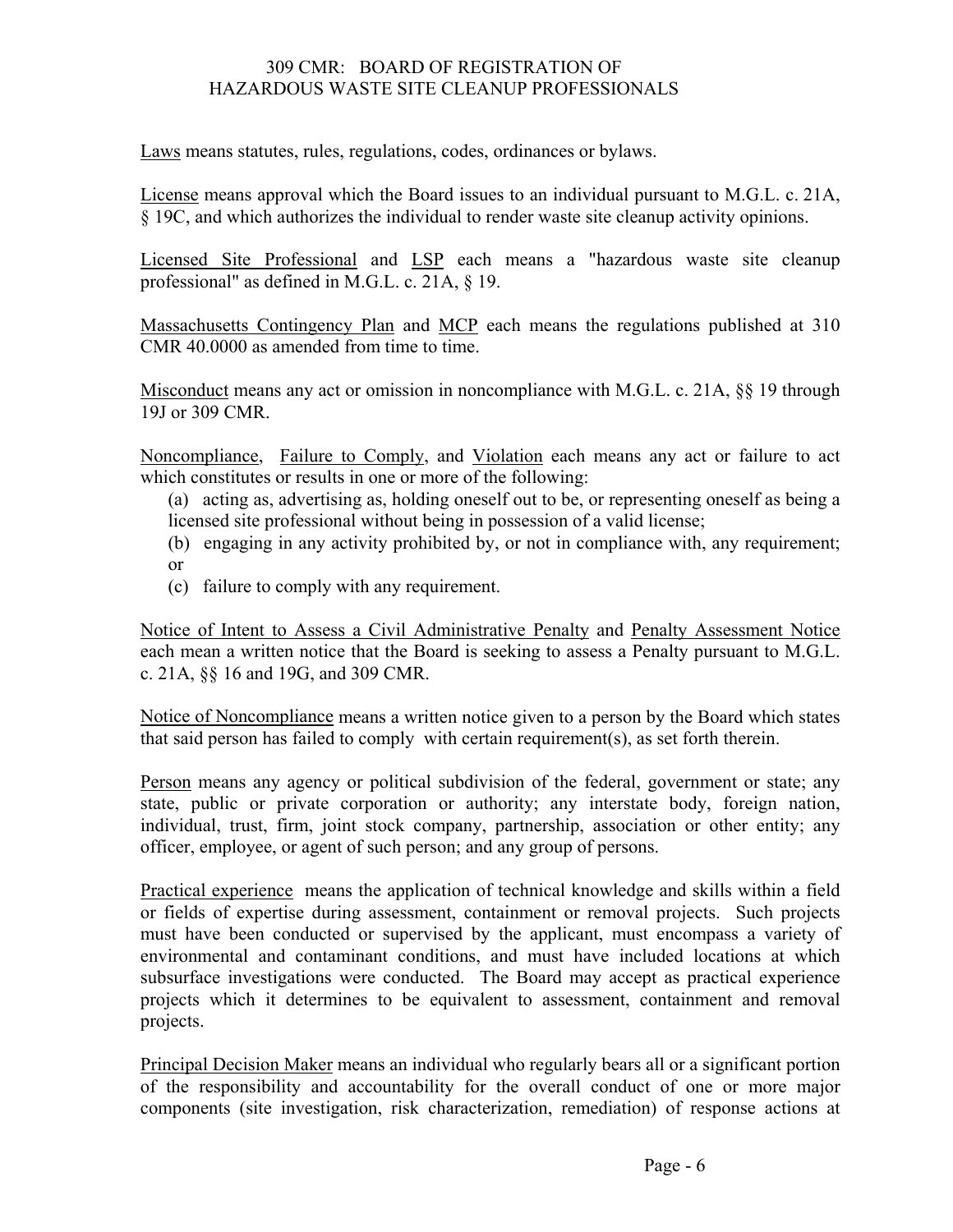disposal sites. In general, this denomination will not include individuals with responsibility and accountability only for sub-tasks (*e.g.*, field exploration program, groundwater modeling, air modeling, data manipulation) within the major components of response actions.

Professional Services means the rendering of waste site cleanup activity opinions, and services associated with the rendering of such opinions.

Proficiency means competence in assessment, containment or removal projects. Proficiency will be evaluated by the Board, in its discretion, based on evidence from references, Department comments, the application form, or other sources.

Recognized educational institution means an institution which is accredited by a regional board or association of institutions of higher education approved by the Council on Post Secondary Accreditation or which is chartered to grant degrees by the state in which it is located. For the purposes of 309 CMR 3.02, such charter or accreditation must have been in effect at the time the claimed degree was granted to an applicant for licensure. Degrees from foreign institutions will be evaluated by the Board on a case by case basis.

Relevant Professional Experience means experience that the Board determines, separately for each position held by an applicant, is a concurrent combination of waste site cleanup decision making experience and practical experience, both performed with proficiency. The Board will consider the following criteria in evaluating whether an applicant's waste site cleanup decision making experience and practical experience constitute relevant professional experience: the range of methods evaluated and selected; the number of individuals and other disciplines of other professionals supervised or coordinated; the nature of conclusions reached and recommendations and opinions presented; the extent of review of conclusions, recommendations and opinions by supervisors; the nature of the applicant's relationship with waste site consultants and the manner in which the applicant's decision making responsibilities were differentiated from those of others; the duration of employment; the nature of work performed (including, but not limited to, whether such experience includes work at sites where subsurface investigations have occurred); the extent to which assessment, containment or removal responsibilities were exercised throughout each position; the nature of the employer's primary business interests and the relation of those interests to hazardous waste work; the relevance of the prior experience to the technical and regulatory knowledge, skills and abilities ordinarily required of licensed site professionals at the time of application; and any other factors the Board deems relevant. Relevant professional experience does not include experience involving only or primarily non-scientific or non-technical activities associated with a disposal site, such as contract management, budget control, legal analysis, and other similar management activities.

Requirement means any regulation, order, license, or approval issued or adopted by the Board, or any law which the Board has the authority or responsibility to enforce.

Rules of Professional Conduct means the regulations set forth at 309 CMR 4.00.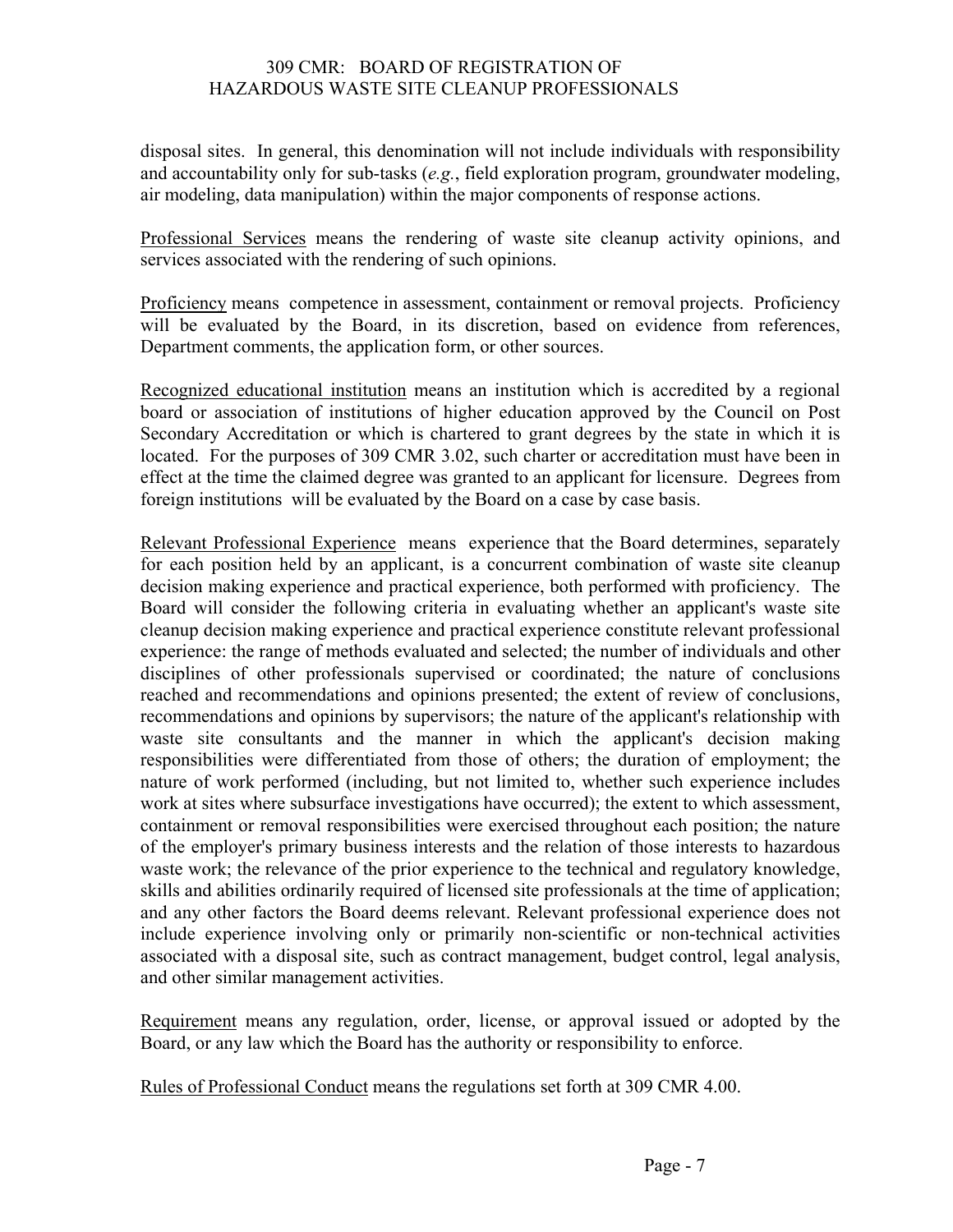Same Requirement(s) means requirement(s) that require, or prohibit, the same action or activity.

Standard Adjudicatory Rules of Practice and Procedure means the rules set forth at 801 CMR 1.00.

Total Professional Experience means all of an applicant's professional experience that is determined by the Board to be experience applying scientific or engineering principles in the environmental, scientific, or engineering fields where the resultant conclusions form the basis for reports, studies and other similar documents. The Board will consider the following criteria in evaluating an applicant's total professional experience: the description of work activities, the field or fields of activities, the duration of employment, the types of reports, studies and documents prepared and any other factors the Board deems relevant.

Unauthorized Practice means acting as, advertising as, holding oneself out to be, or representing oneself as being a licensed site professional when not in possession of a currently valid license issued by the Board.

Waste site cleanup decision making experience means professional experience in positions in which:

(a) an applicant's assessment, containment or removal responsibilities were an integral and substantial component of his or her position;

(b) an applicant evaluated and selected scientific or technical methodologies for conducting assessments, containments or removals at sites;

(c) an applicant supervised or coordinated other professionals in the conduct of those scientific and technical tasks necessary to complete assessments, containments or removals; and

(d) an applicant drew technical conclusions, made recommendations, and issued opinions based on the results of assessments, containments, or removals.

Waste site cleanup decision making experience must be gained through exercising a broad range of responsibilities within assessments, or containments, or removals, and may not be gained through exercising a narrow spectrum of responsibilities for parts and/or components of assessments, or containments or removals. Waste site cleanup decision making experience may consist of work which includes the contributions of others in reaching decisions on waste site cleanup activities; however, applicants must demonstrate that they have been an active participant and a principal decision maker. Waste site cleanup decision making experience does not include experience involving only or primarily nonscientific or non-technical activities associated with assessments, containments or removals, such as contract management, budget control, legal analysis, and other similar management activities. Waste site cleanup decision making experience also does not include experience with landfills, septic systems or similar non-hazardous material disposal facilities, water supply systems, or with the management of hazardous waste under M.G.L. c. 21C, Resource Conservation Recovery Act, 42 U.S.C. § 6901 *et seq*. or similar statutes unless the applicant clearly demonstrates to the Board that the assessment, containment and/or removal of oil or hazardous materials released to the environment was the subject of the applicant's decision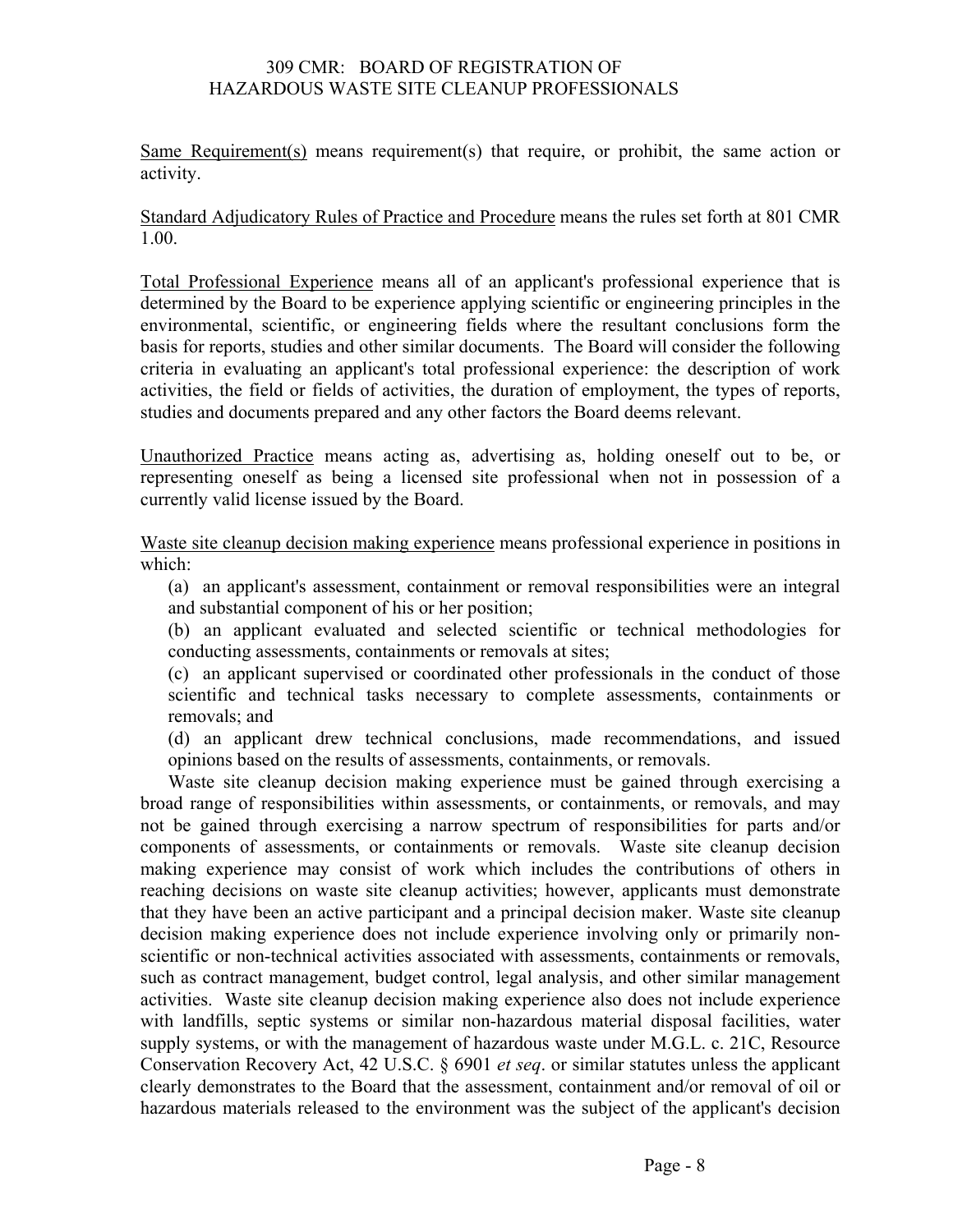making in such contexts, and that the other criteria of this definition are met.

#### 2.03: Severability

It is hereby declared that the provisions of 309 CMR are severable. If any provision or its application to any person or circumstances is held invalid, such invalidity shall not affect other provisions or applications which can be given effect without the invalid provision or application.

#### 2.04: Scheduling and Conduct of Meetings

(1) Meetings. (Reserved)

### (2) Decisions by the Board.

(a) Regulations. The affirmative vote of at least a majority of the Board members shall be required for adoption, amendment or repeal of regulations.

(b) Disciplinary Proceedings A decision by the Board to take disciplinary action against an applicant, licensed site professional, or other person shall require the affirmative vote of at least a majority of those Board members who are not prohibited from voting due to favorable or unfavorable bias or prejudice, participation in the investigation of the matter, or a recognized conflict of interest as defined in M.G.L. c. 268A.

(c) Licenses. The affirmative vote of at least a majority of the Board members present at a meeting shall be required to approve or deny license applications.

(3) Robert's Rules of Order. Unless otherwise specified in 309 CMR, the most recent edition of Robert's Rules of Order will govern the conduct of business at Board meetings.

(4) All meetings of the Board will be open to the public, unless the Board votes to go into executive session as provided by M.G.L. c. 30A, § 11A½.

### 2.05: Public Records and Personal Data

All documentary materials and data made or received by the Board or any employee of the Board, including documentary information concerning any applicant or licensed site professional, shall constitute public records unless such materials or data fall within one or more of the exemptions to the definition of public records in M.G.L. c. 4, § 7. Subject to the restrictions described in the following sentence pertaining to personal data, the Board may, in its discretion, release to the public documentary materials and data which does not constitute a public record. Neither the Board nor its employees shall permit access to any information which qualifies as personal data, as defined by M.G.L. c. 66A, § 1, to any person other than a Board member, an employee of the Board, or the data subject unless such access is authorized by statute or a regulation which is consistent with the purposes of M.G.L. c. 66A or is approved by the data subject whose personal data are sought.

### 2.06: Submissions to the Board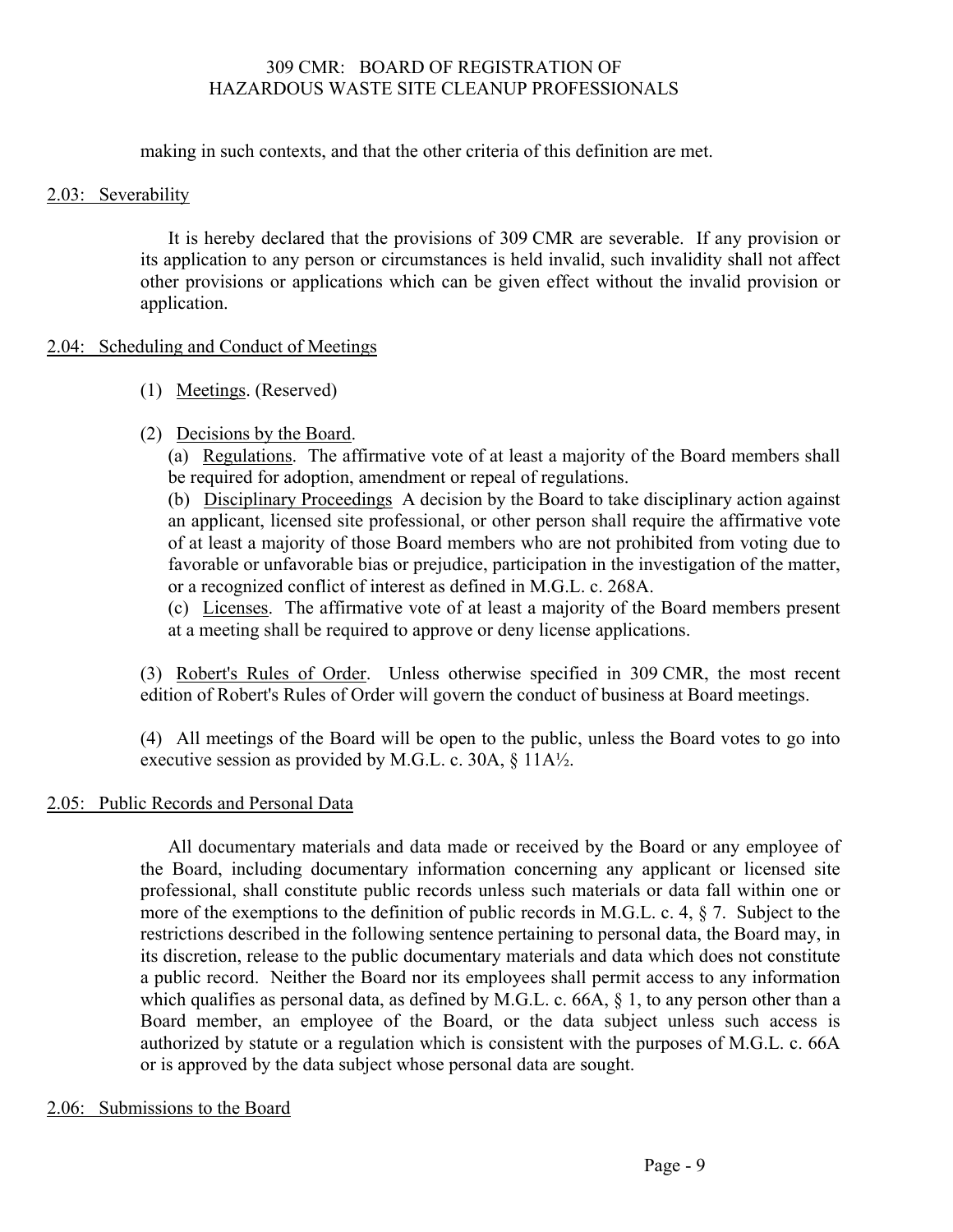Each submission to the Board shall be delivered by hand, mail delivery, or bonded delivery service, unless the Board provides otherwise.

#### 2.07: Computation of Time

Any period of time prescribed or referred to in 309 CMR shall begin with the first day following the act which initiates the running of the time period, and shall include every calendar day, including the last day of the time period so computed. When the last day of any such period falls on a day when the Board's office is closed, the period will be deemed to run until the end of the next day on which the Board's office is open.

#### 2.08: Application Fee

The Board will accept applications for licensing only if the applicable fee established by the Secretary of Administration and Finance pursuant to M.G.L. c. 7, § 3B, and published in 801 CMR 4.00, has been paid. Payment shall be made in full by check or money order made payable to the Commonwealth of Massachusetts. The application fee is non-refundable.

#### 2.09: Annual Fee

To maintain his or her license, each licensed site professional shall pay the applicable annual fee established by the Secretary of Administration and Finance pursuant to M.G.L. c. 7, § 3B, and published in 801 CMR 4.00. Payment shall be made in full by check or money order made payable to the Commonwealth of Massachusetts. Payment shall be made annually, including the initial year of licensure. The annual fee is non-refundable. If an LSP fails to pay the Annual Fee by the date specified on the payment invoice sent by the Board, the Board shall notify the LSP that his or her license will be suspended unless payment is made in full within 30 days. If payment is not made in full within this 30-day period, the LSP's license shall be suspended automatically for a period of 90 days. During this 90-day suspension period, the LSP may reinstate his or her license and terminate the suspension by paying the Annual Fee in full. The date of reinstatement shall be the date the Board receives verification of payment. If the LSP has not paid the Annual Fee within the 90-day suspension period, his or her license shall be revoked. Thereafter, the former LSP may reapply by submitting the following:

- (a) a limited licensure application in a form approved by the Board, and
- (b) the full application fee described in 309 CMR 2.08.

#### 2.10: Issuance of Notices

Each notice given by the Board to a person pursuant to M.G.L. c. 21A, §§ 16 and/or 19 through 19J, and/or 309 CMR 2.00 shall be deemed to be issued by the Board as follows: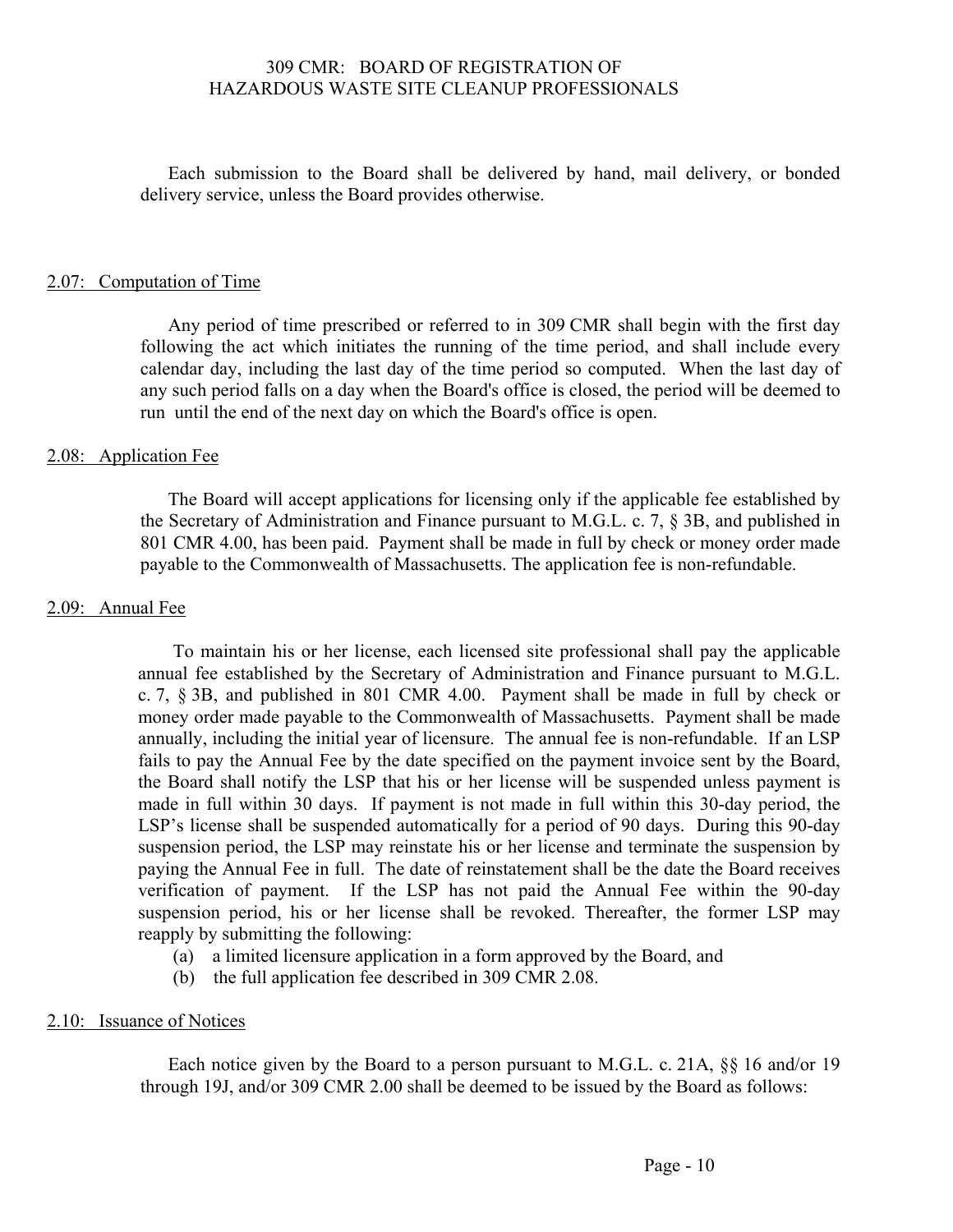- (1) if served in hand, the notice shall be deemed to be issued on the date when delivered:
	- (a) personally to the person, or
	- (b) at the person's address last known to the Board:

(2) if given by mail (either regular mail, overnight Priority Mail, or certified mail, return receipt requested) the notice shall be deemed to be issued on the date postmarked.

#### 2.11: Receipt of Notices

Each notice given by the Board to a person pursuant to M.G.L. c. 21A, §§ 16 and/or 19 through 19J, and/or 309 CMR shall be deemed to be received by said person as follows:

- (1) if served in hand, the notice shall be deemed to be received when delivered:
	- (a) personally to the person, or
	- (b) at the person's address last known to the Board;

(2) if given by certified mail, return receipt requested, the notice shall be deemed to be received either:

- (a) when signed for by:
	- 1. the person, or
	- 2. the person's employee or agent; or

(b) when returned by the U.S. Postal Service to the Board as unclaimed or refused, unless the Board is persuaded that the notice was not claimed for reasons beyond the control of the person to whom the notice was mailed.

(3) If given by regular mail, the notice shall be deemed to be received no later than the third business day after it is mailed to the person, unless the Board is persuaded otherwise by the person to whom the notice was mailed.

(4) If given by overnight Priority Mail or bonded delivery service, the notice shall be deemed to be received either:

(a) when a receipt is signed by the person or the person's employee or agent; or

(b) when records of the U.S. Postal Service or bonded delivery service indicate that the notice was delivered, unless the Board is persuaded that the notice was not delivered to the correct address.

#### 2.12: Petitions for Waivers

Notwithstanding any of the requirements, limitations, provisions and/or deadlines set forth in 309 CMR 1.00 through 8.00, any licensee may petition the Board for good cause shown to waive any requirement, limitation or provision, or waive or extend any deadline, and the Board shall in its sole discretion, approve or deny any such petition. The Board shall require said licensee to demonstrate why the petition is within the spirit of the Board's regulations and is not contrary to the public interest. Under no circumstances shall the Board approve a petition allowing any of the following: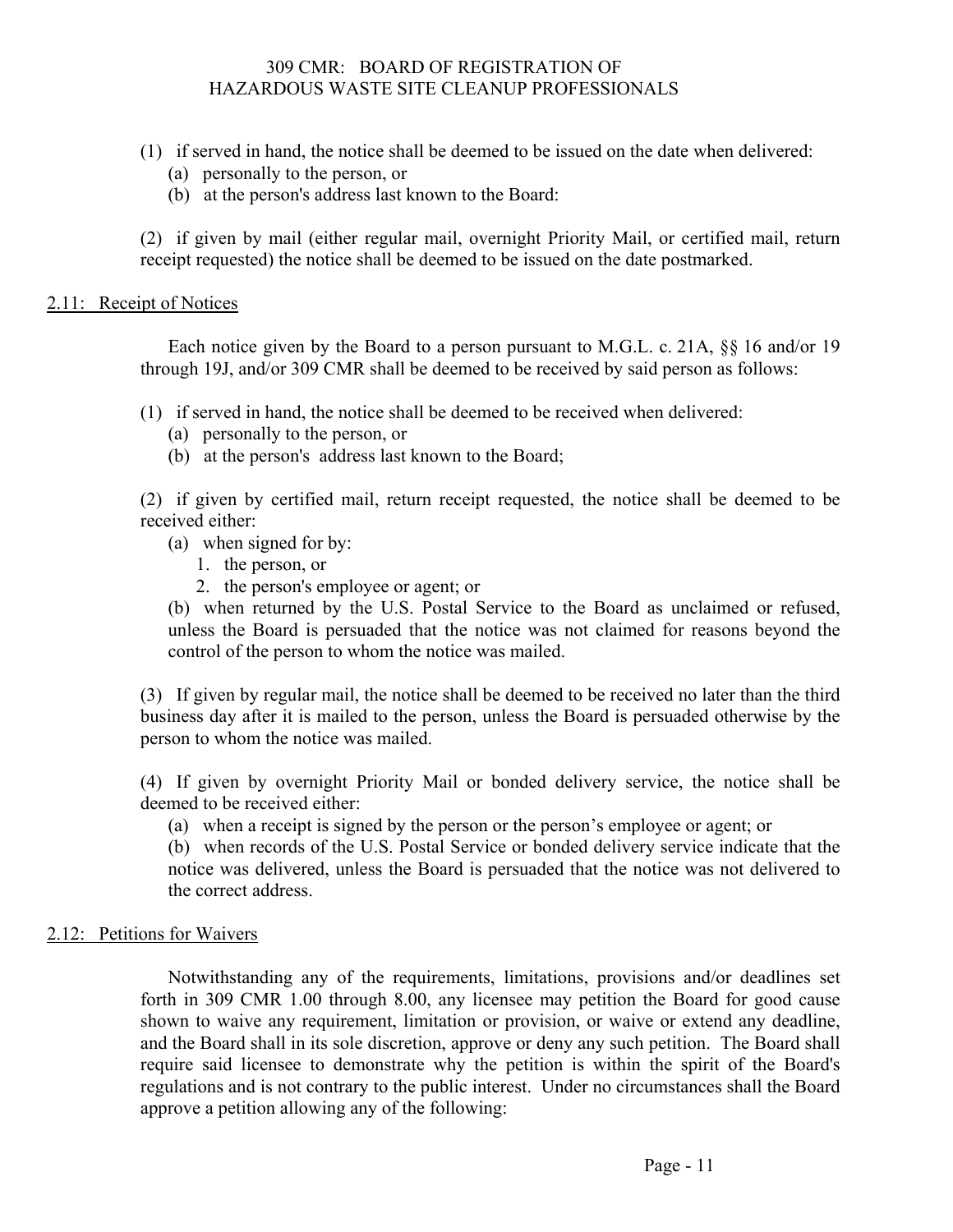- (1) waiver of any fees; and
- (2) waiver of any rules of professional conduct set forth in 309 CMR 4.00.

The affirmative vote of at least a majority of the Board members shall be required to approve or deny such petitions.

#### REGULATORY AUTHORITY

309 CMR 2.00: M.G.L. c. 21A, §§ 16 and 19 through 19J.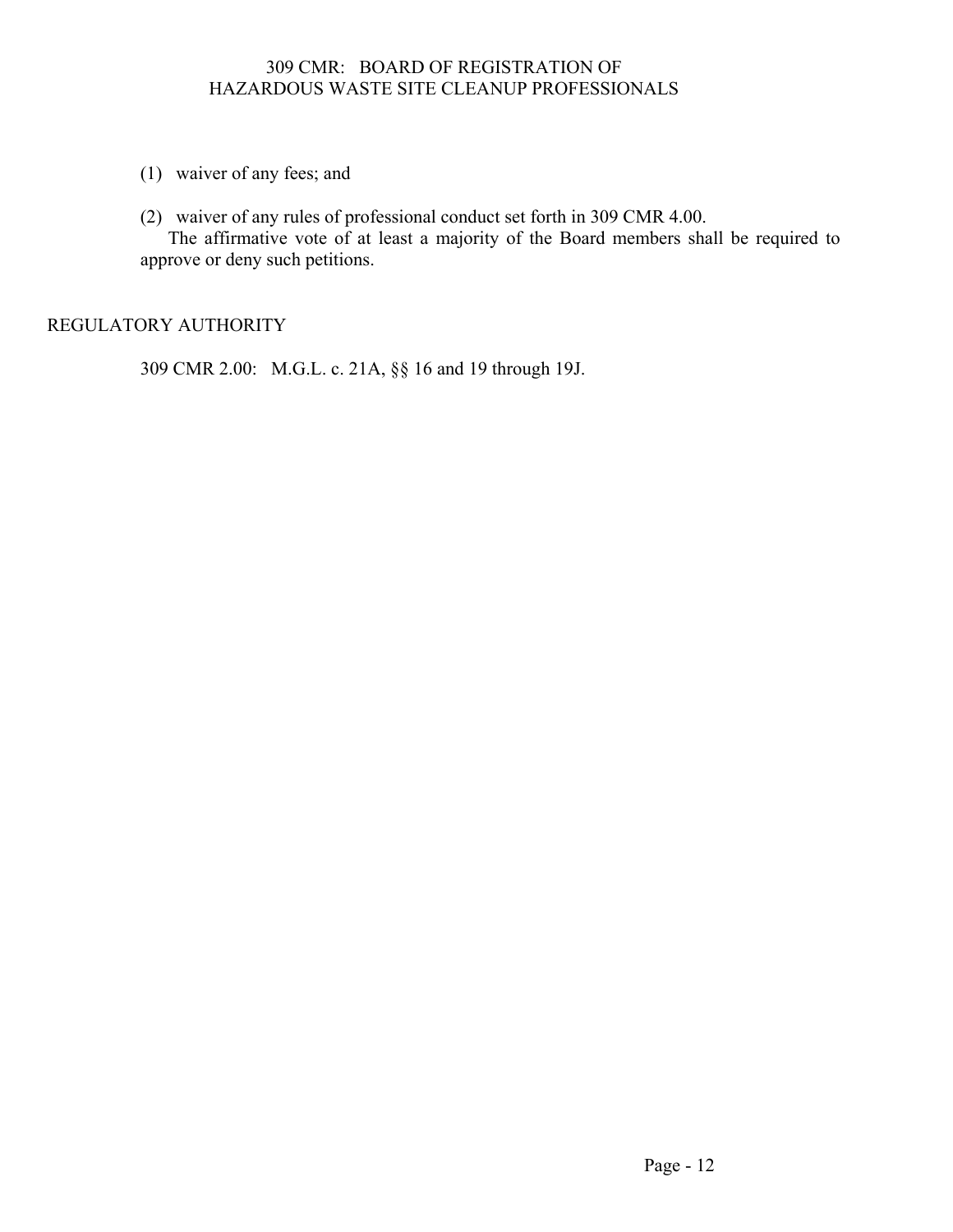309 CMR 3.00: LICENSING OF LICENSED SITE PROFESSIONALS

Section

- 3.01: Licensing of Licensed Site Professionals
- 3.02: Qualifications for Eligibility to Take Licensing Examination
- 3.03: Application for Licensure
- 3.04: Examination
- 3.05: License Denial
- 3.06: License Renewal
- 3.07: Right to Adjudicatory Hearing
- 3.08: Waiver of Right to Adjudicatory Hearing
- 3.09: Continuing Education Requirements

Appendix A

Appendix B

#### 3.01: Licensing of Licensed Site Professionals

Applicants for licensure must provide such information and demonstration as the Board deems reasonably necessary to enable the Board to determine that applicants meet the qualifications in 309 CMR 3.02 and must achieve a passing score on an examination conducted by the Board in accordance with 309 CMR 3.04.

#### 3.02: Qualifications for Eligibility to Take Licensing Examination

Applicants must demonstrate that they meet the following requirements for the Board to determine that they are eligible to take the licensing examination:

(1) Minimum Education Requirements. Applicants for licensure shall meet the requirements of one of the following tracks:

(a) Standard Track. Applicant has earned a baccalaureate, masters or doctorate degree from a recognized educational institution in one of the curricula listed in Appendix A, or in a curriculum found to be equivalent by the Board.

(b) Alternate Track. Applicant has earned at least a high school diploma, but does not meet the requirements for the Standard Track.

(2) Minimum Experience Requirements. Each applicant shall demonstrate to the Board's satisfaction that he or she meets the requirements for total professional experience and relevant professional experience, determined separately for each position. Qualifying total professional experience and relevant professional experience must be work of a professional grade and character performed for a minimum average of 20 hours per week that indicates the applicant is competent to render waste site cleanup activity opinions. Total professional experience or relevant professional experience performed for less than a minimum average of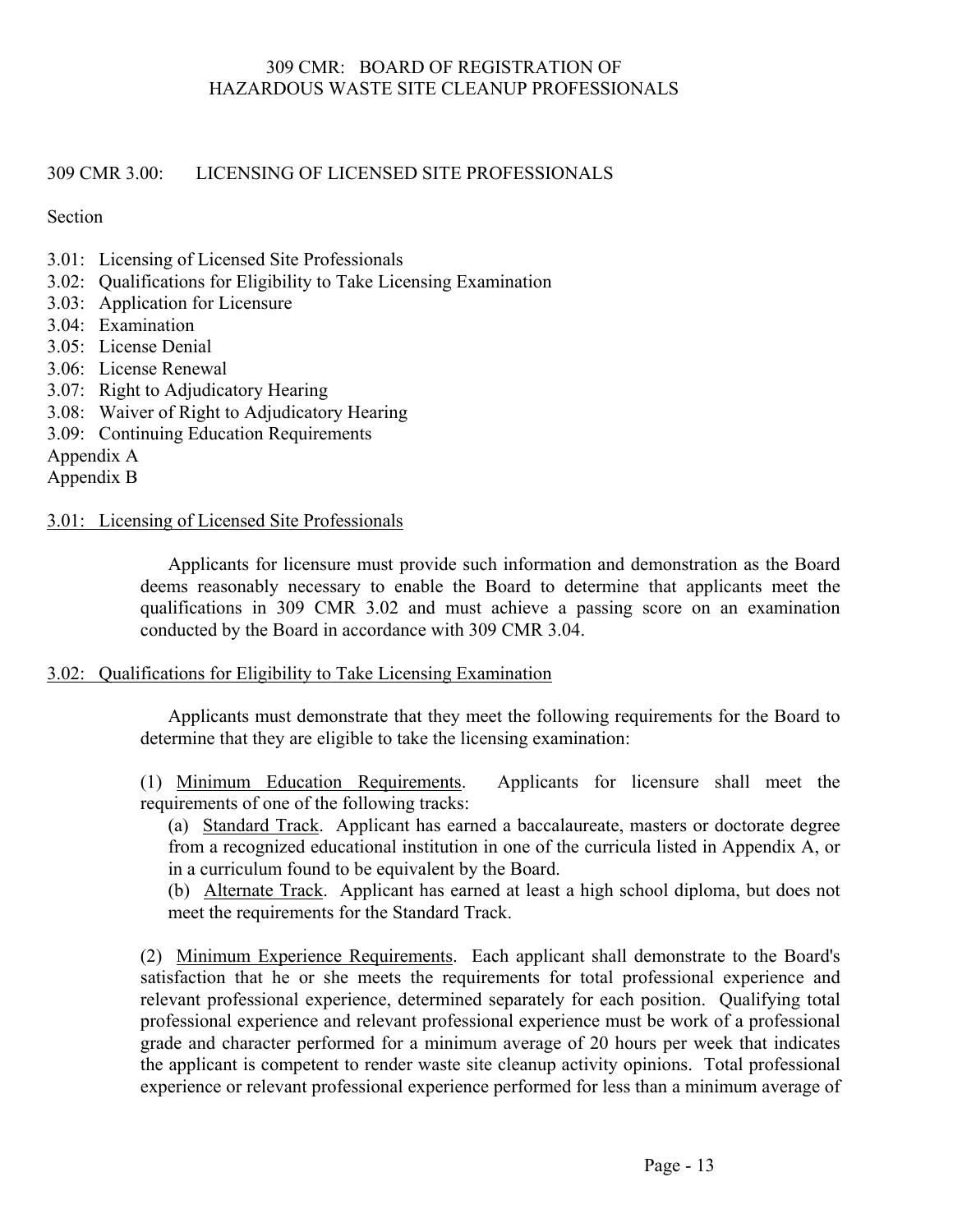20 hours per week will be applied toward the satisfaction of 309 CMR 3.02(2) on a *pro rata* basis.

(a) Standard Track applicants must have eight years of total professional experience, five years of which are relevant professional experience. At least three years of the relevant professional experience must have occurred within five years prior to submission of an application for licensure.

(b) Alternate Track applicants must have 14 years of total professional experience, seven years of which are relevant professional experience. At least three years of the relevant professional experience must have occurred within five years prior to submission of an application for licensure.

(c) Work performed during a period of full-time undergraduate study at an educational institution is considered part of the educational program and is not considered acceptable professional experience; provided, however, that the Board may accept work performed for periods of at least two and one half consecutive months per calendar year when not enrolled as a full-time student, during, or incidental to, undergraduate education as total professional experience if the applicant did not receive college credits for that work.

(3) Good Moral Character. Applicants shall demonstrate that they possess good moral character.

(4) Credits. Applicants who have earned degrees from recognized educational institutions in addition to those required to meet the minimum educational requirements set forth in 309 CMR 3.02 may request that the Board credit some or all of that additional education toward the requirements for total professional experience in accordance with the following:

(a) in the case of an applicant seeking a license via the Standard Track, one year credit for each master's degree, and two years credit for a doctorate degree, if the degrees are from a recognized educational institution in one of the curricula listed in Appendix A or in a curriculum found to be equivalent by the Board; or

(b) in the case of an applicant seeking a license via the Alternate Track, one year credit for each associate's degree, and two years credit for a baccalaureate or higher degree.

The Board will grant to an applicant up to two years maximum credit for additional education.

#### 3.03: Application for Licensure

(1) Filing Procedure. An individual desiring to be licensed as a licensed site professional shall fully complete a current application form approved by the Board and file such completed form, together with the application fee. Incomplete applications, and applications which are not legible, are not typed, are not completed according to the instructions, or are not accompanied by the requisite fee, may be denied by the Board if the applicant fails to correct deficiencies in the application in a timely manner. The application form may require the applicant to submit, or cause to be submitted, references and information related to the applicant's moral character, employment history, education, experience, and any other information deemed appropriate by the Board. At any stage during the review of an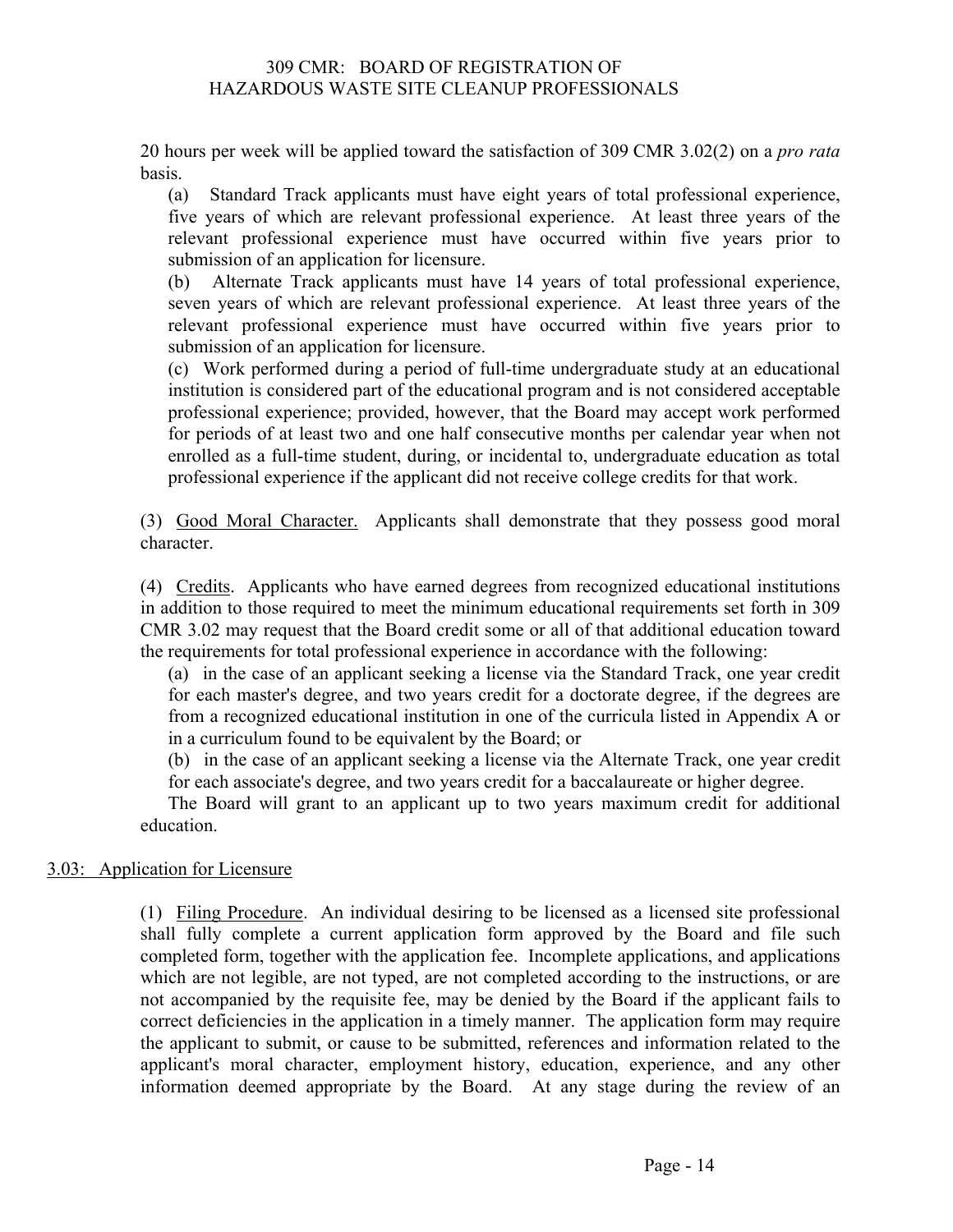application, the Board may require an applicant to provide additional information pertaining to his or her application.

(2) Documentary Evidence of Education. The applicant shall submit original transcripts or other documentation issued by the educational institution(s) from which the applicant earned the degree needed to demonstrate the minimum education requirement for licensure. The Board will retain the original documentation. The Board, at its discretion, may require the applicant to furnish additional documentation pertaining to his or her application.

(3) Review of Applications. The Board will consider each application separately. The Board will review each application, including the evidence of education and other required documentation, to determine the completeness of the application and the eligibility of the applicant for examination. In reviewing each application, the Board may also obtain information about the applicant from the Department, current and former employers, supervisors, and others. For total professional experience and relevant professional experience, the Board will review each position separately to determine if each position meets the requirements of total professional experience or relevant professional experience.

(4) Interviews. The Board, in its discretion, may require an applicant to appear for a personal interview for the purpose of answering questions pertaining to an application. However, the Board is under no obligation to require or hold such an interview. If an applicant twice fails to appear for a personal interview scheduled with the Board, the application shall be denied and the applicant shall be deemed ineligible to take an examination until a subsequent application is approved, unless the Board finds that such failure to appear was due to circumstances reasonably beyond the applicant's control.

(5) Notification of Applicants. Each applicant deemed eligible for examination by the Board will be notified promptly of the location(s) where the examination will be held, the materials he or she is permitted to bring to the examination, and other necessary information. Each applicant found ineligible for examination by the Board will promptly be sent a written decision explaining the reasons the Board has found the applicant ineligible. An individual whose application is denied may be barred from reapplying for a period of not more than five years.

(6) Reapplication. Each applicant found ineligible to take an examination may reapply at any time, unless the Board has barred the individual from reapplying for a period of not more than five years. Applicants who reapply within six months of the date the Board issued its notice of the denial of a prior application may utilize the references submitted with the prior application. Applicants who reapply need not submit transcripts or other educational documentation that were previously submitted. An application fee and a new set of application forms must be submitted with each reapplication.

#### 3.04: Examination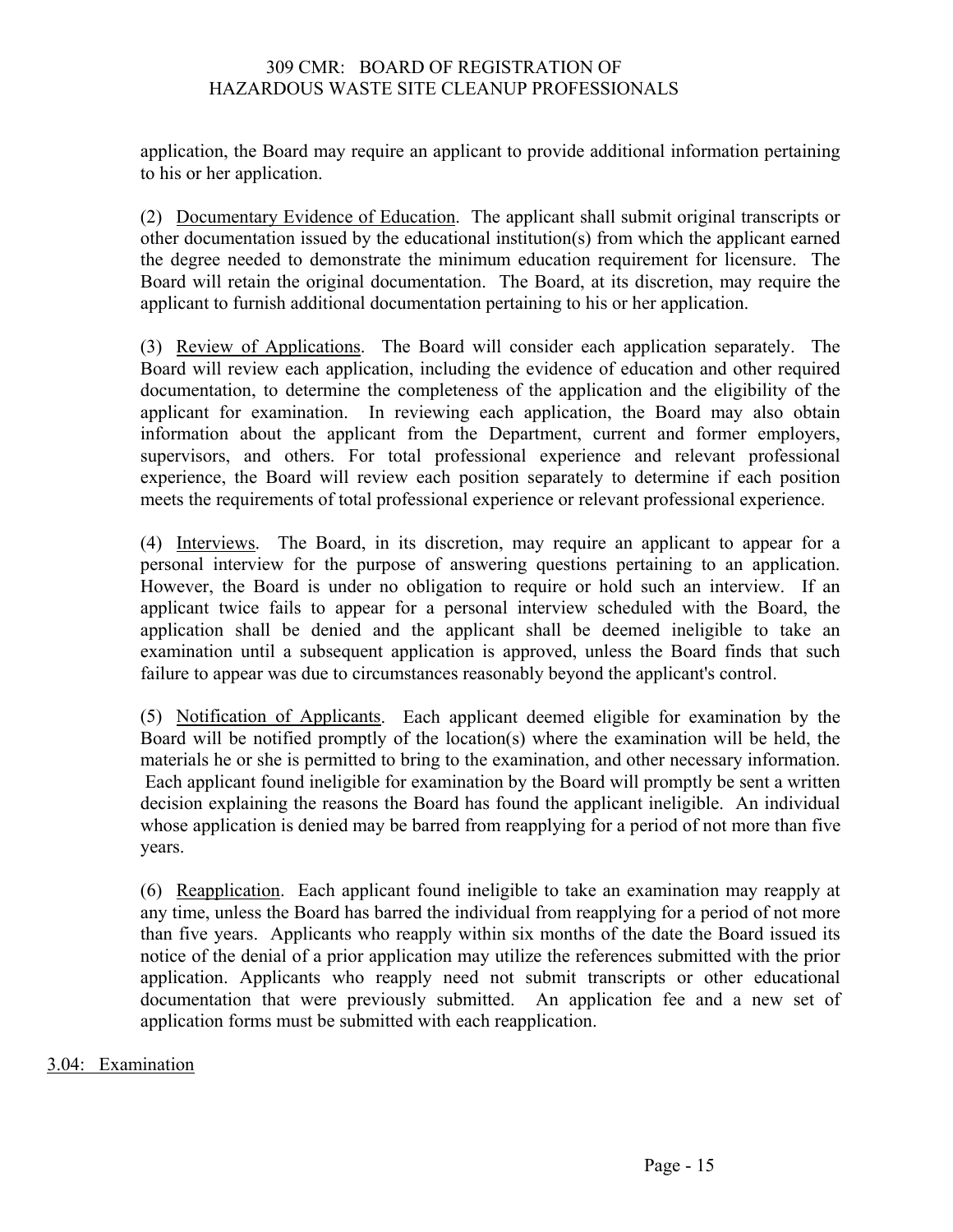(1) Frequency and Scheduling. The Board shall administer a licensing examination at least once per year. Examinations shall be held at places and times set by the Board or its designee as directed by the Board.

(2) Examination Format/Content. Examinations shall be comprised of multiple choice questions and shall test the applicant's overall regulatory understanding and overall technical understanding. Overall technical understanding means an understanding of basic concepts and methods in those scientific and technical fields related to assessment, containment and removal actions sufficient to render competent waste site cleanup activity opinions. Overall regulatory understanding means an understanding of 309 CMR, 310 CMR 40.0000, and related written policies and other environmental regulations sufficient to render competent waste site cleanup activity opinions.

(3) Initial Eligibility. An applicant may not take an examination unless he or she has been deemed eligible for the examination pursuant to 309 CMR 3.03.

(4) Examination Fee. An applicant may take an examination only if the applicable examination fee established by the Secretary of Administration and Finance pursuant to M.G.L. c. 7, § 3B, and published in 801 CMR 4.00 has been paid. Payment shall be made in full by check or money order payable to the Commonwealth of Massachusetts or to the Board's designated examination contractor, as specified by the Board. The examination fee is non-refundable, except in the following circumstances: An applicant whose failure to appear for the examination is found by the Board to be due to circumstances beyond his or her reasonable control shall receive a refund or may request that his or her application be held open until he or she can take a subsequent examination that occurs within two years of the date the Board voted to approve the applicant's written application.

(5) Examination Procedures and Rules.

(a) The Board will require each examinee to present some form of identification containing a photograph of the applicant. The examinee may present:

1. a current motor vehicle operator's license or other government-issued identification document;

2. a passport; or

3. any other form of official identification that has been approved by the Board at the applicant's request prior to the examination.

(b) Unless the Board specifically permits examinees to bring equipment and materials to a given examination, examinees shall not be allowed to bring any books, notes, memoranda, scratch paper, computers or other equipment or materials into the examination room with the following exceptions:

1. Examinees may bring and utilize non-programmable calculators.

2. Examinees with disabilities shall be permitted to bring and utilize other equipment and/or materials when the use of said equipment and/or materials is either required by law or specifically permitted by the Board at the request of the examinees.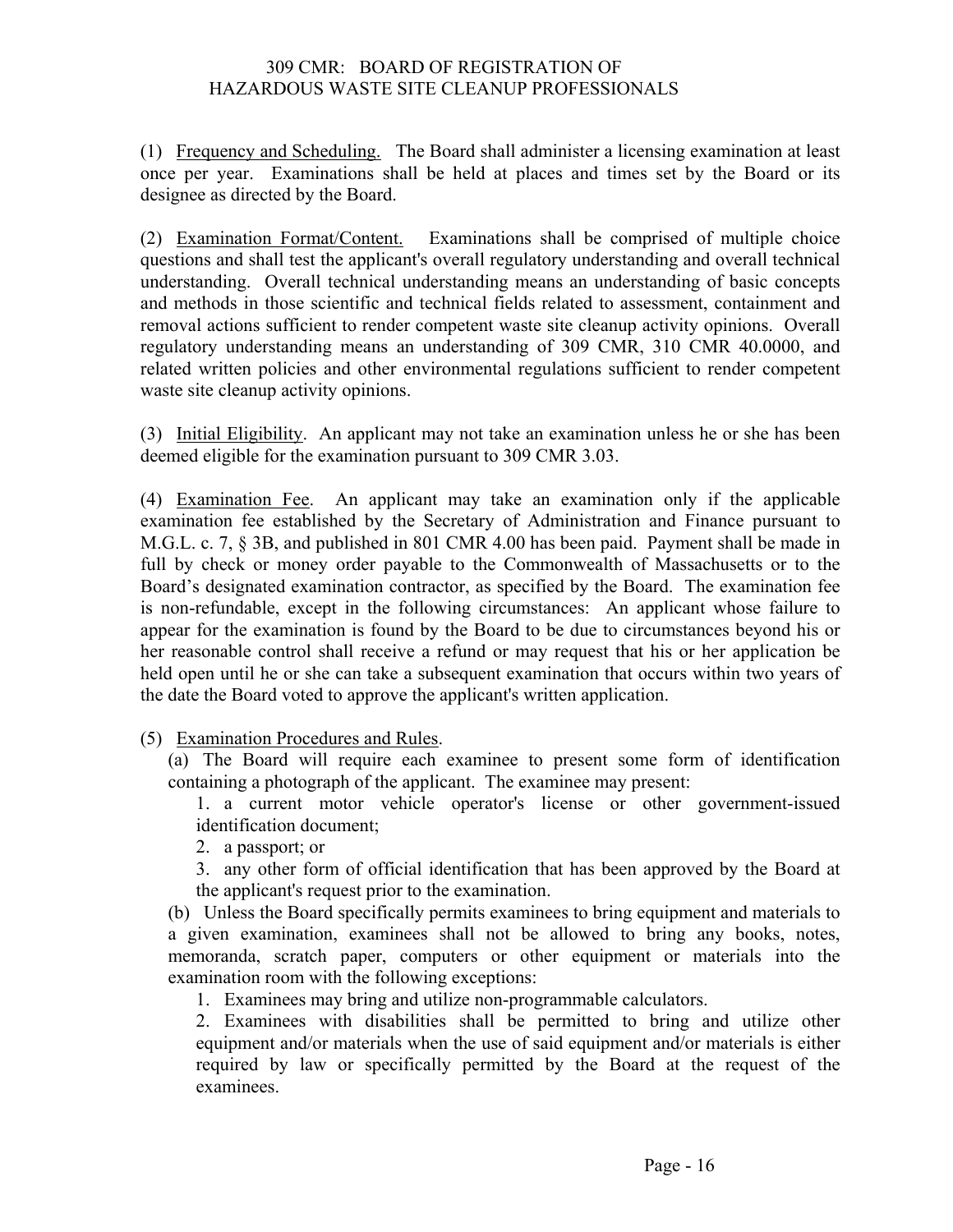(c) The following examination rules shall be in effect during the examination, and violation of any rule shall be considered grounds for disqualification of the applicant:

- 1. Examinees shall not copy examination questions or make notes relative thereto.
- 2. Examinees shall not discuss the examination with anyone other than a proctor.

3. Examinees shall not read or copy the answers of any other examinee and shall not permit their own answers to be read or copied.

4. Examinees shall not remove copies of the examination from the examination room before, during or after the examination.

5. Upon completing the examination, examinees shall not leave the examination room with anything except those items they brought into the room. All notes, scratch paper, and calculation sheets must be turned in to the proctors along with the examination and answer sheets.

(6) Passing Score. Each time the examination is administered, the Board will establish the passing score. The Board shall establish that score based on its determination of the score that should be obtained by an individual who has the level of technical and regulatory knowledge that would reasonably be expected by an otherwise qualified applicant with five years of relevant professional experience.

(7) Examination Results. The examinations shall be graded by the Board or its designees. The results of the examination shall be mailed to each applicant. Examination papers will not be returned to the applicant.

(8) Exam Review and Challenges. Each applicant who takes an exam but does not pass will be given an opportunity to review the questions he or she answered incorrectly. The Board's exam contractor may charge the applicant a fee approved by the Board for facilitating this review. Each applicant who does not pass may also challenge one or more exam questions for which his or her answer was marked incorrect. Each challenge must be submitted in writing at the time of the review session or within ten days thereafter and must state all the reasons why the answer marked by the applicant is the best answer or, alternatively, why the answer marked is equally correct along with the nominal correct answer. The Board's exam contractor may charge the applicant an additional fee approved by the Board for each challenge filed. All challenges will be reviewed by a group of technical advisors selected by the Board.

(9) Reapplication for Examination. Applicants who fail to achieve a passing score on the examination may take a subsequent examination subject to the following procedures.

(a) Upon receipt by the Board of the following items, an applicant shall be allowed to take a subsequent examination that is scheduled to occur on a date not less than 90 days after the applicant last took an examination and not more than two years after the date the Board voted to approve that applicant's written application:

- 1. a letter stating the applicant's intention to take the subsequent examination; and
- 2. the examination fee described in 309 CMR 3.04(4).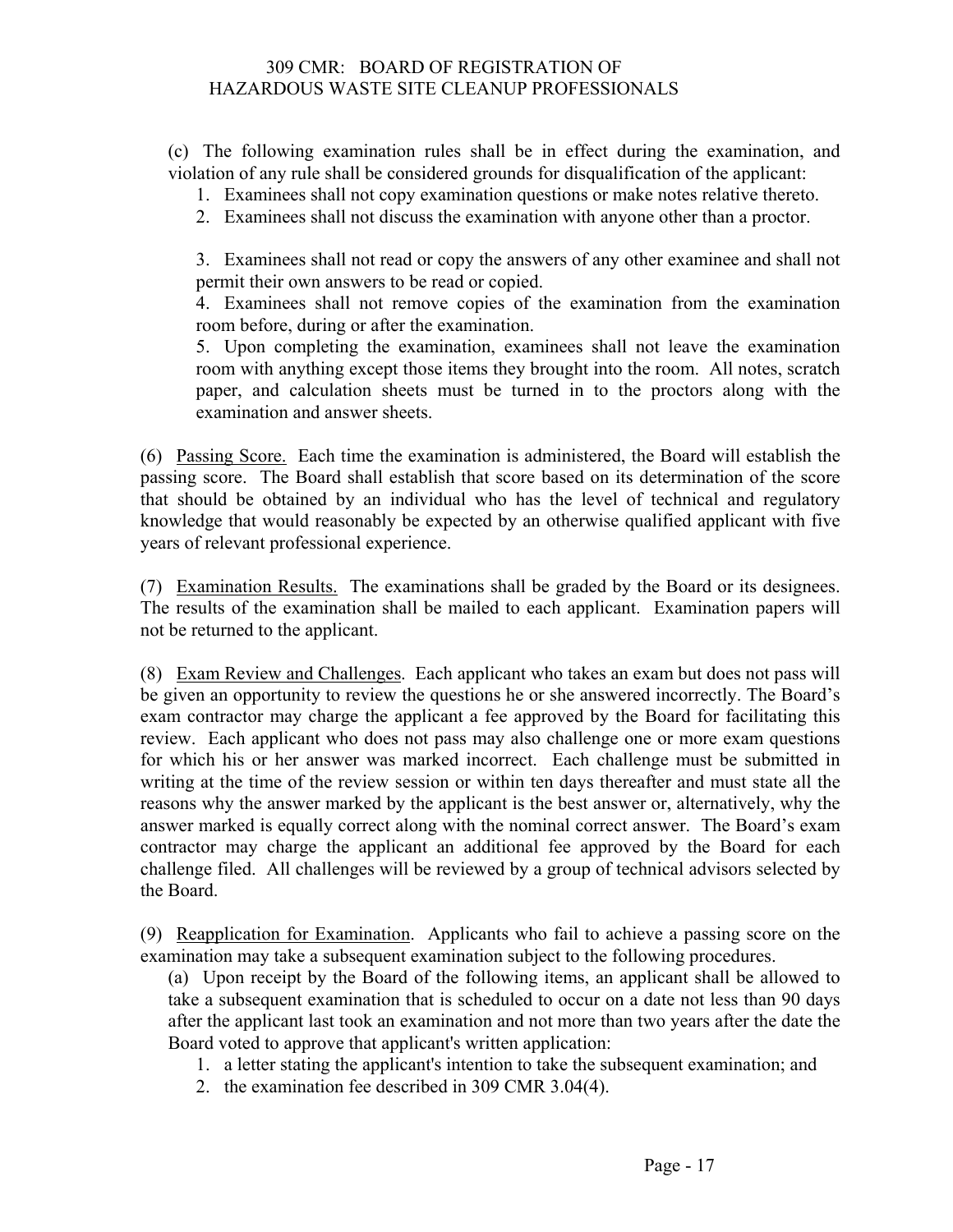(b) Applicants who seek to take a subsequent examination that is scheduled for a date that is greater than two years after the date the Board last voted to approve that applicant's written application must reapply to be deemed eligible to take the examination by submitting the following:

1. a limited licensure application in a form approved by the Board; and

2. the full application fee described in 309 CMR 2.08.

3. Each of these applicants must meet the eligibility requirements existing at that time for initial applicants. Each shall demonstrate in the limited licensure application that at least three years of his or her relevant professional experience occurred within five years prior to submission of the limited licensure application.

#### 3.05: License Denial

The Board will deny a license to an applicant who fails to meet any of the requirements for licensing set forth in 309 CMR 3.00. The Board will inform the applicant in writing of the reason(s) why he or she was denied a license.

#### 3.06: License Renewal

(1) A licensed site professional must renew his or her license every three years to maintain his or her license. Each license issued by the Board shall expire at the close of business on the expiration date assigned on the date of issuance unless it is renewed or extended by the Board. The initial expiration date assigned shall be the  $30<sup>th</sup>$  of the month of January, April, July, or October three years from the date of issuance, whichever of said dates is or occurs soonest after three years from the date of issuance. As of June 30, 2002, the next license expiration date for each LSP whose existing license expiration date does not fall on a  $30<sup>th</sup>$  of January, April, July, or October shall be extended to the  $30<sup>th</sup>$  of January, April, July, or October, whichever date occurs soonest after each LSP's existing license expiration date.

(2) To apply to renew a license, a licensed site professional shall:

(a) submit for approval to the Board prior to the date of expiration of his or her license a completed renewal application form setting forth such information as the Board may direct, including whether the licensee has since his or her last LSP license renewal been disciplined by other professional licensing or professional certifying authorities and, if so, an explanation of the circumstances;

(b) include with such application form a check or money order made payable to the Commonwealth of Massachusetts in the full amount of the non-refundable license renewal processing fee established by the Secretary of Administration and Finance pursuant to M.G.L. c. 7, § 3B, and published in 801 CMR 4.00; and

(c) demonstrate to the Board's satisfaction that he or she has fulfilled the continuing education requirements set forth in 309 CMR 3.09 or obtained a waiver of those requirements in accordance with 309 CMR 2.12.

(3) A licensed site professional whose license has been suspended shall be subject to the following additional license renewal requirements: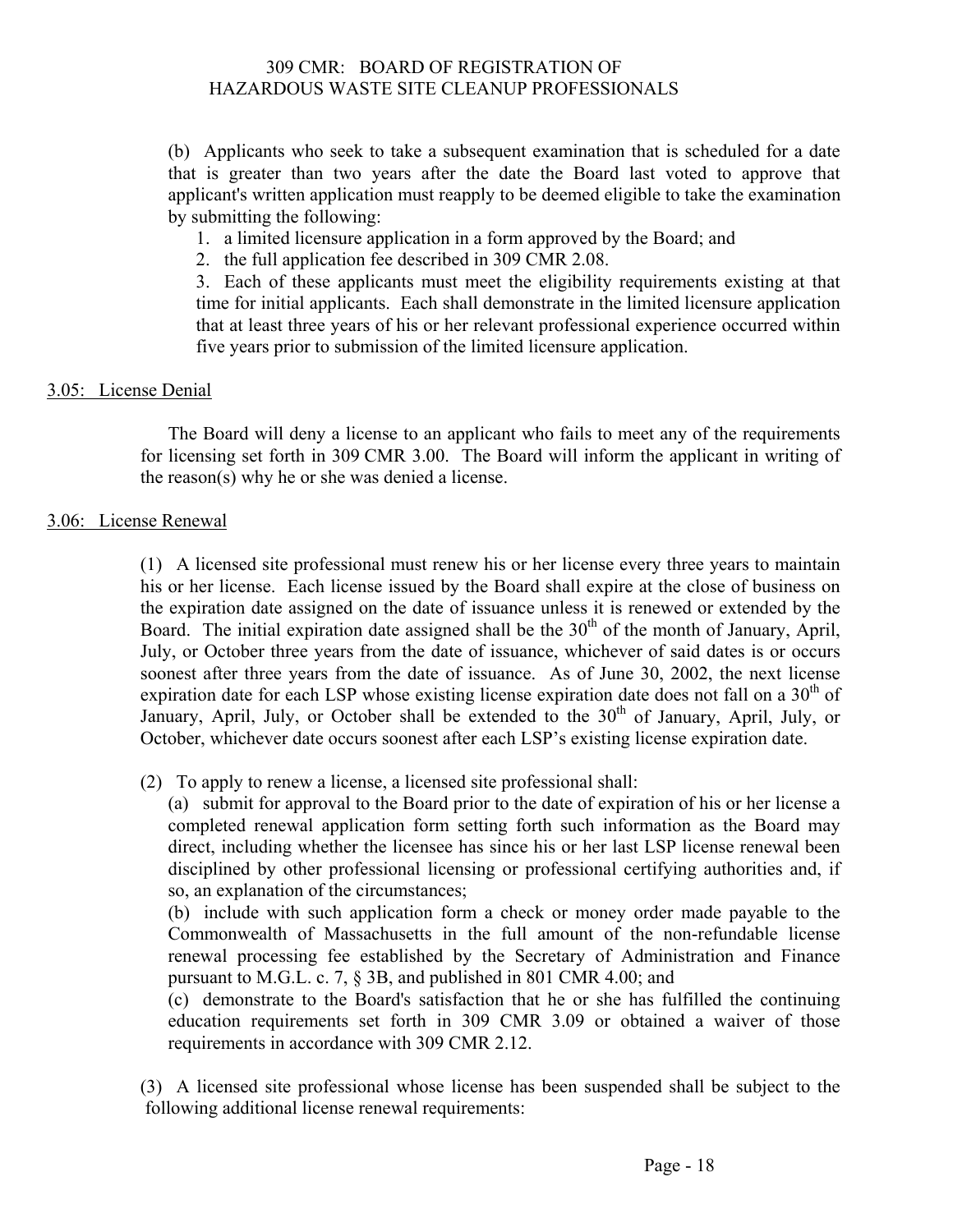(a) If the licensee's license expiration date has not been reached when the suspension period ends, the license expiration date does not change. The license renewal requirements remain as described in 309 CMR 3.06(2), except that the Board may, when issuing the suspension, require the licensee to obtain additional continuing education credits as a condition of license renewal.

(b) If the licensee's license expiration date would be reached before the suspension period ends, the license expiration date shall be extended to the end of the suspension period. The LSP must renew his or her license as a condition of having his or her license reinstated at the end of the suspension period. The Board shall not reinstate the license unless and until the licensee's license has been renewed. The license renewal requirements remain as described in 309 CMR 3.06(2), with the following exceptions:

1. The Board may, when issuing the suspension, require the licensee to obtain additional continuing education credits as a condition of license renewal; and

2. For each full year that the suspension extends beyond the LSP's nominal renewal date, the minimum number of credits required in each credit category shall be increased automatically by one-third (1/3) of the number specified in 309 CMR  $3.09(3)$ ;

3. If the LSP renews his or her license and it is reinstated, the LSP's next license expiration date shall be the  $30<sup>th</sup>$  of January, April, July, or October three years thereafter, whichever of said dates occurs soonest after three years from the date the license was reinstated; and

4. If the LSP fails to renew his or her license within 90 days after the date the term of suspension was scheduled to end, his or her license shall lapse and may not be renewed thereafter. In such instances, the individual may reapply in the manner specified in 309 CMR 3.06(4)(b).

(4) If a licensed site professional whose license is not suspended fails to renew his or her license in accordance with 309 CMR 3.06(2), his or her license shall lapse at the close of business on the date of expiration of his or her license. A person whose license has lapsed and not been renewed by the Board shall not act as, advertise as, hold himself or herself out to be, or represent himself or herself as being, a licensed site professional. A person whose license has lapsed may re-obtain a license to practice in the following manner:

(a) A person whose license has lapsed may renew his or her license at any time during the following year by meeting all the renewal requirements set forth in 309 CMR 3.06(2), including the payment of the applicable license renewal processing fee. A license that is renewed during the year after it has lapsed shall run for three years from the  $30<sup>th</sup>$  of January, April, July, or October, whichever date is or occurs soonest after the date the Board approves the license renewal.

(b) A person who fails to renew his or her license within one year of the date of expiration of his or her license may thereafter reapply by submitting the following:

1. a limited licensure application in a form approved by the Board, and

2. the full application fee described in 309 CMR 2.08.

If the application is approved, the applicant must pay a full examination fee and pass a licensing examination within the following two years to obtain a full license, and he or she may not act as, advertise as, hold himself or herself out to be, or represent himself or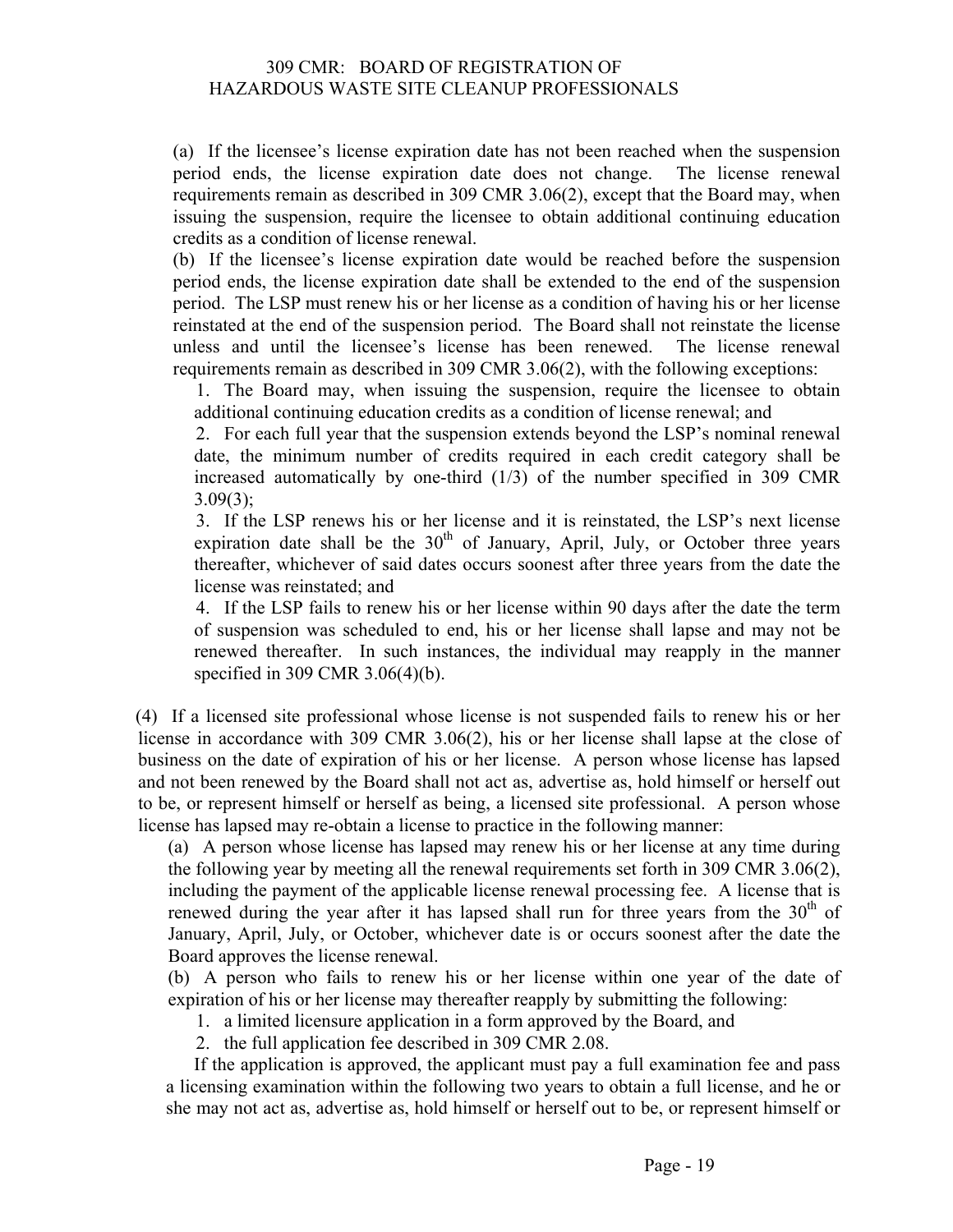herself as being, a licensed site professional until her or she has passed an examination.

(5) Notwithstanding 309 CMR 3.06(4), if at the time he or she must submit a renewal application form a licensed site professional has obtained all but 12 or fewer of the continuing education credits required to renew his or her license, the licensed site professional may apply to the Board for a 90-day extension of his or her license expiration date for the purpose of obtaining the additional required continuing education credits.

(a) To apply for this 90-day extension, a licensed site professional must do both of the following prior to the date of expiration of his or her license:

1. submit a completed renewal application form demonstrating that the licensed site professional has earned all but 12 or fewer of the continuing education credits required to renew his or her license, and

2. remit the required applicable license renewal processing fee.

(b) After verifying that the licensed site professional has earned all but 12 or fewer of the continuing education credits needed to renew the license and that the license renewal processing fee has been paid, the Board will notify the licensed site professional that the 90-day extension has been allowed and how to submit documentation of the additional required credits once obtained. At the time the licensed site professional submits documentation of having earned the additional required credits, he or she must again pay a license renewal processing fee. A license that is renewed during the 90-day extension period shall be assigned the expiration date that would have been assigned if the applicant had renewed his or her license without requesting a 90-day extension.

(c) Only one extension will be granted to each LSP at the end of each three-year licensure period.

(d) If a licensed site professional who has been granted a 90-day extension fails to earn the additional required credits or fails to submit documentation thereof by the end of the extension period, his or her license shall lapse at the close of business on the last day of the extension period, and the late renewal and reapplication provisions of 309 CMR 3.06(4) shall apply; provided however, the one-year period for renewing his or her license without reapplying shall be deemed to have commenced on the original license expiration date and not at the end of the 90-day extension period.

(e) No portion of the credits for a continuing education course required to fulfill the requirements of one renewal period may be carried over into the subsequent renewal period.

(6) Notwithstanding 309 CMR 3.06(4), a licensed site professional who has submitted to the Board prior to the expiration of his or her license either a complete license renewal application or a complete application for a 90-day extension, has enclosed the required documentation demonstrating that he or she has fulfilled the applicable continuing education requirements, and has paid the proper renewal processing fee may continue to render waste site cleanup activity opinions until either:

(a) the Board renews his or her license; or

(b) the Board notifies such LSP that his or her application for license renewal or for a 90-day extension does not conform with the requirements set forth in 309 CMR 3.06 or, if a licensed site professional has a right to and requests an adjudicatory hearing, until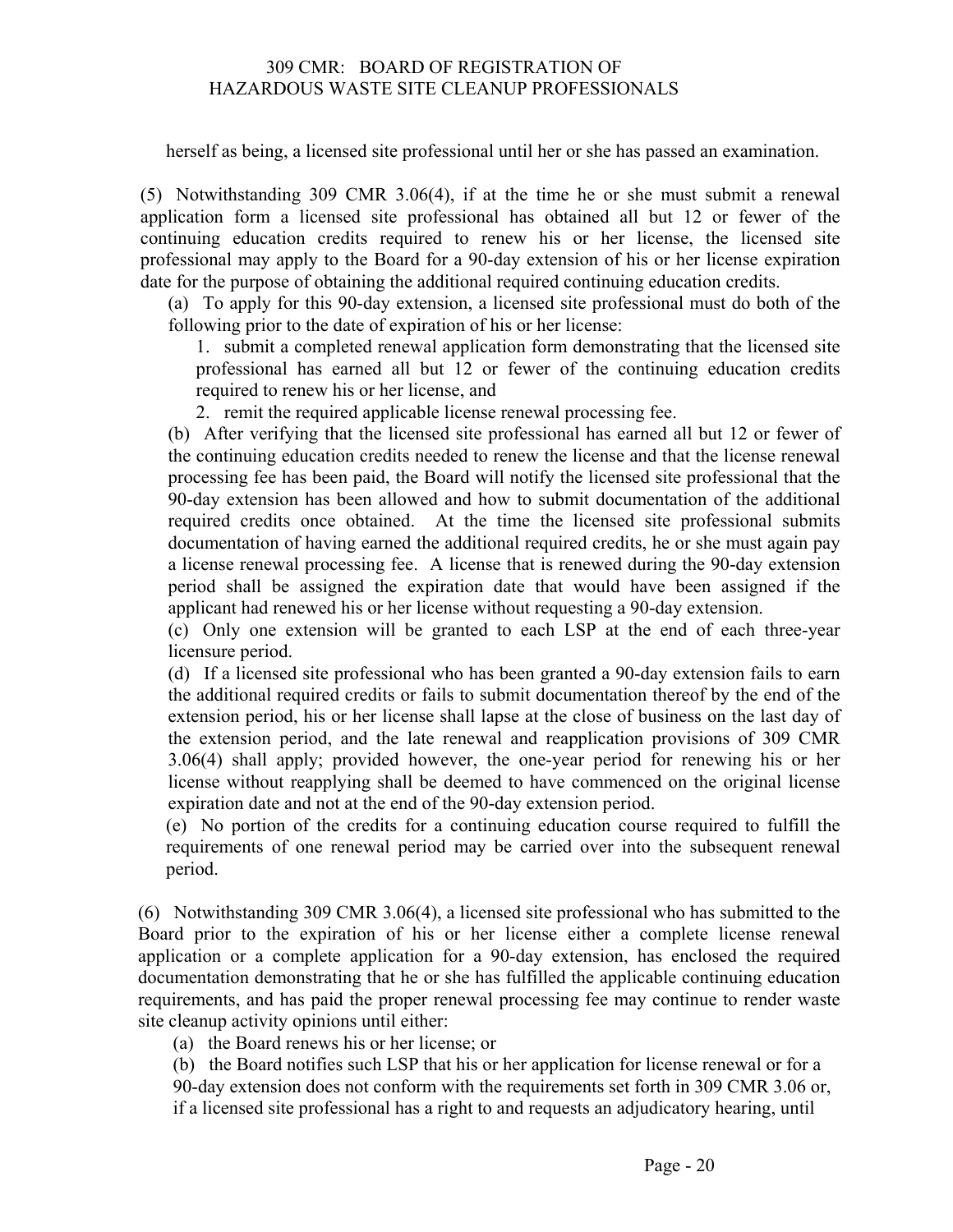the date the Board issues a final decision pursuant to that request.

(7) The Board in its discretion may renew a license provisionally or subject to such conditions as the Board deems appropriate.

#### 3.07: Right to Adjudicatory Hearing

(1) An applicant determined by the Board to be ineligible for examination or for license renewal, or whose license has been renewed provisionally or subject to conditions by the Board, may request an adjudicatory hearing by filing a written Notice of Claim for Adjudicatory Proceeding. The Notice shall state clearly and concisely the facts that are grounds for the proceedings and the relief sought. The Notice shall be filed with the Board within 21 days from the date that the applicant receives notice of the Board's determination.

(2) A Notice shall be deemed to be filed with the Board as set forth herein:

(a) If hand-delivered during regular business hours, it shall be deemed filed on the day delivered.

(b) If hand-delivered during non-business hours, it shall be deemed filed on the next regular business day.

(c) If mailed by placing in U.S. mail, it shall be deemed filed on the date so postmarked.

(d) A delivery by a bonded delivery service shall be treated as a hand delivery.

#### 3.08: Waiver of Right to Adjudicatory Hearing

An applicant will be deemed to have waived his or her right to an adjudicatory hearing unless the Board receives his or her written request for an adjudicatory hearing by the deadline set forth in 309 CMR 3.07.

#### 3.09: Continuing Education Requirements

(1) Definitions. As used in 309 CMR 3.09, the following terms shall have the following meanings unless the context clearly indicates otherwise:

Approved Conference workshop means a Board-approved workshop, short course, or similar training session that occurs at a conference approved by the Board.

Continuing education means Board-approved courses of learning that are designed to further the professional competence of licensees. OSHA-required health and safety training courses shall not be considered acceptable for the purposes of meeting the continuing education requirements.

Continuing education credit and Credit each mean: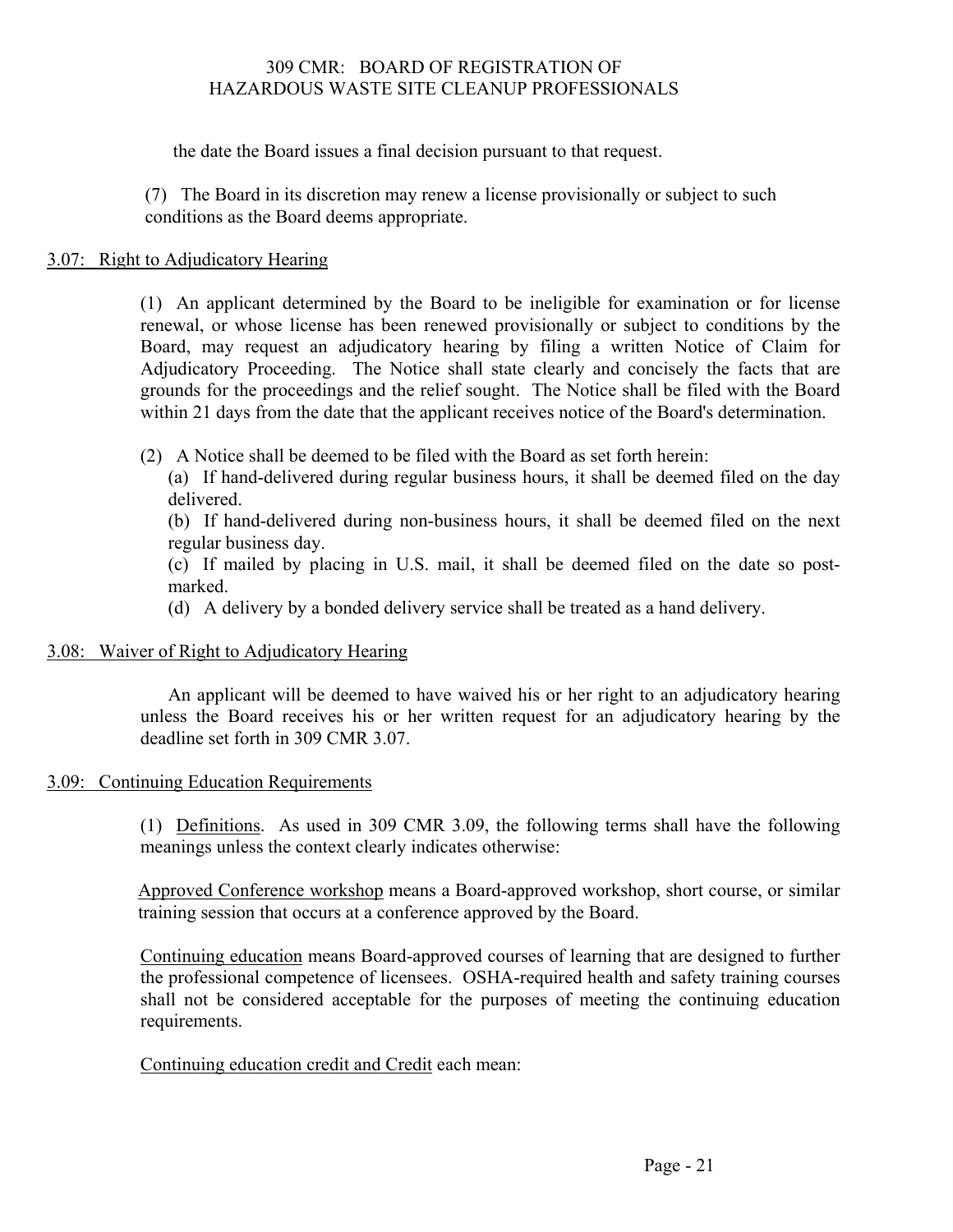(a) For Board-approved courses which are offered as part of a university or college curriculum, the units of continuing education that, pursuant to 309 CMR 3.09(8), are granted by the Board for each approved course completed by a licensee; and

(b) For all other Board-approved courses, including Internet courses, the units of continuing education that are granted by the Board, generally on the basis of one credit for each hour of approved course instruction actually attended by a licensee.

(c) For Board-approved conferences and conference workshops, the units of continuing education that, pursuant to 309 CMR 3.09(9), are earned by licensees by attending approved conferences and conference workshops.

Courses Offered as Part of a University or College Curriculum mean courses offered by an institution accredited to issue associates, bachelors and/or graduate degrees, provided that the course:

- (a) meets on a regular weekly schedule on a semester or quarterly basis, and
- (b) the course may be taken for a grade.

DEP Course means a continuing education course that meets the requirements of 309 CMR 3.09, is taught in whole or in substantial part by Department of Environmental Protection personnel, and for which the Department has demonstrated, to the Board's satisfaction, that the course subject matter is directly focused on regulatory and/or technical topics that are reasonably likely to maintain or enhance the ability of LSPs to perform, supervise and/or coordinate response actions (i.e., assessments, containments and/or removals) in Massachusetts in compliance with applicable regulatory requirements. To be designated as a "DEP Course," a course must be taught in whole or in substantial part by Department personnel, must be proposed as a "DEP Course" by the Department, and must be approved as a "DEP Course" by the Board. The Board, in its discretion, may also classify as a "DEP Course" a course taught in whole or in substantial part by Board personnel.

Licensee(s) and LSP(s) each mean individuals holding an LSP license that is in full force and effect.

Regulatory means continuing education that is reasonably likely to maintain or enhance the licensee's ability to competently perform, supervise and/or coordinate response actions (*i.e.*, assessments, containments and/or removals) in Massachusetts in compliance with applicable regulatory requirements. The term contemplates only continuing education that is directly focused upon an understanding of, and compliance with, the panoply of legal and regulatory requirements applicable to the licensee's provision of professional services in Massachusetts.

Technical means continuing education that is reasonably likely to maintain or enhance the licensee's ability to competently perform, supervise and/or coordinate the scientific and/or technical components of response actions (*i.e.*, assessments, containments and/or removals) in Massachusetts. The term should not be narrowly construed so that it reaches only continuing education that is directly concerned with performing such activities; however, if the technical subject matter of the continuing education is more generally focused, it should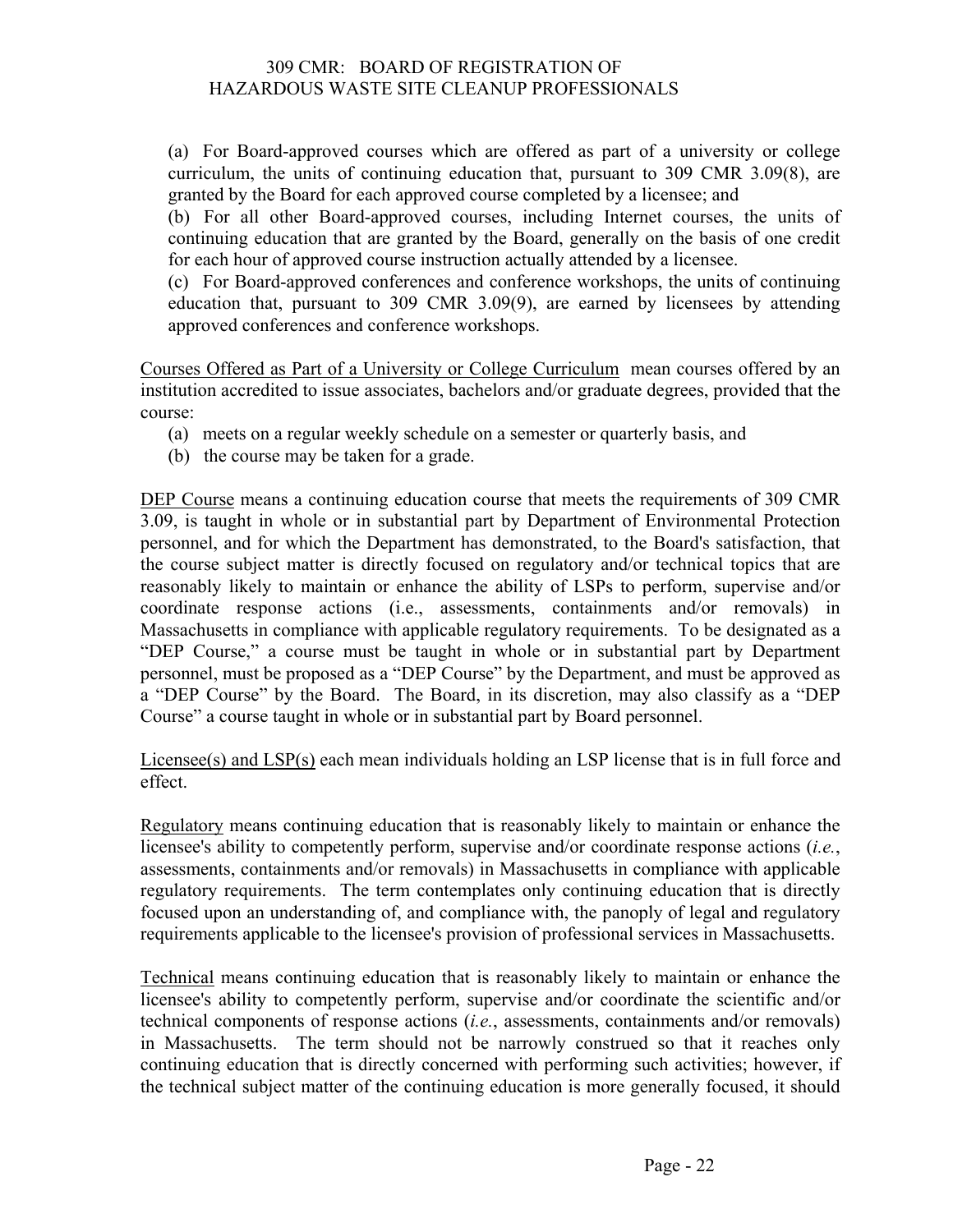at least be demonstrably relevant to the scientific and/or technical components of response actions at disposal sites in Massachusetts.

(2) Basic Requirements.

(a) Every three years following issuance of his or her license, each LSP shall demonstrate to the Board's satisfaction that he or she has earned a minimum of 48 continuing education credits. These credits can be earned only by attending Boardapproved courses, conferences, or conference workshops. No person may apply continuing education credits earned during one license period toward another license period. However, applicants who have been approved to take the examination may take Board-approved courses and utilize the credits earned at their first license renewal. Subject to the attendance and other requirements set forth in 309 CMR 3.09, continuing education credits are considered to be earned at the completion of each Board-approved course or at the end of each Board-approved conference or conference workshop.

(b) All continuing education credits submitted by an LSP in fulfillment of the requirements of 309 CMR 3.09(2)(a) shall be earned by attending Board-approved courses, conferences, or conference workshops that are reasonably likely to maintain or enhance that LSP's ability to render competent professional services.

(c) An LSP may not repeat a course or conference workshop for credit during the same three-year license renewal period or during the following three-year license renewal period.

(3) Credit Minimums.

(a) The 48 continuing education credits earned every three years, as required in 309 CMR 3.09(2)(a), shall include not fewer than eight credits from Board-approved courses classified as Regulatory. In addition, at least 12 of the 48 credits must be earned at a Board-approved DEP Course or Courses. The balance of the 48 required credits may be earned by attending any Board-approved course, conference, or conference workshop.

(b) Credits earned by taking approved DEP Courses that are classified as Regulatory can be applied toward both the 12-credit DEP Course requirement and the eight-credit Regulatory requirement.

(c) Although, as described in (b) above, certain credits may be applied simultaneously to both the DEP Course requirement and the Regulatory requirement, no credits may be applied more than once toward the overall 48-credit requirement.

(d) The continuing education requirements set forth in 309 CMR 3.09(3)(a) through (c) are summarized for convenience in the following table.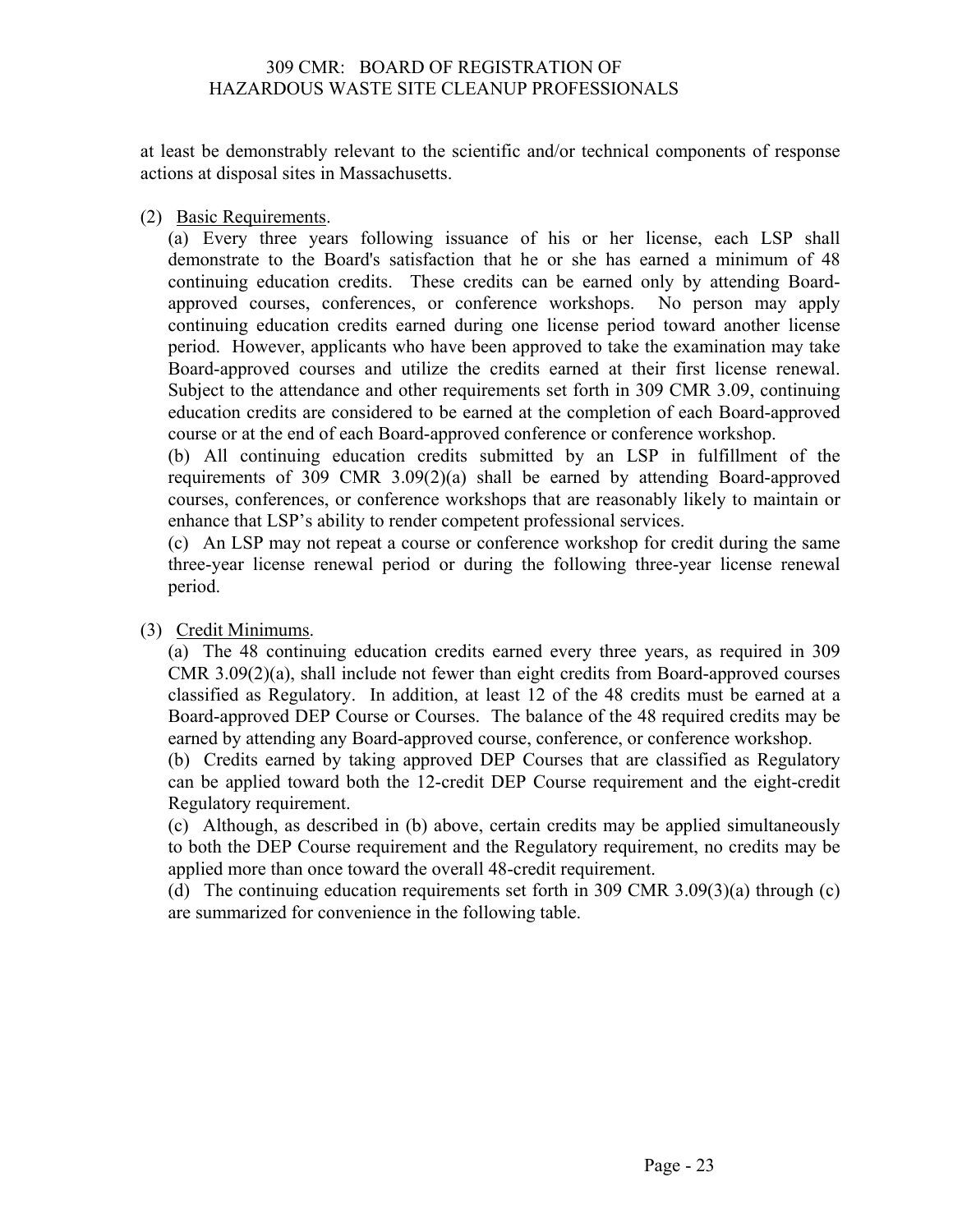|                      | <b>Minimum Number of</b><br><b>Credits Required</b> |
|----------------------|-----------------------------------------------------|
| <b>Total Credits</b> | 48                                                  |
| DEP Course(s)        | 12                                                  |
| Regulatory           |                                                     |
| Technical            | no minimum requirement                              |

(4) Board-required courses. The Board may from time to time require all LSPs to take a specific course. The Board will allow such a course to be counted toward the requirements of 309 CMR 3.09(2) and (3).

(5) General Course Requirements. To be considered by the Board for approval as a continuing education course, the licensee or course provider must demonstrate that:

(a) adequate attendance records will be maintained;

(b) for courses not offered as part of a university or college curriculum, at least one contiguous hour of instruction time will be provided;

(c) the course will be taught by competent instructors knowledgeable in the subject matter to be presented; and

(d) a written outline or syllabus will be followed.

(6) Requests for Approval of Continuing Education Courses.

(a) Either an LSP or the provider of a potentially qualifying course may seek Board approval for the course. The Board shall attempt to act upon a complete request within two months of receipt; however, the Board's failure to act within two months shall not constitute approval of the course. Requests for retroactive approval of continuing education courses (*i.e.*, courses already commenced or completed by the time the Board meets to review the requests for their approval) are disfavored but may be approved, at the Board's discretion, if the provider has maintained a record of attendance and the other requirements for course approval are met.

(b) A complete request for approval of a continuing education course must include the following information:

1. the date(s), time(s) and location(s) of the course, and the number of hours of continuing education credits requested;

2. a written course outline or syllabus;

3. a written statement describing the course and establishing its relevance to oil or hazardous materials assessment, containment or removal activities at disposal sites in Massachusetts:

4. the credentials of the instructors;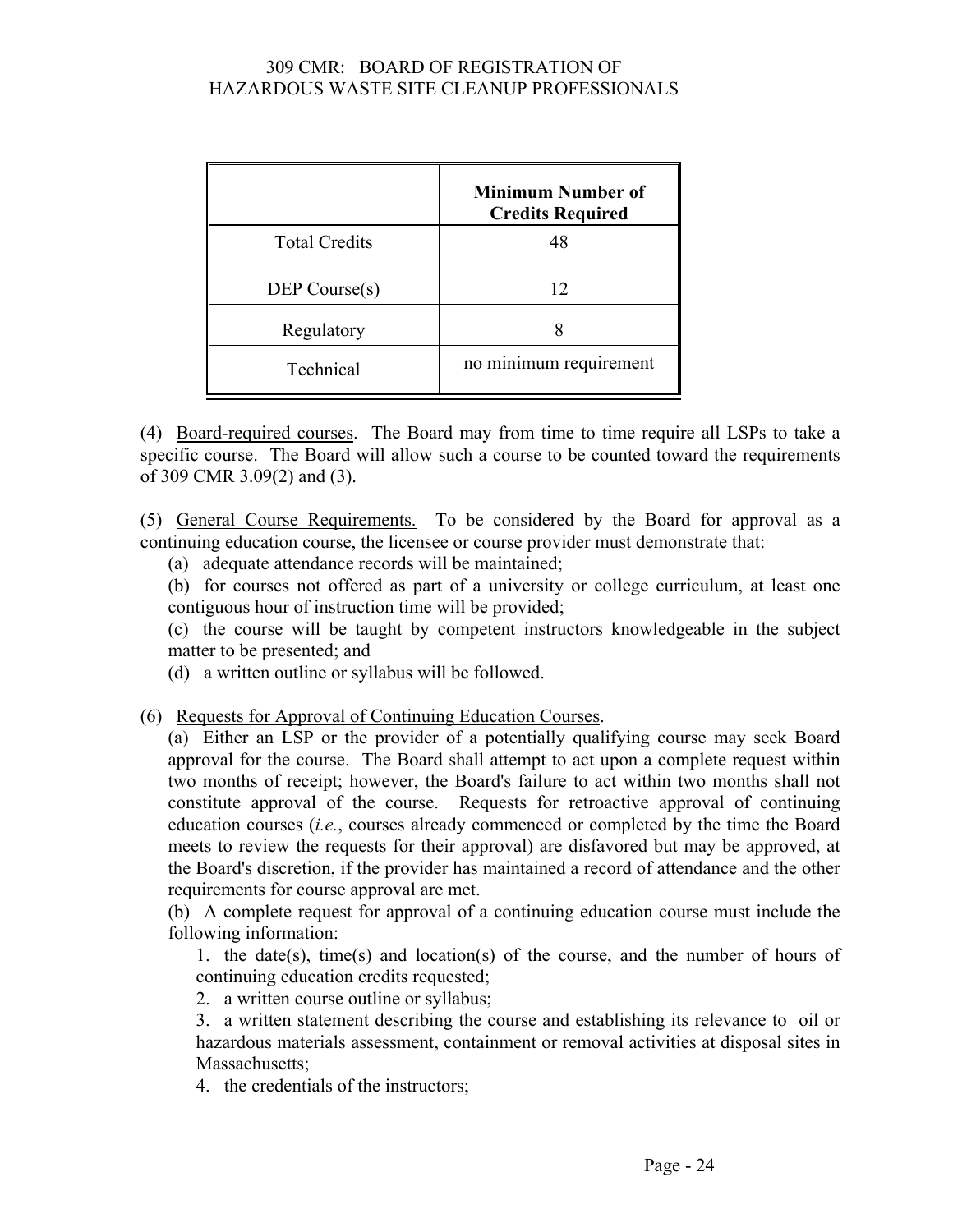5. a statement that the sponsoring organization will maintain a record of attendance and will follow the course outline or syllabus;

6. the different credit options (if any) attending LSPs will have for earning continuing education credits;

7. for all courses, including conference workshops, a statement that the sponsoring organization will, at the completion of the course, conduct, and retain for the Board's inspection for a period of a year, an evaluation of the course and the course instructor(s) using, at a minimum, evaluations prepared confidentially by the course attendees and maintained in such a manner that the identity of each evaluator is not disclosed to the course instructor or provider; and

8. any other information which the Board requests of the licensee or course provider to demonstrate compliance with 309 CMR 3.09.

(c) Once a course has been approved by the Board, if there are any substantive changes in the course outline or syllabus, or a change of instructor(s), the course will require separate, additional Board approval before LSPs can be given continuing education credit for taking the revised course.

(d) In submitting a course for Board approval as continuing education, the licensee or course provider may suggest a division of the course into Regulatory and Technical components, and/or DEP Course and non-DEP Course components. Based on the information submitted, the Board may determine, in its discretion, whether to approve an allocation of continuing education credits based on the suggested division or decide upon a more appropriate allocation of credits.

(e) In selecting Board-approved courses for continuing education credit, each licensee must also consider the criterion of 309 CMR 3.09(2)(b) as it applies to that individual licensee. While the Board will not routinely investigate whether an otherwise approved course meets the requirements of 309 CMR 3.09(2)(b) for a given individual, the Board reserves the right to do so. If the Board finds that this criterion has not been met, the Board may, without waiving any other remedy available to it, deny a licensee all or a portion of the credit sought and may take any other appropriate action including, but not limited to, requiring the licensee to obtain additional continuing education credits in the subsequent license period.

(7) Attendance Requirements. For continuing education credit to be granted for attendance at Board-approved courses, the following attendance requirements must be met. These requirements are also summarized for convenience in the table in 309 CMR 3.00 *Appendix B*.

(a) To receive continuing education credit for attendance at an approved course that is more than four hours in length, the licensee must attend a minimum of 75% of the course; however, in no event may attendance be less than four hours. In the event that an LSP attends at least 75% but less than 100% of a course that is more than four hours in length, the LSP will receive credit on a *pro rata* basis.

(b) To receive continuing education credit for attendance at an approved course that is one to four hours in length, the licensee must attend 100% of the course to receive any credit.

(c) The attendance requirements for conference workshops are set forth below in 309 CMR 3.09(0)(d).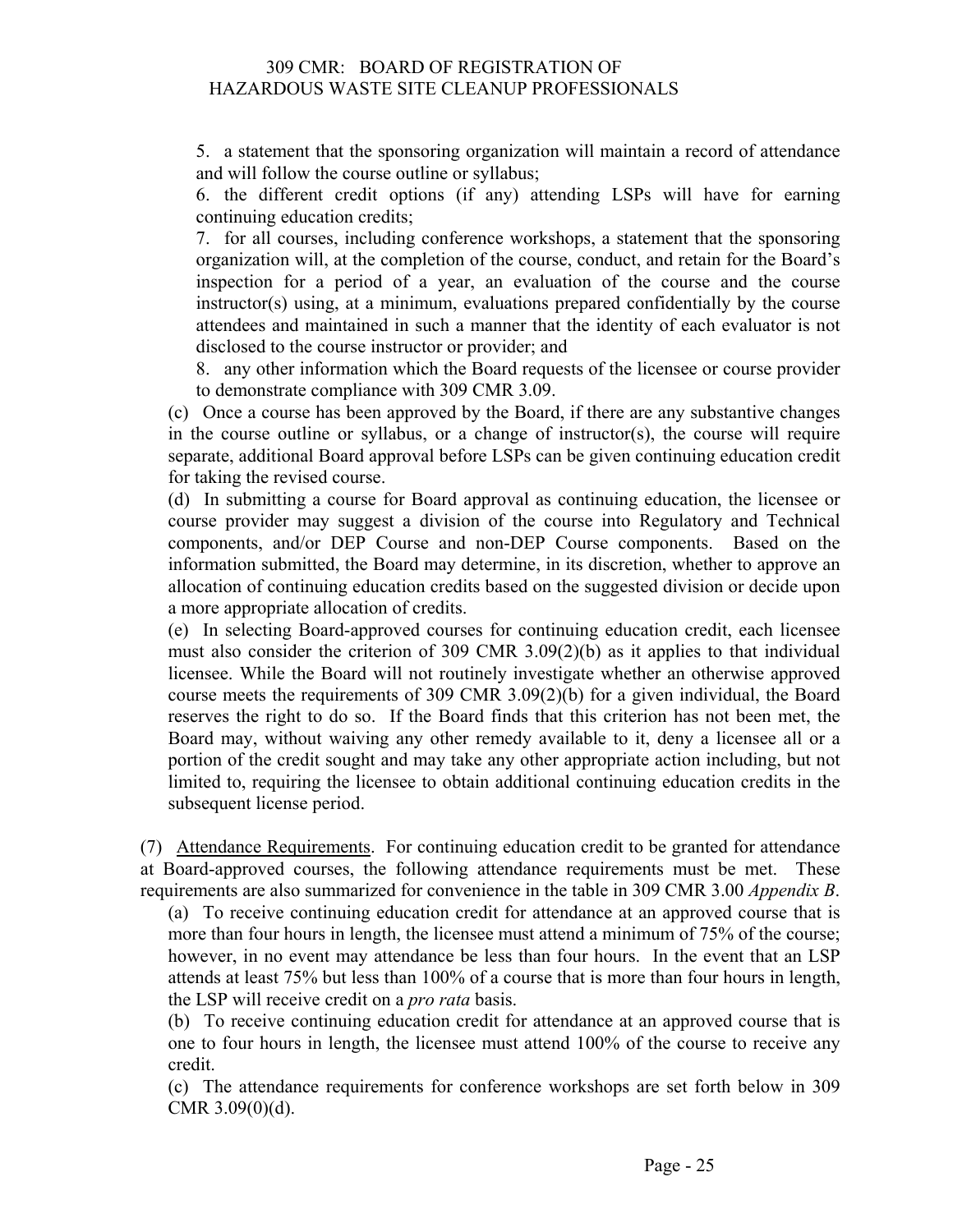(d) Course instructors who are licensees may receive continuing education credit for a course once if they either teach the entire course or teach part of the course and attend, subject to the attendance requirements noted above, the remainder of the course.

(8) Maximum Credit for University or College Courses. Courses offered as part of a university or college curriculum may be approved by the Board for credit equivalent to 70% of the total number of hours of classroom instruction if the course is taken for a grade and the licensee passes, or 50% of the total number of hours of classroom instruction if the course is not taken for a grade by the licensee. If an LSP takes the course for a score or grade, the LSP must pass the course in order to receive continuing education credit. In determining whether the LSP has passed the course, the score or grade assigned by the course provider will ordinarily govern. Those LSPs who are taking an approved university or college course for a grade are not subject to the attendance requirements set forth in the 309 CMR 3.09(7).

(9) Conferences.

(a) LSPs may obtain credit on a one-for-two basis (*i.e.*, one credit for every two hours of attendance) for attending Board-approved conferences, and they may obtain credit on a one-for-one basis (*i.e.*, one credit for each hour of attendance) for attending approved conference workshops, subject to the requirements set forth below.

(b) Prior to the conference, the sponsor must submit a request for approval to the Board enclosing the following:

1. a full description of the conference, including a description and schedule for each of its sessions, workshops, short courses, and similar training sessions;

2. the date, time, and location of the conference;

3. a statement that the sponsor will comply with all the requirements set forth below in 309 CMR 3.09(9)(c) and 3.09(9)(e); and

4. if the provider is seeking one-for-one credit for any workshops, short courses, or similar training sessions, all the information required in 309 CMR 3.09(6) must be submitted for each such session. To be approved as an approved conference workshop, a workshop, short course, or similar training session must be at least one hour in length.

(c) A sponsor must comply with the following verification requirements when conducting an approved conference:

1. maintain a sign-in/sign-out log for each LSP to sign in and out each time he or she arrives at or leaves the conference premises;

2. maintain a separate sign-in/sign-out log for each approved conference workshop; and

3. check each LSP's photo I.D. and also enter the time of day next to the LSP's signature in the log on each occasion when an LSP signs a sign-in/sign-out log.

(d) The attendance requirements for obtaining one-for-one credit at approved conference workshops are as follows:

1. For approved conference workshops that are more than four hours in length, the LSP must attend at least 75% of the session; however, in no event may the attendance be less than four hours.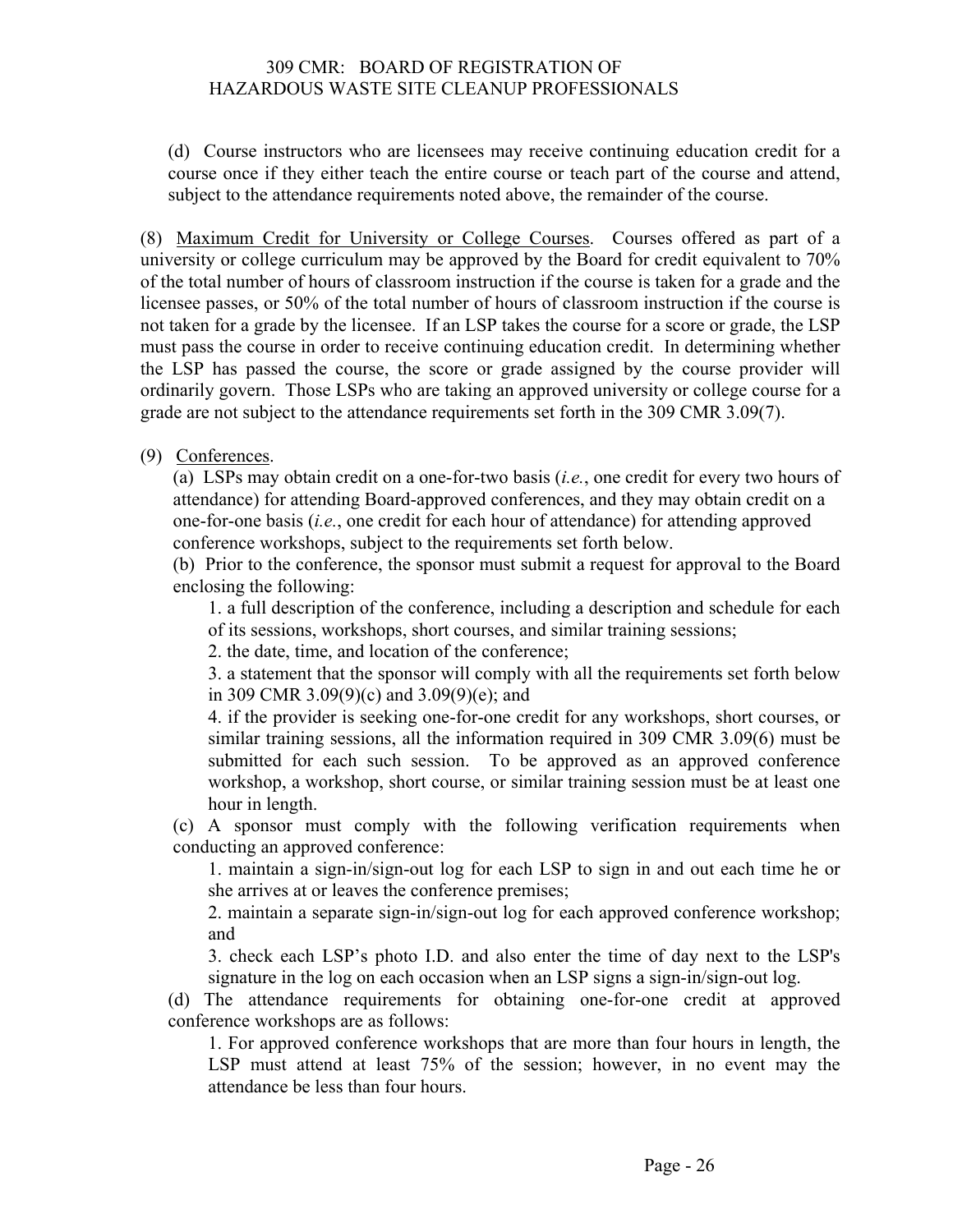2. For approved conference workshops that are at least one but no more than four hours in length, the LSP must attend 100% of the session.

3. An LSP who attends an approved conference workshop but does not meet the foregoing attendance requirements shall obtain credit on a onr-for-two basis based on the time attended.

4. Instructors for approved conference workshops who are LSPs may receive onefor-one credit for the session once if they either teach the entire session or teach part of the session and attend, subject to the attendance requirements noted above, the remainder of the session.

5.These attendance requirements are also summarized for convenience in the table in 309 CMR 3.00 *Appendix B*.

(e) After an approved conference has concluded, a sponsor must comply with the following requirements for calculating and awarding continuing education credits to those LSPs who were in attendance:

1. Tally up separately the total number of hours each LSP attended

(a) approved conference workshops for which the LSP met the attendance requirements; and

(b) the remainder of the conference, not counting time spent in approved conference workshops for which the LSP met the attendance requirements.

In calculating these hours, the sponsor shall count only those hours between the time the LSP signed in and the time the LSP signed out. An LSP must sign both in and out to receive attendance hours.

2. After tallying the hours, award each LSP who has attended the conference an LSP Board Continuing Education Certificate showing how many credits the LSP has earned, based on the rules for calculating credits set forth above.

(10) Internet Courses. Notwithstanding the specific requirements set forth in 309 CMR 3.09(1) through (9), the Board may, at its discretion, approve for continuing education credit courses offered over the Internet. The Board may, as it sees fit and on a course-by-course basis, impose special requirements and/or conditions on Internet course providers and/or LSPs taking said courses.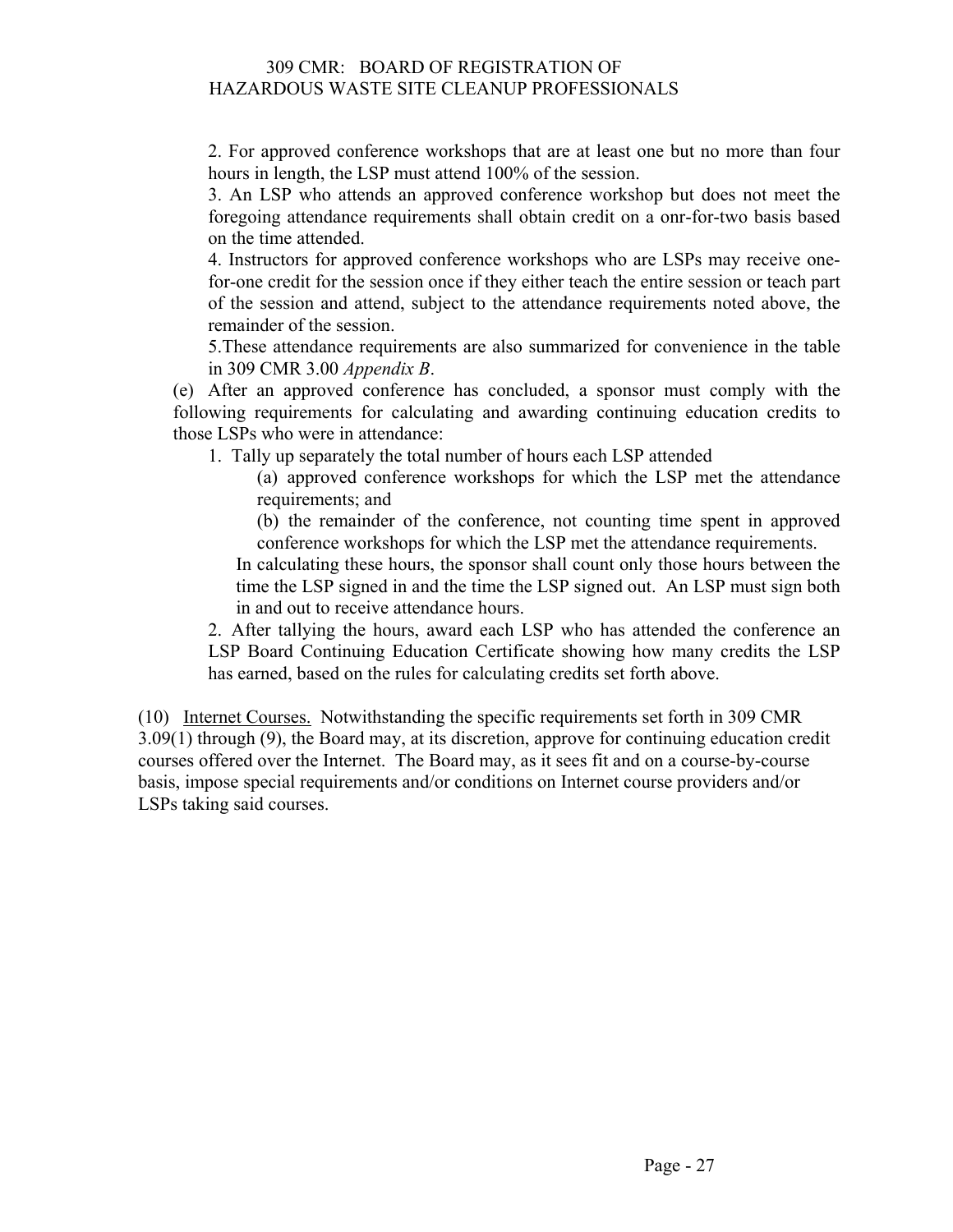#### APPENDIX A

#### STANDARD TRACK DEGREES

Degrees meeting the Standard Track curriculum requirement  $(309 \text{ CMR } 3.02(1)(a))$  include a bachelor's or advanced degree from an accredited college or university with a major or concentration in the following fields:

**Biochemistry** Biology (including toxicology, microbiology, ecology, botany, zoology) Chemical Engineering Chemistry Civil Engineering Earth Science Environmental Engineering Environmental Sciences Epidemiology Forestry Geology Geotechnical Engineering Hazardous Waste Management Hydrogeology Hydrology Industrial Hygiene Medicine Physical Geography Public Health (if technical in nature) Risk Assessment Soil Science Water Resources Wetland Science

If the applicant's degree is not in a field listed above, the Board shall consider whether sufficient course work has been completed in one or more of the fields listed above. The applicant has the burden of proof; the Board shall base its decision in part on official transcripts.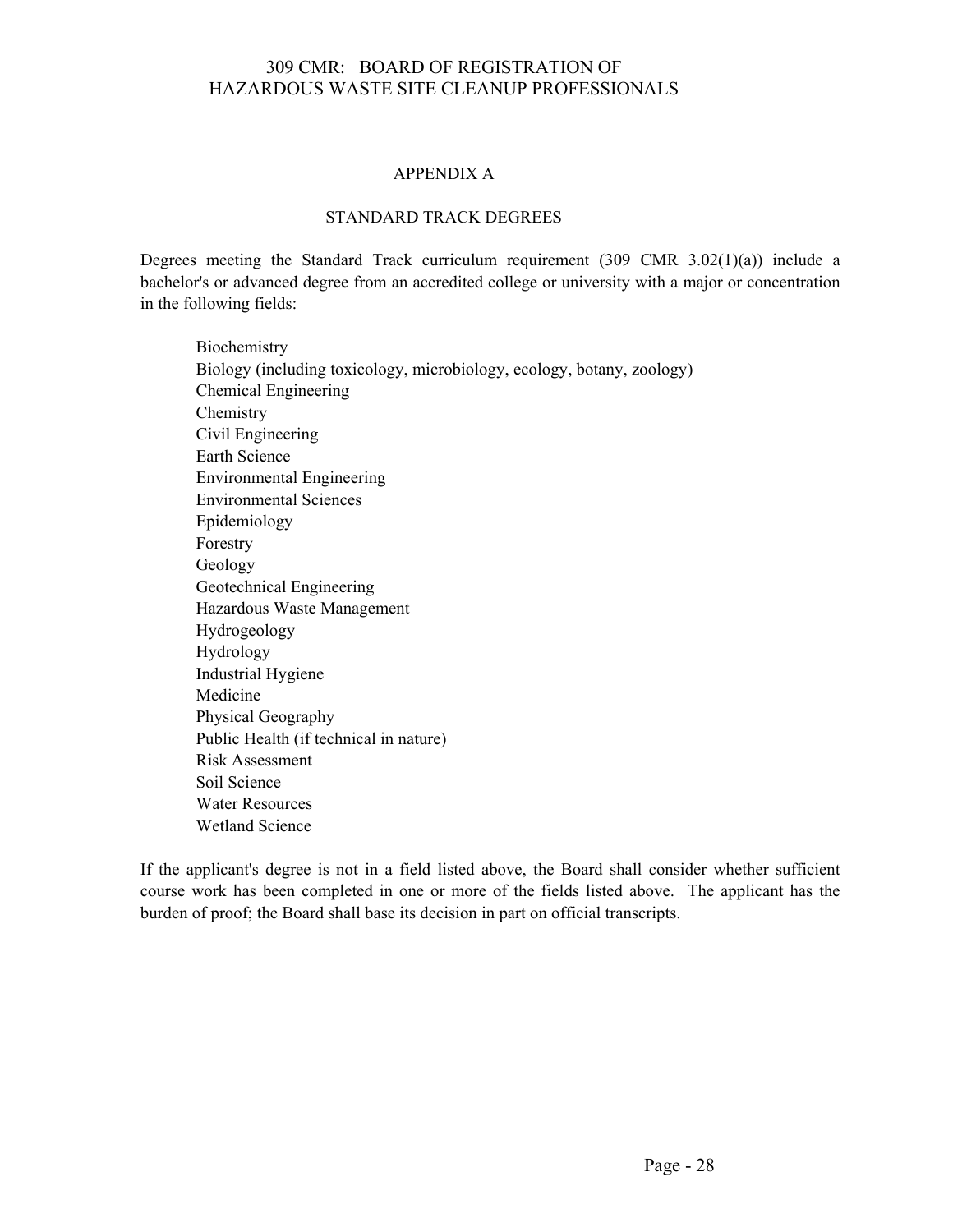#### APPENDIX B

#### MINIMUM LENGTH AND MINIMUM ATTENDANCE REQUIREMENTS FOR APPROVED COURSES

Pursuant to 309 CMR 3.09, the Board may approve four different types of courses for continuing education credit for LSPs: DEP Courses, other courses, conference workshops, and college/university courses.

To be approved by the Board for continuing education credit for LSPs, 309 CMR 3.09 requires that each of these courses must meet a certain minimum length requirement. Courses that do not meet the applicable minimum length requirement cannot be approved for any LSP continuing education credit. In addition, an LSP must satisfy specific minimum attendance requirements for each type of course in order to obtain any continuing education credit for that course.

Minimum course length and LSP attendance requirements are summarized in the table below. This table is for convenience only; in the event of a discrepancy between the table and the provisions of 309 CMR 3.00, the language within the text of the regulations will govern.

| <b>Type of Course</b>                  | Minimum Course Length                                  | <b>Minimum Attendance Requirements</b>                                                                                                                                                                                             |
|----------------------------------------|--------------------------------------------------------|------------------------------------------------------------------------------------------------------------------------------------------------------------------------------------------------------------------------------------|
| <b>DEP</b> Course                      | one contiguous hours                                   | For one- to four-hour course:<br>100%<br>For course longer than four<br>hours: four hours or 75% of<br>course, whichever is greater<br>[If attendance requirement is not<br>met, LSP receives no credit.]                          |
| <b>Approved Conference</b><br>Workshop | one hour                                               | For one- to four-hour<br>workshop: 100%<br>For workshop longer than four<br>$\bullet$<br>hours: four hours or 75% of<br>the workshop, whichever is<br>greater<br>If attendance requirement is not<br>met, LSP receives no credit.] |
| College/Univ. Course                   | Meets at least weekly for one<br>quarter/term/semester | If taken for grade:<br>None<br>If not taken for grade: 75%                                                                                                                                                                         |

If an LSP attends for the minimum portion required but less than 100% of the course, the LSP will receive continuing education credit on a *pro rata* basis. For example, if the LSP Board has approved an eight-hour DEP Course for eight "DEP Course" credits, an LSP who attends 7<sup>1</sup>/<sub>2</sub> hours of the course will receive 7.5 credits.

REGULATORY AUTHORITY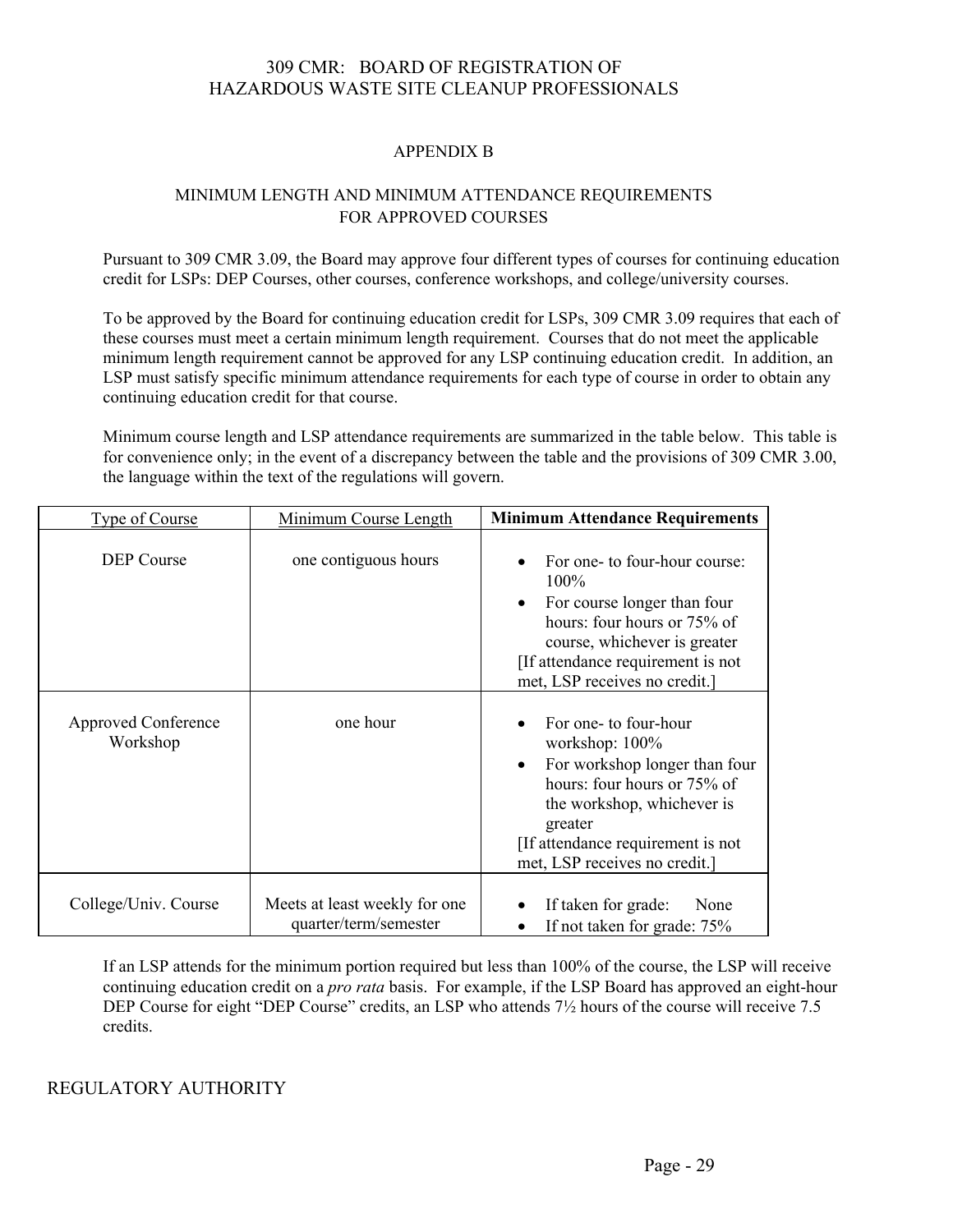309 CMR 3.00: M.G.L. c. 21A, §§ 16 and 19 through 19J.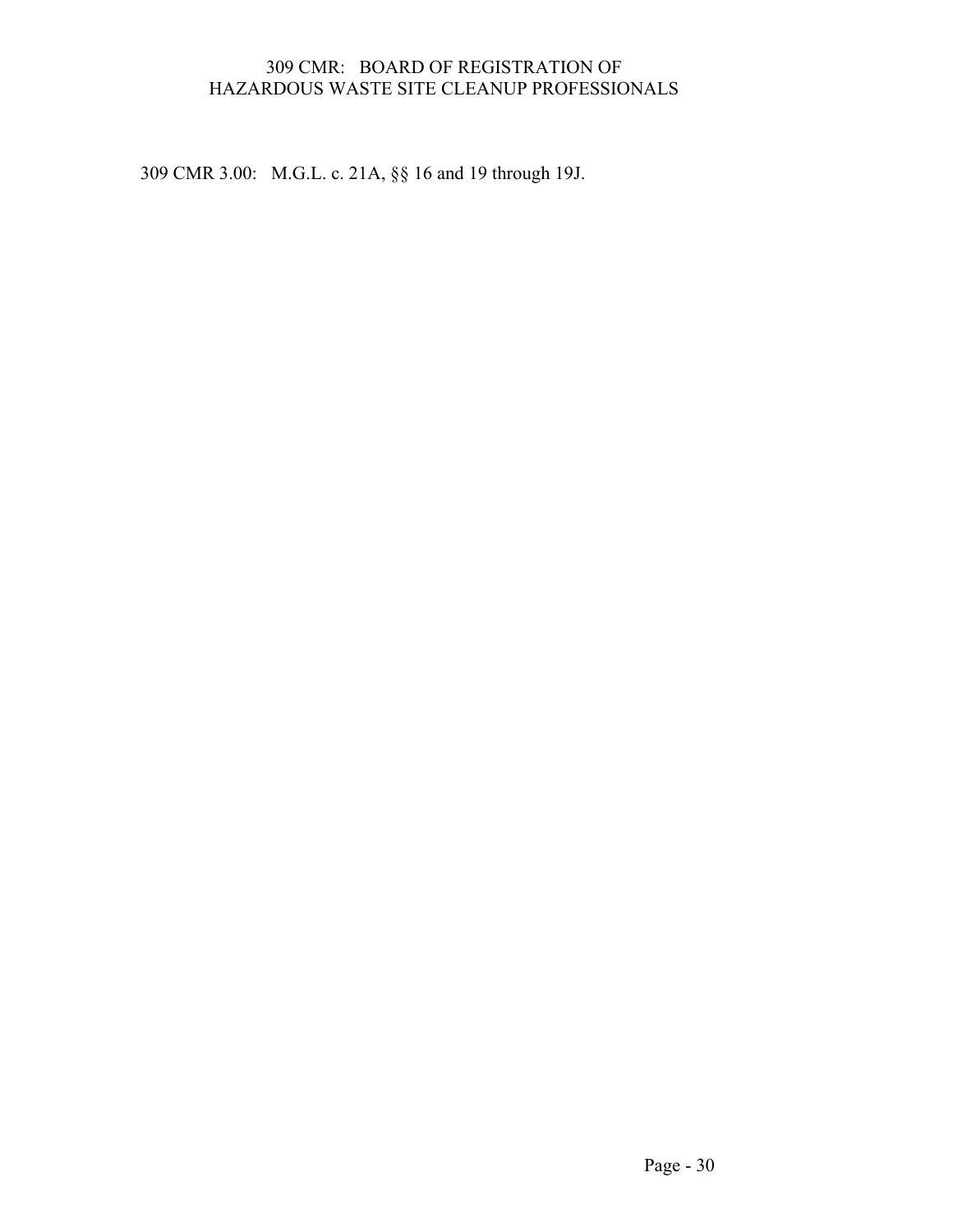#### 309 CMR 4.00: RULES OF PROFESSIONAL CONDUCT

Section

- 4.01: Preamble
- 4.02: Professional Competency
- 4.03: Professional Responsibility
- 4.04: Conflict of Interest
- 4.05: Accepting Compensation

#### 4.01: Preamble

In order to safeguard the public health, safety, welfare and the environment and to establish and maintain a standard of professional integrity, the Board has established 309 CMR 4.00 (Rules of Professional Conduct). 309 CMR 4.00 shall be binding on every person licensed by the Board to render waste site cleanup activity opinions within the meaning of M.G.L. c. 21A, § 19.

Any person who may become aware of the failure of a licensed site professional to comply with an obligation or prohibition imposed by 309 CMR 4.00 may file a complaint with the Board pursuant to 309 CMR 7.00. However, the availability of this right is not intended to subject an LSP to any liability in addition to any actions that may be taken by the Board, nor is it intended that a violation of 309 CMR 4.00 shall by itself give rise to a private cause of action or create any presumption that a legal duty to a party other than the Board or the Department has been breached.

All LSPs are charged with having knowledge of 309 CMR 4.00 and shall be deemed to be familiar with the provisions and to understand them.

4.02: Professional Competency

(1) In providing Professional Services, a licensed site professional shall act with reasonable care and diligence, and apply the knowledge and skill ordinarily exercised by licensed site professionals in good standing practicing in the Commonwealth at the time the services are performed.

(2) An LSP shall not provide Professional Services outside his or her areas of professional competency, where this competency is based on his or her education, training, and/or experience, unless that LSP has relied upon the technical assistance of one or more professionals whom the LSP has reasonably determined are qualified in such area or areas by education, training and/or experience.

(3) In providing Professional Services, an LSP may rely in part upon the advice of one or more professionals whom the LSP reasonably determines are qualified by education, training and/or experience.

(4) A successor hazardous waste site cleanup professional may render a waste site cleanup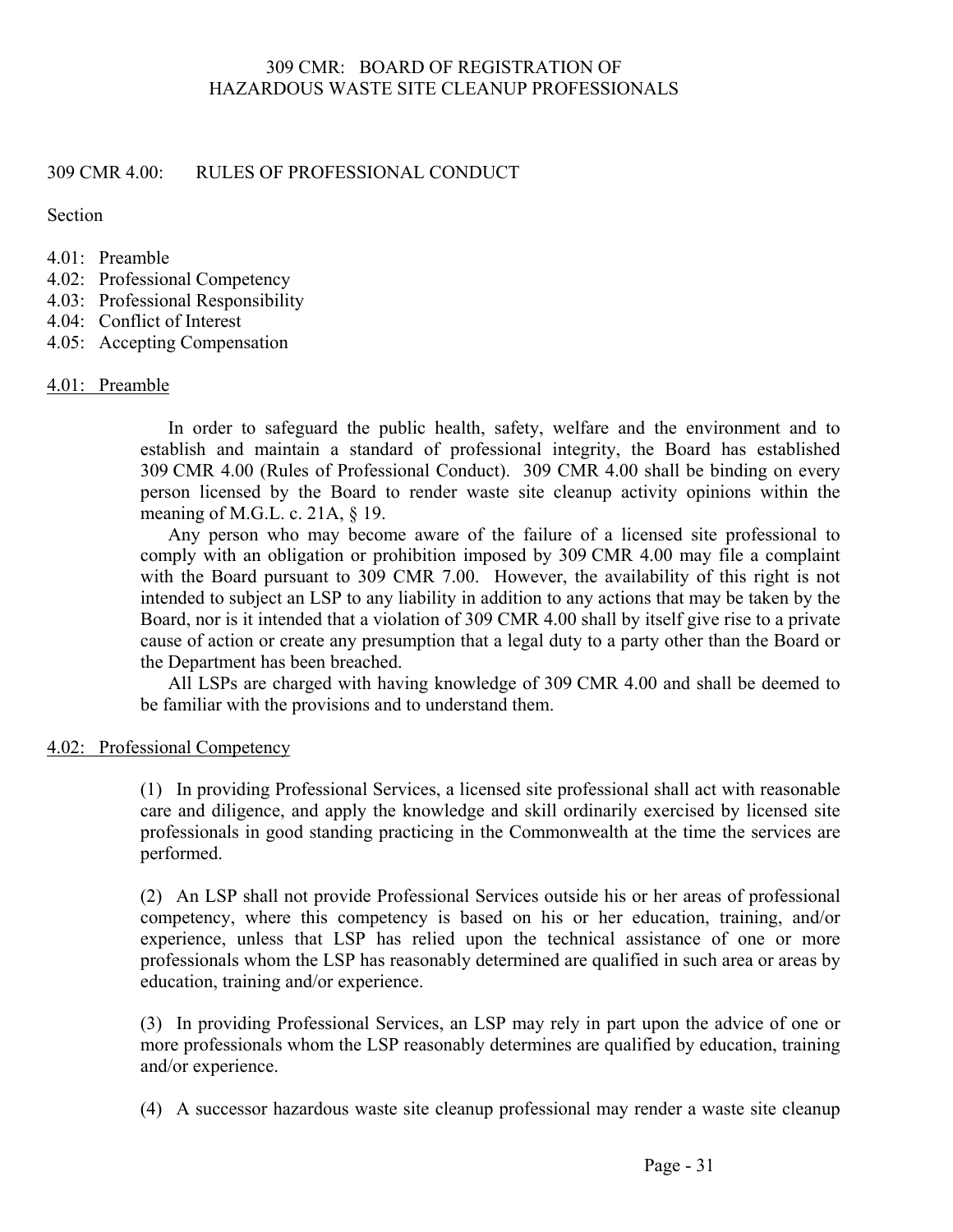activity opinion regarding response actions performed under a previous hazardous waste site cleanup professional, and that opinion may be relied upon as sufficient to protect public health, safety, welfare, or the environment, only when the successor hazardous waste site cleanup professional has:

(a) reviewed all reasonably available documentation known to the successor hazardous waste site cleanup professional that describes previous releases, site assessment activities and results, and work performed in connection with the assessment, containment or removal action that is the subject of the opinion;

(b) conducted a site visit to observe current conditions and to verify the completion of as much of the work as is reasonably observable; and

(c) concluded, in the exercise of his or her independent professional judgment, that he or she has sufficient information upon which to render the waste site cleanup activity opinion.

#### 4.03: Professional Responsibility

(1) A licensed site professional shall hold paramount public health, safety, welfare, and the environment in the performance of professional services.

(2) A licensed site professional shall render a waste site cleanup activity opinion only when he or she has either:

- (a) in the case of an opinion related to an assessment:
	- 1. managed, supervised or actually performed such assessment, or
	- 2. periodically reviewed and evaluated the performance by others of such assessment; or
- (b) in the case of an opinion related to a containment or removal action:
	- 1. managed, supervised, or actually performed such action, or
	- 2. periodically observed the performance by others of such action.
- (3) In providing professional services, a licensed site professional shall:
	- (a) exercise independent professional judgment;
	- (b) follow the requirements and procedures set forth in applicable provisions of M.G.L.
	- c. 21E, and 310 CMR 40.0000;

(c) make a good faith and reasonable effort to identify and obtain the relevant and material facts, data, reports and other information evidencing conditions at a site that his or her client possesses or that is otherwise readily available, and identify and obtain such additional data and other information as he or she deems necessary to discharge his or her professional obligations under M.G.L. c. 21A, §§ 19 through 19J, and 309 CMR; and

(d) with regard to the rendering of waste site cleanup activity opinions, disclose and explain in the waste site cleanup activity opinion the material facts, data, other information, and qualifications and limitations known by him or her which may tend to support or lead to a waste site cleanup activity opinion contrary to, or significantly different from, the one expressed.

(4) If a licensed site professional identifies a release or threat of release that in the LSP's professional judgment poses or could pose an Imminent Hazard as described in 310 CMR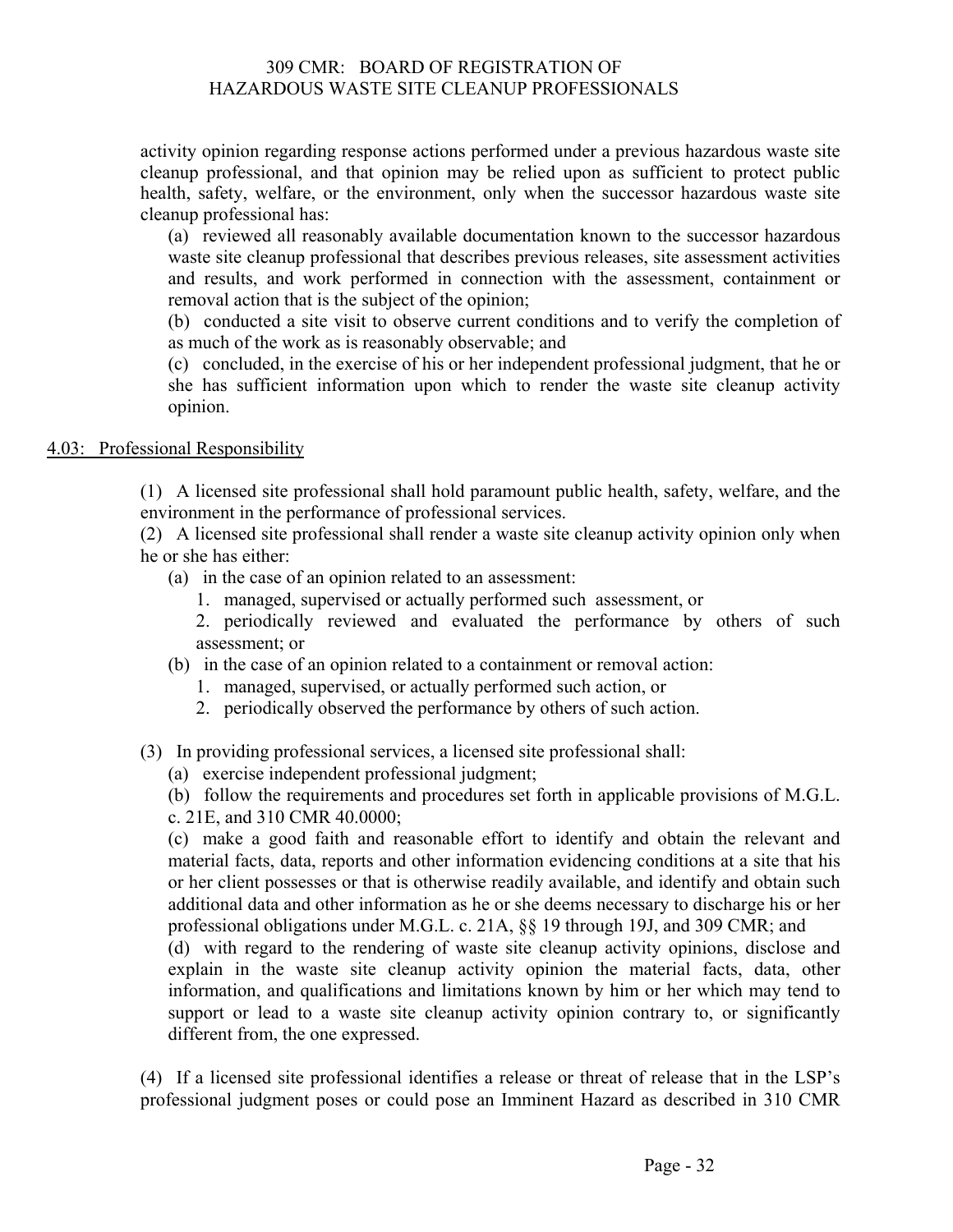40.0321 at a particular site at which he or she is providing Professional Services, he or she shall:

(a) immediately advise his or her client of the need to notify the Department of the Imminent Hazard; and

(b) notify the Department of the imminent hazard no later than 24 hours after identifying such, unless the client has provided such notice.

(5) If, in the course of providing Professional Services, a licensed site professional obtains knowledge of a condition:

- (a) on a property, known by the LSP to be owned or operated by the client, that either
	- 1. contains all or a portion of the disposal site for which the LSP has been retained or

2. is contiguous to a property, know by the LSP to be owned or operated by the client, that contains all or a portion of the disposal site for which the LSP has been retained, and

(b) that the LSP, in the exercise of his or her professional judgment, considers to require notification to the Department within either two or 72 hours,

then the LSP shall promptly notify the client in writing of the existence of the condition.

(6) In the event a licensed site professional knows or has reason to know of an action taken or a decision made by his or her client with respect to a particular aspect of the licensed site professional's professional services that significantly deviates from any scope of work, plan, or report developed to meet the requirements of M.G.L. c. 21E, 310 CMR 40.0000, or an order of the Department, then the licensed site professional shall promptly notify his or her client in writing of such.

(7) An LSP shall not reveal facts, data or information obtained in his or her professional capacity without the prior consent of the client, except as authorized or required by law, if such facts, data, or information are claimed in writing to the licensed site professional to be confidential by the client and are not already in the public domain.

(8) If subsequent to the date a licensed site professional renders a waste site cleanup activity opinion he or she learns that material facts, data or other information existed at the time the waste site cleanup activity opinion was rendered which may tend to support or lead to a waste site cleanup activity opinion contrary to, or significantly different from, the one expressed, then the licensed site professional shall promptly notify his or her client in writing of such.

(9) If, subsequent to the date of his or her engagement, a successor licensed site professional learns of material facts, data or other information that existed at the date of a predecessor licensed site professional's waste site cleanup activity opinion and was not disclosed in that waste site cleanup activity opinion, then the successor licensed site professional shall promptly notify his or her client in writing of such.

(10) A licensed site professional shall not allow the use of his or her name by, or associate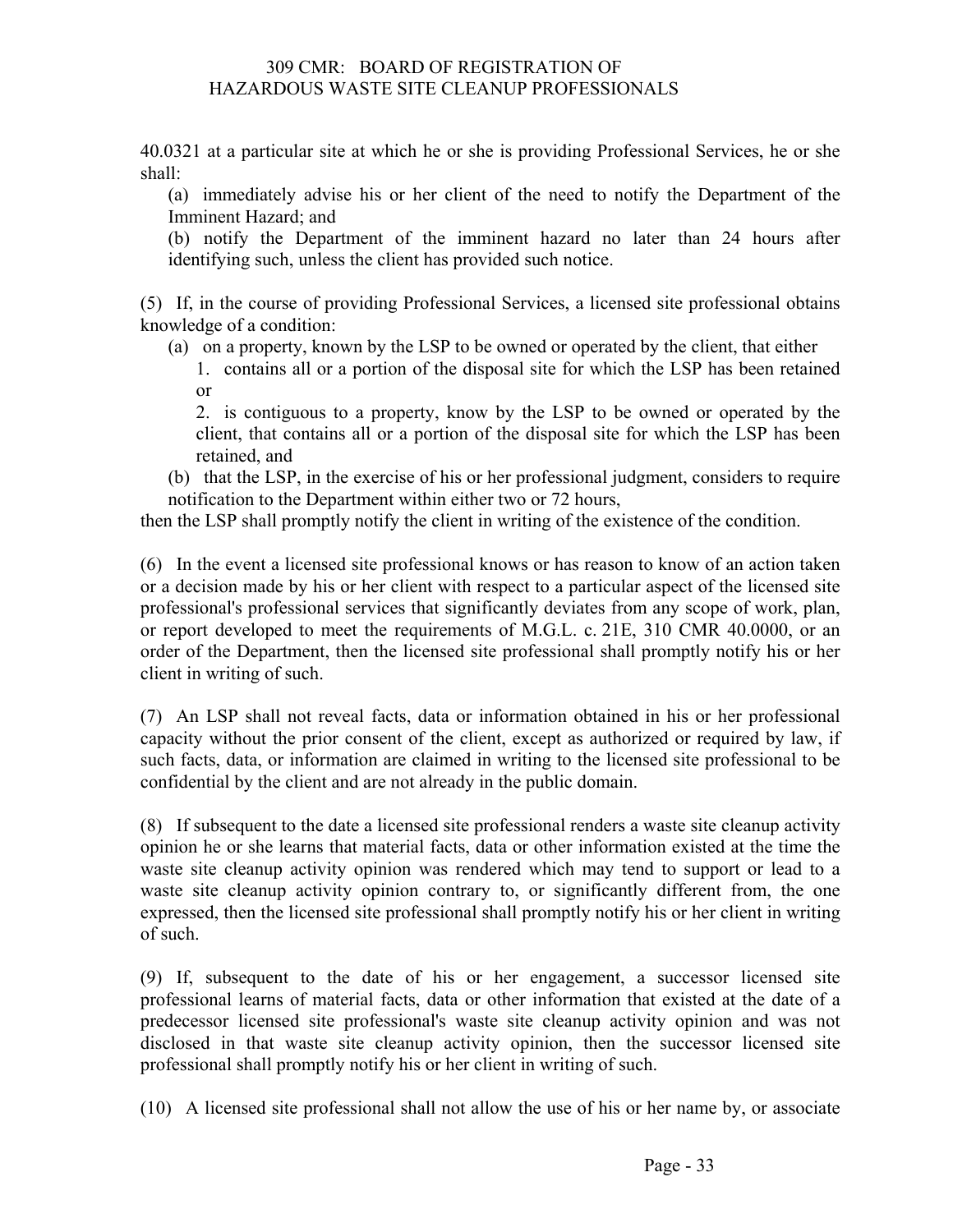in a business venture with, any person or firm which he or she knows or should know is engaging in fraudulent or dishonest business or professional practices relating to the professional responsibilities of a licensed site professional.

(11) Applicants and licensed site professionals shall cooperate fully in the conduct of investigations by the Board by promptly furnishing, in response to formal requests, orders or subpoenas, such information as the Board, or persons duly authorized by the Board, deems necessary to perform its duties under M.G.L. c. 21A, §§ 19 through 19J. In connection with the investigation by the Board of applications or disciplinary complaints, an LSP shall not:

(a) knowingly make a false statement of material fact;

(b) fail to disclose a fact necessary to correct a material misunderstanding known by the LSP to have arisen in the matter;

(c) knowingly and materially falsify, tamper with, alter, conceal, or destroy any document, data record, remedial system, or monitoring device that is relevant to the investigation, without obtaining the Board's permission; or

(d) knowingly allow or suffer any of his or her employees, agents, or contractors to do any of the foregoing.

(12) An LSP who is involved in a management or review capacity at a disposal site will be considered responsible, along with a second LSP, for the second LSP's violation of the Board's Rules of Professional Conduct set forth in 309 CMR 4.00 if he or she:

- (a) orders, directs, or formally ratifies Professional Services or an Opinion being conducted or prepared by the second LSP;
- (b) recognizes that the Professional Services and/or Opinion violate an obligation or prohibition contained in the Rules of Professional Conduct; and
- (c) fails to take reasonable steps to attempt to avoid or mitigate this violation.

(13) An LSP shall comply with all conditions that are imposed on his or her license as a result of a disciplinary proceeding.

(14) In communicating with a client or prospective client, including but not limited to communications with respect to a proposed scope of services or proposed contract, it is the LSP's responsibility to inform his or her client or prospective client of the relevant and material assumptions, limitations, and/or qualifications that underlie the LSP's communication. Evidence that an LSP has provided his or her client or prospective client with timely written documentation of these assumptions, limitations, and/or qualifications shall be deemed by the Board to have satisfied the requirements of this section.

(15) In communicating with a client or prospective client, an LSP shall not state or imply, either as an inducement or a threat, an ability to improperly influence a government agency or official.

(16) In describing his or her qualifications, experience, or ability to provide Professional Services, an LSP shall not knowingly:

(a) make a material misrepresentation of fact or law;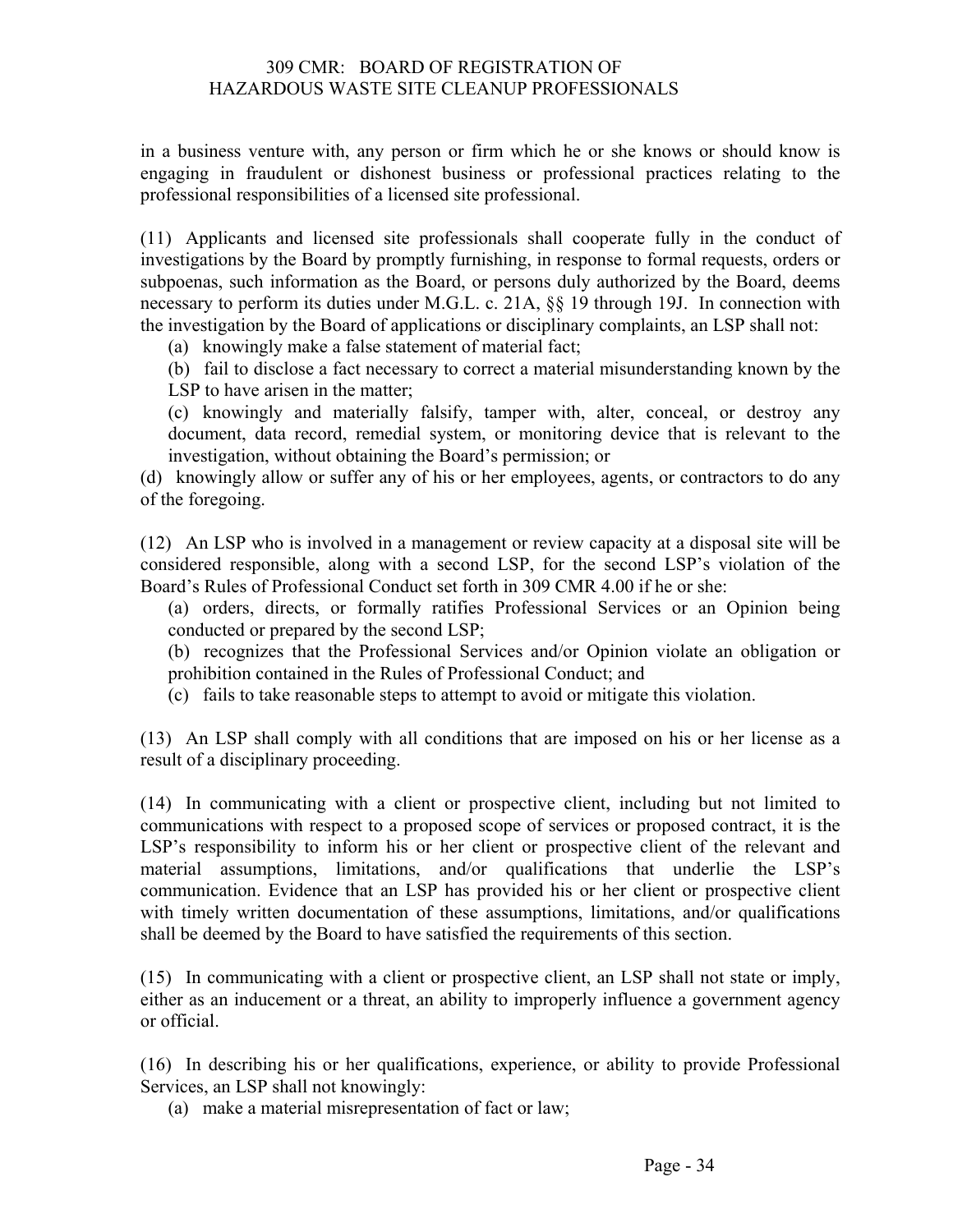(b) omit a fact necessary to make the description, when considered as a whole, not materially misleading; or

(c) make a statement that in the Board's opinion is likely to create an unjustified expectation about results the LSP can achieve, or state or imply that the LSP can achieve results by means that violate the Massachusetts Contingency Plan, the Rules of Professional Conduct contained in 309 CMR 4.00, or other law.

(17) A licensed site professional who becomes obligated to make any of the notifications required by 309 CMR 4.03 shall make the required notification even if he or she is discharged by the client before doing so.

#### 4.04: Conflict of Interest

(1) A licensed site professional shall not accept compensation, financial or otherwise, for his or her professional services pertaining to a site from more than one person having significant conflicting or adverse interests unless the circumstances are fully disclosed to, and agreed to by, all clients engaging him or her with regard to that site.

(2) In the event a licensed site professional has, develops or acquires any business association, direct or indirect financial interest, or other circumstance which is substantial enough to create an impression of influencing his or her judgment in connection with his or her performance of professional services pertaining to any site, the licensed site professional shall fully disclose in writing to his or her client the nature of the business association, financial interest or circumstance. For the purposes of 309 CMR 4.04(2) receipt of salary or employee benefits by an LSP employed by his or her client on a full time basis is deemed not to be substantial.

(a) If the client or employer objects to such business association, financial interest or circumstance, the licensed site professional shall offer to terminate, at his or her discretion, either the business association, financial interest or circumstance, or his or her engagement with regard to the site or sites.

(b) If a licensed site professional believes that his or her business association, financial interest or circumstance renders him or her incapable of discharging his or her professional obligations under 309 CMR 4.00 in connection with his or her performance of professional services pertaining to a site, the licensed site professional shall terminate his or her engagement with regard to that site.

(3) A licensed site professional shall not solicit or accept financial or other valuable consideration from material or equipment suppliers in return for specifying or endorsing their products.

#### 4.05: Accepting Compensation

An LSP shall not let his or her ownership interest, compensation, or continued employment affect his or her Professional Services to the extent that said Professional Services do not meet the standards set forth in 309 CMR 4.00 and 310 CMR 40.0000.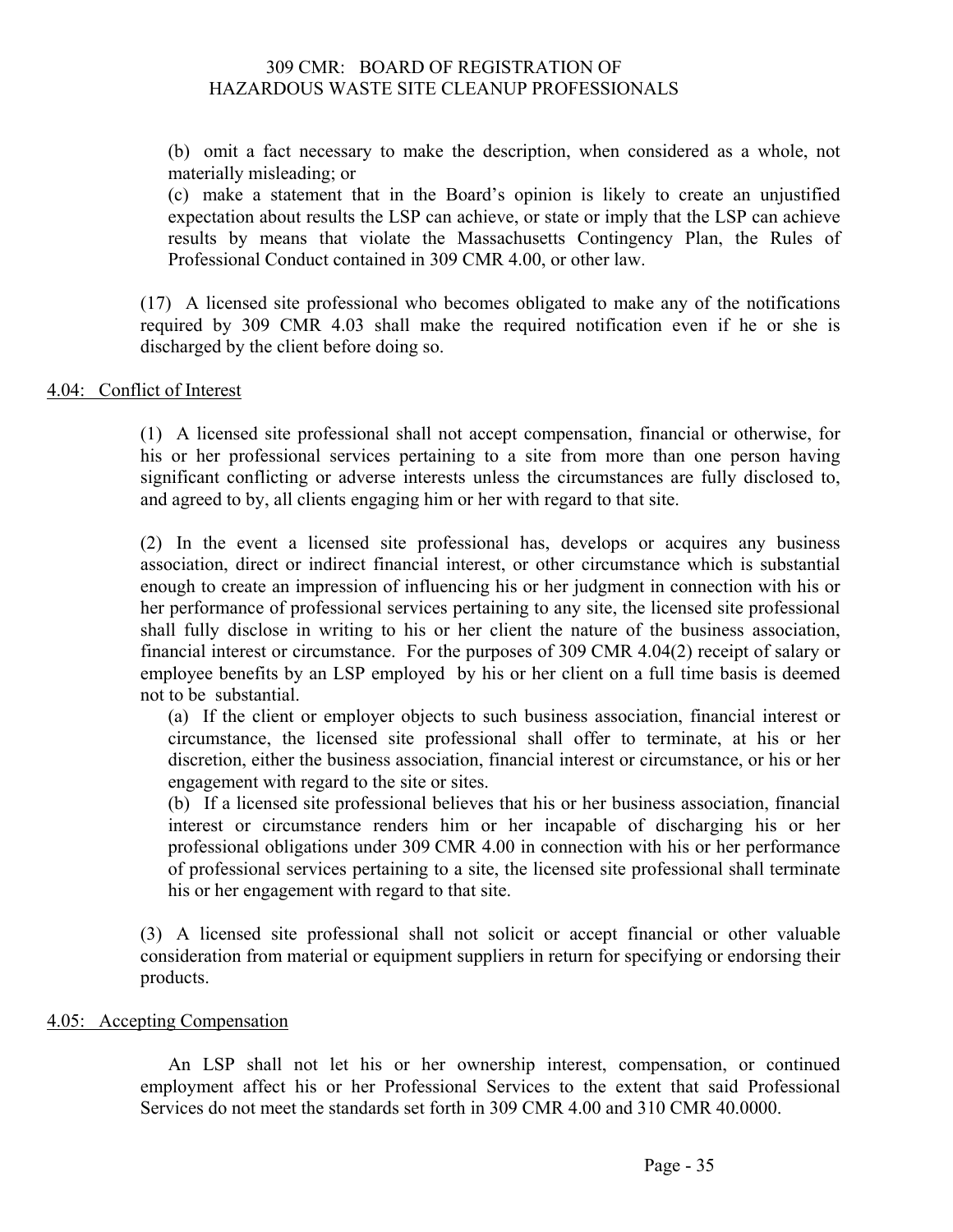#### REGULATORY AUTHORITY

309 CMR 4.00: M.G.L. c. 21A, §§ 16 and 19 through 19J.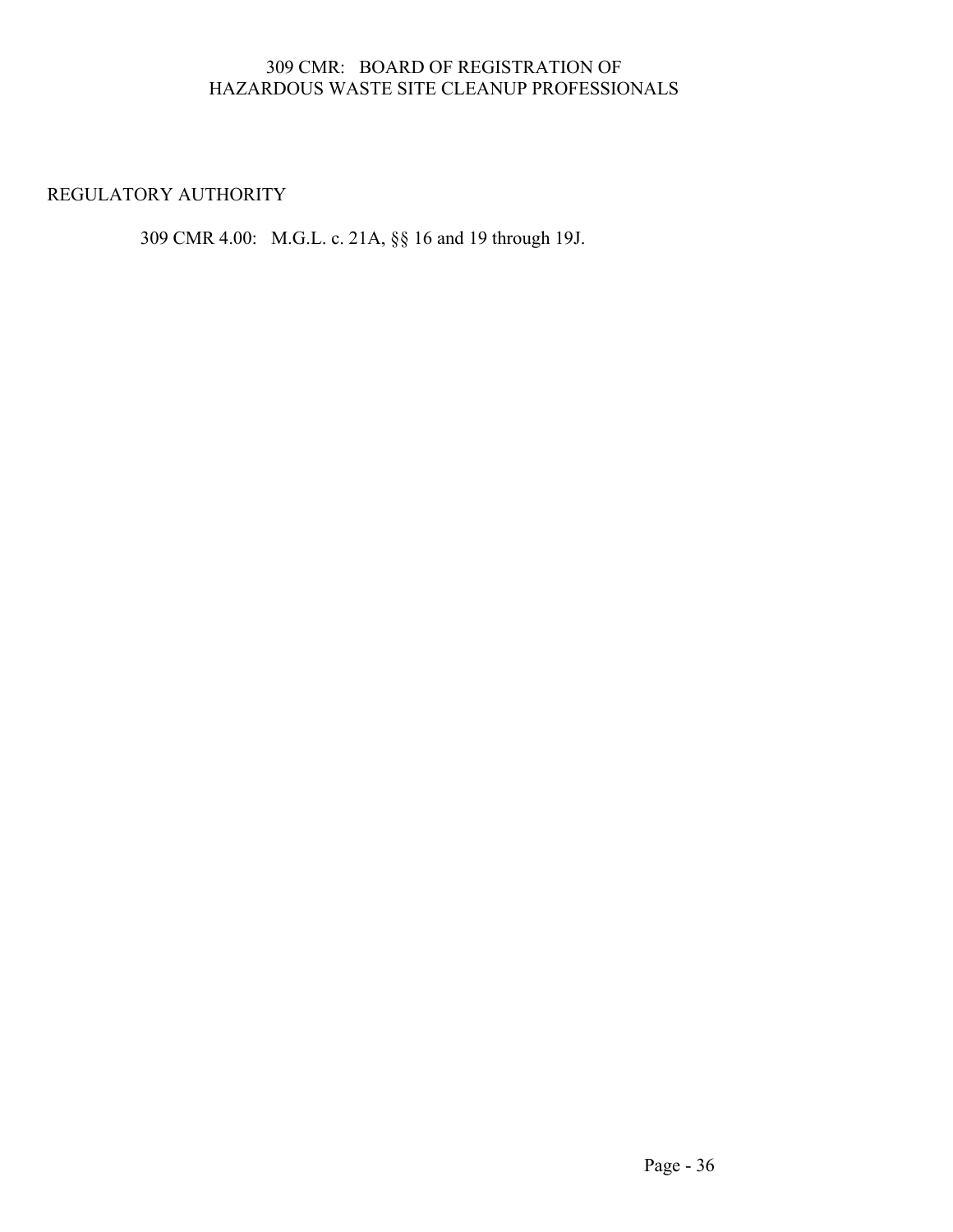#### 309 CMR 5.00: ADVISORY RULINGS

Section

- $5.01$  General
- 5.02: Submission
- 5.03: Disposition
- 5.04: Availability to Public

#### 5.01: General

(1) A licensed site professional may at any time request an advisory ruling interpreting one or more of the Rules of Professional Conduct.

(2) An advisory ruling rendered by the Board, until and unless amended or revoked, shall be a defense in a criminal action brought under M.G.L. c. 21A, §§ 19 through 19J, and shall be binding on the Board in any subsequent proceedings concerning the individual who requested the ruling and acted in good faith in reliance thereon, unless material facts were omitted or misstated in the request for an advisory ruling.

(3) Advisory rulings will be issued at the Board's discretion and only upon written request. The Board may decline to issue an advisory ruling for any reason the Board deems proper.

#### 5.02: Submission

(1) Requests for advisory rulings shall be submitted to the Board in writing.

(2) The original request for an advisory ruling shall be submitted to the Board, together with 11 copies thereof.

(3) The original request for an advisory ruling shall be signed and dated by the licensed site professional submitting the request. This signature constitutes a certification by the licensed site professional that he or she has read the request and knows the content thereof, and that the statements contained therein are true and correct to the best of his or her knowledge.

(4) Each request for an advisory ruling shall include the name, address, license number and telephone number of the licensed site professional seeking the ruling. It shall state clearly and concisely the substance or nature of the request, including all relevant and material facts pertinent to the request. The request may be accompanied by supporting data, views, or arguments.

(5) The Board may request additional written information as necessary to complete a factual background for its ruling.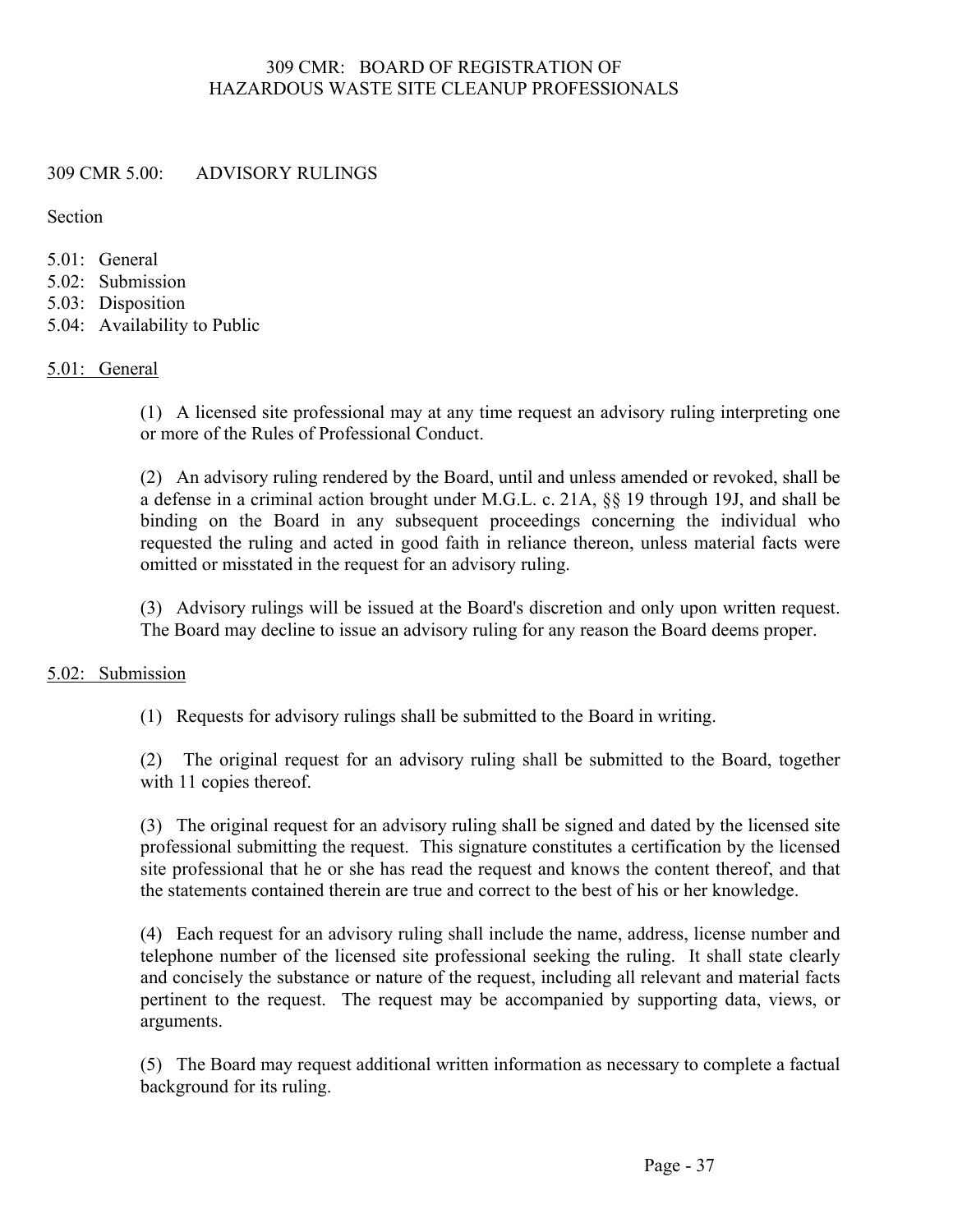#### 5.03: Disposition

In the event the Board renders an advisory ruling, a copy of the Board's ruling will be sent to the person requesting the ruling.

#### 5.04: Availability to Public

(1) All advisory rulings issued by the Board are public documents and will be available for public inspection during the Board's normal working hours. In addition, the Board may otherwise publish or circulate advisory rulings as it deems appropriate.

(2) The name of the person requesting a ruling and any other identifying information will not be included in such publication or circulation unless the person who requested the ruling consents to such inclusion in writing.

#### REGULATORY AUTHORITY

309 CMR 5.00: M.G.L. c. 21A, §§ 16 and 19 through 19J.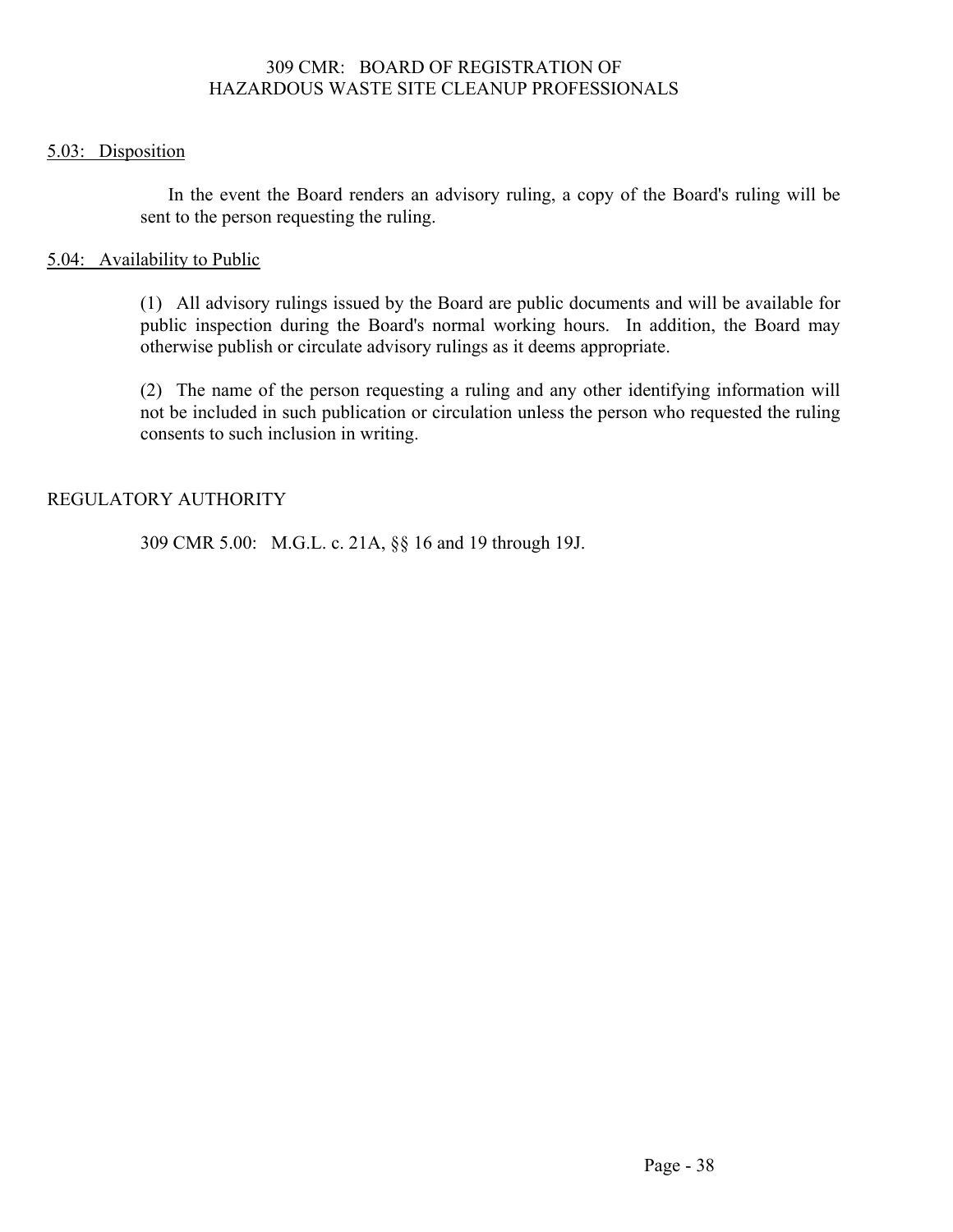#### 309 CMR 6.00: DESIGN AND USE OF LICENSED SITE PROFESSIONAL'S SEAL

Section

#### 6.00: Design and Use of Licensed Site Professional's Seal

#### 6.00: Design and Use of Licensed Site Professional's Seal

(1) For the purpose of rendering waste site cleanup activity opinions, each licensed site professional shall procure and use a rubber stamp for a seal, the design, arrangement, size and working of which shall conform to the Board's specifications. An LSP may also submit electronically a waste site cleanup activity opinion that:

(a) is allowed by the Department to be submitted electronically; and

(b) contains an electronically inserted seal, the design, arrangement, and size of which shall conform to the Board's specifications for electronic seals.

(2) A licensed site professional shall use his or her seal to attest that, in his or her professional judgment, the waste site cleanup activity opinion upon which it appears, complies with the provisions of M.G.L. c. 21A, §§ 19 through 19J, 309 CMR, M.G.L. c. 21E, 310 CMR 40.0000, and all other laws, regulations, orders, permits, and approvals applicable to such response action or response actions.

(3) The licensed site professional's seal shall only be used in connection with waste site cleanup activity opinions for which he or she will be responsible. Use of a seal is not transferable.

(4) A licensed site professional shall not allow or suffer his or her official seal to be affixed to any waste site cleanup activity opinion not prepared by him or her or under his or her personal supervision.

(5) A licensed site professional, upon receipt of his or her rubber stamp seal, shall stamp it upon two sheets of his or her letterhead, and submit the impression to the Board as evidence that he or she has complied with the requirements for procurement of a seal.

(6) A licensed site professional who is issued or selects one or more Personal Identification Numbers (PINs) or Passwords for the purpose of electronically submitting waste site cleanup activity opinions to the Department shall not disclose these PINs or Passwords to any other individual.

#### REGULATORY AUTHORITY

309 CMR 6.00: M.G.L. c. 21A, §§ 16 and 19 through 19J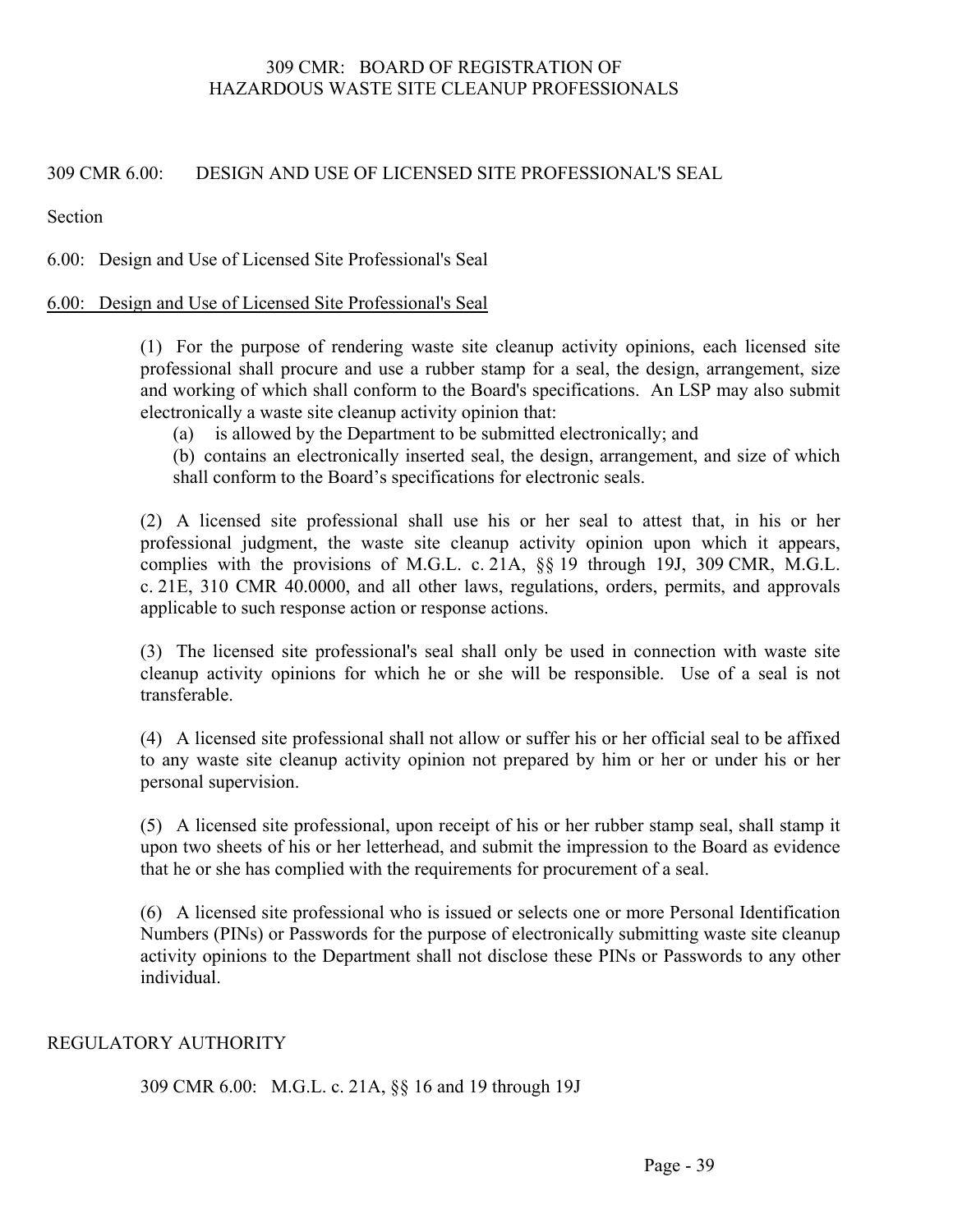#### 309 CMR 7.00: PROCEDURE GOVERNING DISCIPLINARY PROCEEDINGS AND OTHER DISPOSITIONS

Section

- 7.01: General Provisions
- 7.02: Types of Discipline and Other Dispositions
- 7.03: Initiation
- 7.04: Preliminary Investigation
- 7.05: Informal Conferences
- 7.06: Initial Disposition by the Board
- 7.07: Initiation of Formal Adjudicatory Proceedings
- 7.08: Conduct of Formal Adjudicatory Proceedings
- 7.09: Suspension Prior to Hearing
- 7.10: Final Decision of the Board
- 7.11: Board Action Without Hearing
- 7.12: Voluntary Surrender of License by Those Under Disciplinary Investigation
- 7.13: Discipline or Other Disposition By Agreement
- 7.14: Reinstatement
- 7.15: Client Notification Requirements after Revocation or Suspension

#### 7.01: General Provisions

(1) Any licensed site professional or other person who acts as, advertises as, or holds himself or herself out to be a licensed site professional shall be subject to the disciplinary authority of the Board.

(2) A licensed site professional who, individually or in concert with another person, violates any provision of M.G.L. c. 21A, §§ 19 through 19J, or any provision of 309 CMR, including but not limited to the Rules of Professional Conduct in 309 CMR 4.00, shall be subject to the disciplinary authority of the Board.

(3) It shall constitute misconduct, and may be grounds for appropriate discipline, for a licensed site professional to engage in conduct that results in his or her conviction for:

- (a) any felony;
- (b) a misdemeanor committed in the course of providing Professional Services;

(c) a misdemeanor which contains as a necessary element fraud, misrepresentation, deceit, bribery, extortion, misappropriation, theft, false swearing, or willful failure to file income tax returns;

(d) a misdemeanor involving acts that reveal a sufficient lack of good moral character such that the Board no longer is persuaded that the LSP will be in compliance routinely and on a continuing basis with all standards and requirements applicable to LSPs.

The following shall be deemed to be a conviction within the meaning of this section, whether or not sentence has been imposed: a guilty verdict or finding of guilt, any admission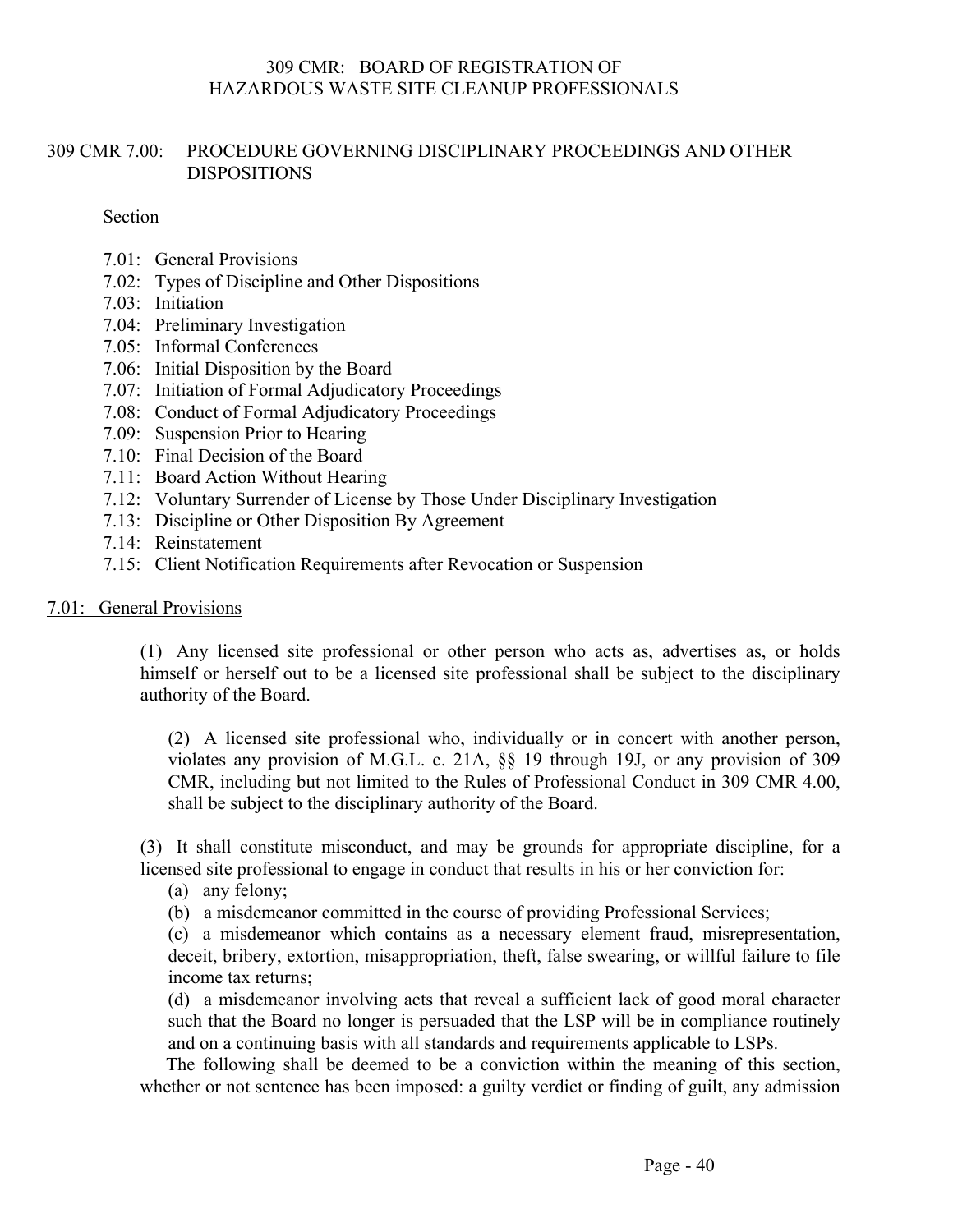to or finding of sufficient facts, and any plea of guilty or nolo contendere which has been accepted by the court.

(4) It shall also constitute misconduct, and be grounds for appropriate discipline, for an applicant to engage in fraud, misrepresentation, deception, or concealment of a material fact:

- (a) in applying to the Board for a license or a renewal license; or
- (b) in taking any examination administered by the Board or its exam contractor.

(5) It shall also constitute misconduct, and be grounds for appropriate discipline, for a licensed site professional to engage in acts that:

(a) involve dishonesty, fraud, deceit, lack of good moral character, assault, threats, intimidation, or coercion; and

(b) have a substantial connection to the professional responsibilities of a licensed site professional.

(6) It shall be grounds for the Board to take any action allowed by law for any non-licensee to act as, advertise as, hold himself or herself out to be, or represent himself or herself as being a licensed site professional.

(7) Regardless of whether misconduct has occurred, the Board may take any action allowed by law, including but not limited to suspending or revoking a license, if the Board finds that a licensed site professional is unable to perform the essential functions of a licensed site professional in accordance with the requirements of 309 CMR.

#### 7.02: Types of Discipline and Other Dispositions

(1) Discipline of licensed site professionals may be by revocation of license, suspension of license for a period of up to five years, public censure, or private censure.

(2) The Board may also assess a civil administrative penalty on any person who is in noncompliance with any provision of any regulation, order, or license issued or adopted by the Board, or with any provision of M.G.L. 21A, §§ 19 through 19J, subject to the requirements of 309 CMR 8.00.

(3) The Board may also take any other action as allowed by law, including but not limited to issuing orders imposing such restraints on or requiring action by licensed site professionals as the Board deems necessary to abate a hazard or the violation of any provision of M.G.L. c. 21A, §§ 19 through 19J, or any provision of 309 CMR.

(4) If the Board determines that a licensed site professional is unable to perform the essential functions of a licensed site professional in accordance with the requirements of 309 CMR, the Board may place the licensed site professional on inactive status or take other appropriate action, including but not limited to suspending or revoking the licensed site professional's license. If the Board places a licensed site professional on inactive status, the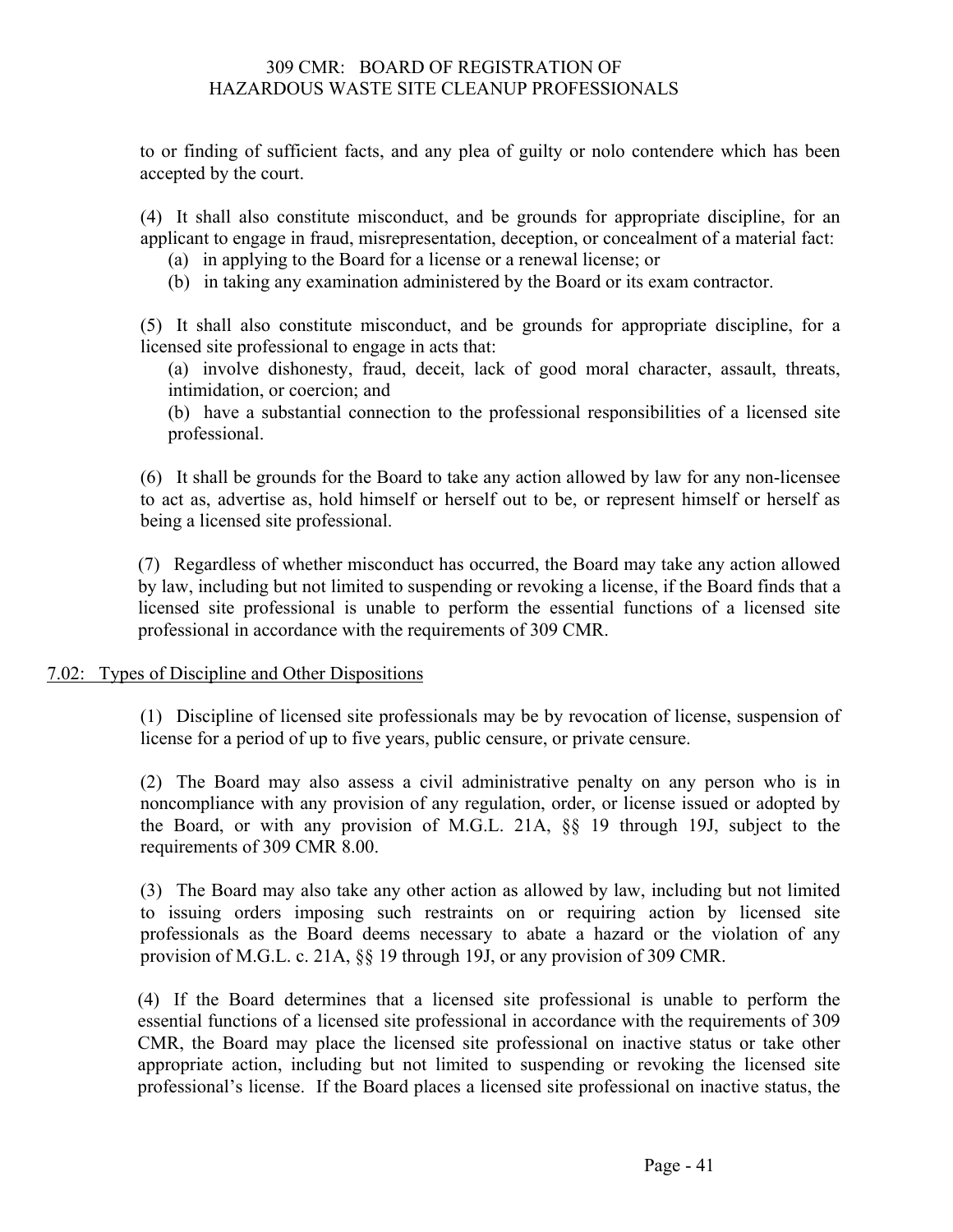Board shall promptly remove his or her name from the Board's official list of active licensed site professionals and take all other actions specified in 309 CMR 9.01.

(5) Any person who is disciplined by the Board shall also be subject to such other penalties as may be provided by law, including but not limited to actions for civil injunctive relief and civil or criminal penalties.

#### 7.03: Initiation

- (1) Any person or any member of the Board may file a complaint with the Board charging:
	- (a) a licensed site professional with misconduct;

(b) a licensed site professional with being unable to perform the essential functions of a licensed site professional in the manner described in 309 CMR 7.01(7); or

(c) a non-licensee with acting as, advertising as, holding himself or herself out to be, or representing himself or herself as being a licensed site professional.

(2) The Board, in its discretion, may investigate anonymous complaints.

#### 7.04: Preliminary Investigation

(1) The Board may appoint a Complaint Review Team to conduct or arrange for the conduct of a preliminary investigation to determine the truth and validity of all or a portion of the allegations set forth in a complaint. The Board may also request that a Complaint Review Team investigate matters that are not alleged in a complaint but which, if established, may constitute grounds for discipline or other disposition as described in 309 CMR 7.02.

(2) A Complaint Review Team shall be comprised of one member or former member of the Board who is an LSP and was appointed to fill one of the five positions specified by G.L. c. 21A, § 19A, for hazardous waste site cleanup professionals, one member or former member who is or was one of the other members of the Board, and one of the attorneys on the Board's staff. The Complaint Review Team shall investigate the issues designated by the Board and prepare a report to the Board summarizing the findings of the investigation and providing a recommendation to the Board with respect to the presence of sufficient grounds for disciplinary action or other disposition as described in 309 CMR 7.02. If the Complaint Review Team recommends that the Board find sufficient grounds for disciplinary action or other disposition, it must also prepare a supplemental memorandum that recommends what type of discipline or other disposition, as described in 309 CMR 7.02, the Board should impose and explains the basis for this recommendation. In making these recommendations, each member of the Complaint Review Team, including the attorney, shall have one vote.

(3) If, upon investigation of the complaint, the Complaint Review Team has reason to believe that:

(a) the licensed site professional who is the subject of the investigation is unable to perform the essential functions of 309 CMR;

(b) such failings are a result of an addiction to or excessive use of controlled substances,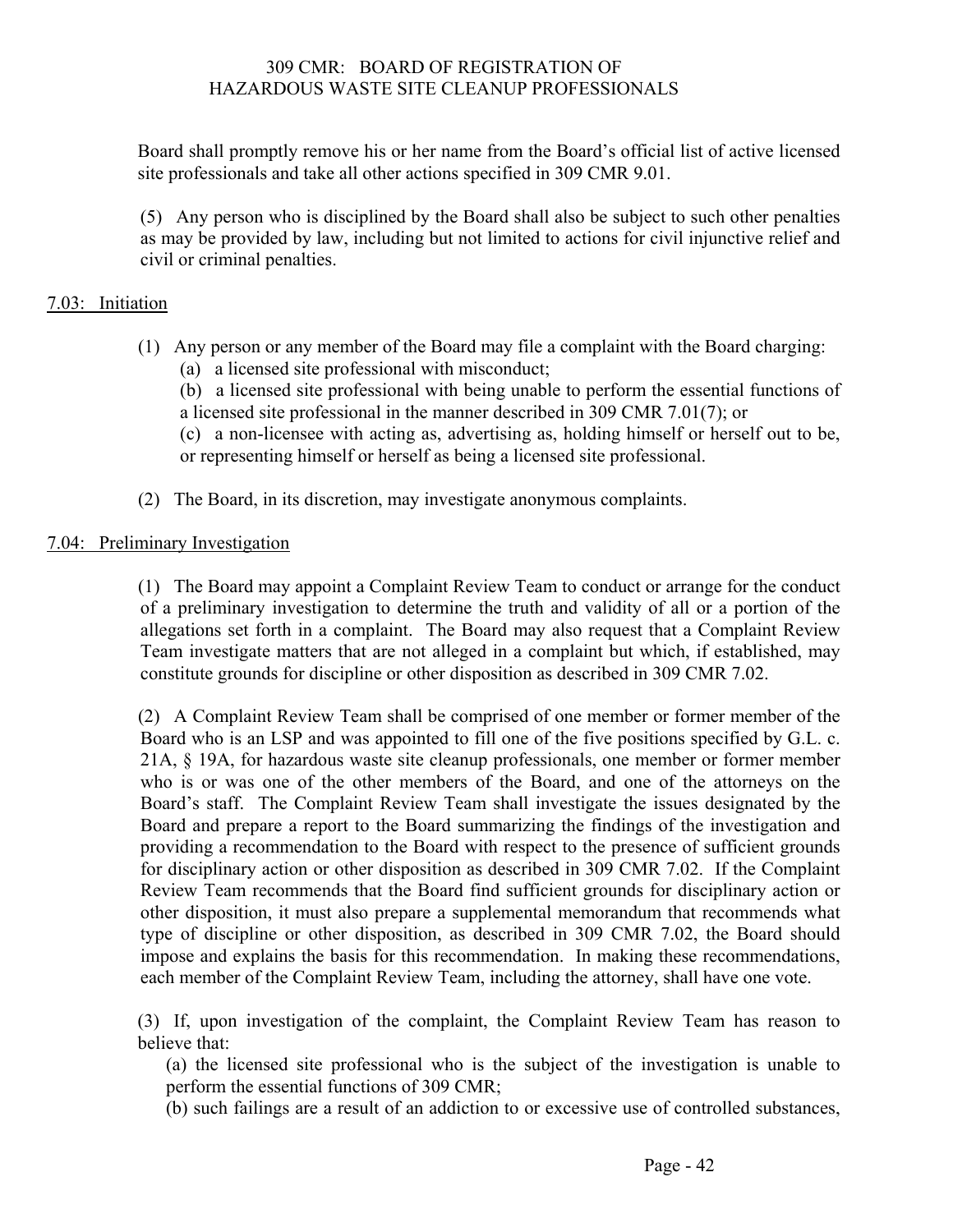any dangerous drug or combination of drugs, or alcohol, or are due to a disability; and (c) a medical or other appropriate examination or examinations would aid the Board in its decision,

the Complaint Review Team may recommend to the Board that it direct the licensed site professional, as a condition of retaining his or her license, to be examined by a qualified medical or other applicable expert or experts designated by the Board at the licensed site professional's expense. The Board shall thereupon determine whether to direct such examination.

#### 7.05: Informal Conferences

To facilitate disposition of a complaint, the Board may request the person filing the complaint and/or the licensed site professional who is the subject of the complaint, and/or any other person, to attend an informal conference at any time prior to or after the commencement of an adjudicatory proceeding.

#### 7.06: Disposition by the Board

(1) The members of each Complaint Review Team shall present their report summarizing the findings of their preliminary investigation to the other Board members at a quasi-judicial session of the Board. The members of the Board who did not serve on the Complaint Review Team shall then either recommit the matter to the Complaint Review Team for further investigation or determine whether there are sufficient grounds to initiate disciplinary action or other disposition as described in 309 CMR 7.02.

(2) If the Board determines that based on the preliminary investigation it has sufficient grounds to initiate disciplinary action or other disposition as described in 309 CMR 7.02, the Board shall review the Complaint Review Team's supplemental memorandum and take such action as it deems appropriate, including, but not limited to, issuing an order, commencing an adjudicatory proceeding, imposing discipline or other disposition by agreement, or disposing of the matter at an informal conference.

(3) If the Board determines that it does not have sufficient grounds to initiate disciplinary action or other disposition as described in 309 CMR 7.02, it shall dismiss the complaint. In dismissing a complaint, the Board may issue the respondent a warning or admonition, that is not considered a disciplinary action, not to engage in certain conduct. Both the complainant and the respondent shall promptly be notified of the dismissal of a complaint and the basis for the dismissal. A complainant shall have 30 days to petition the Board to reconsider the dismissal of the complaint for good cause shown.

#### 7.07: Initiation of Formal Adjudicatory Proceedings

If the Board determines that, based on the preliminary investigation, sufficient grounds exist to initiate disciplinary action or other disposition as described in 309 CMR 7.02, the Board may commence a formal adjudicatory proceeding by providing the respondent with an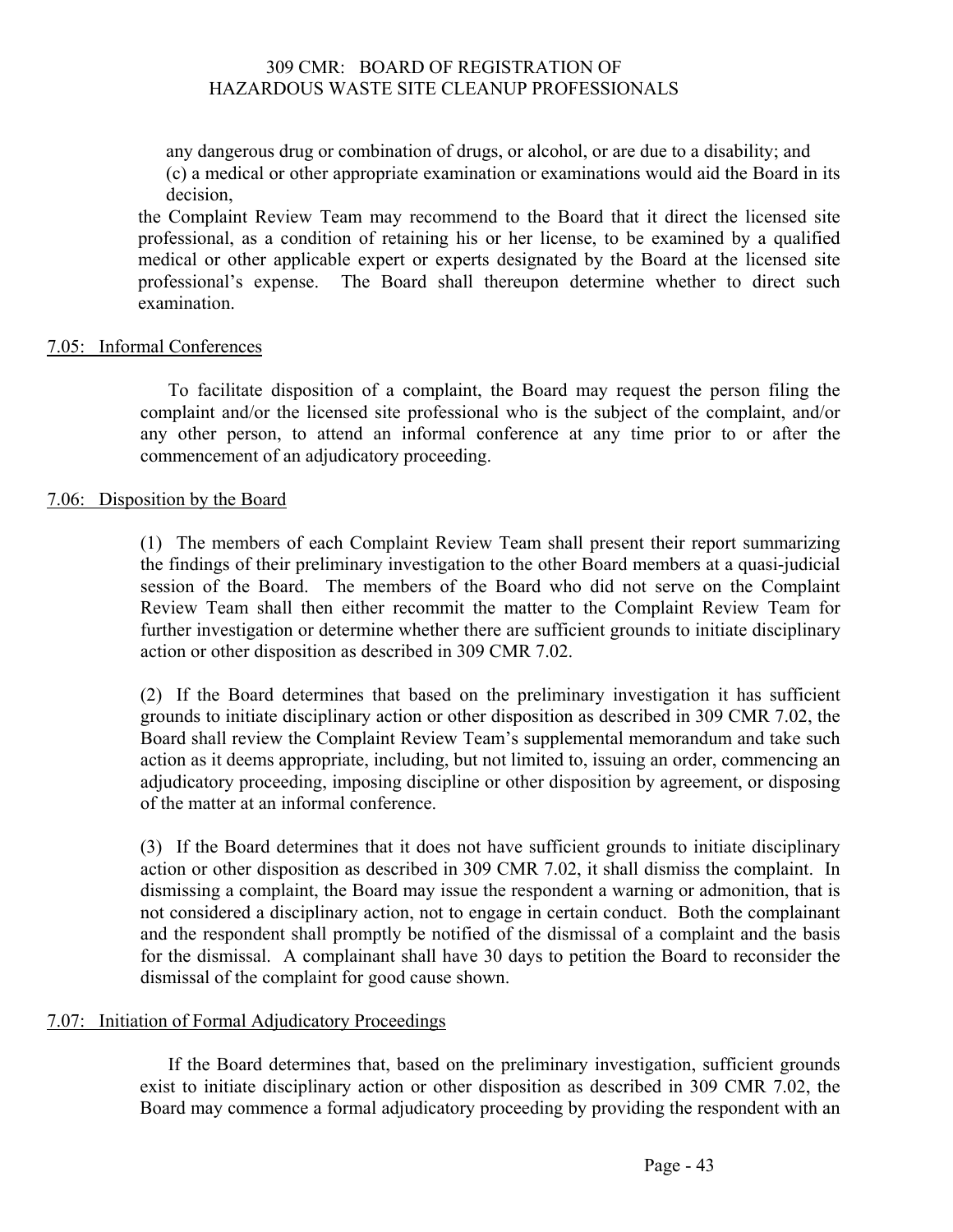order to show cause why disciplinary action or other disposition as described in 309 CMR 7.02 should not be taken. The order shall state the grounds for taking disciplinary action or other disposition, including the specific facts relied upon and the statute(s) and/or regulations authorizing the Board to take disciplinary action or other disposition. It shall also explain the respondent's right to request an adjudicatory hearing to contest the grounds for discipline or other disposition set forth in the order. The order shall direct the respondent to file an answer within 21 days of receipt or notice of the order. The order shall also advise the respondent that failure to file a timely answer to the order shall be deemed an admission of the charges contained therein. Such admission shall permit the Board to proceed to impose discipline or other disposition pursuant to 309 CMR7.10.

#### 7.08: Conduct of Formal Adjudicatory Proceedings

(1) Procedure Generally. The conduct of formal adjudicatory proceedings shall be governed by the Standard Adjudicatory Rules of Practice and Procedure, 801 CMR 1.00. Upon receipt of the respondent's answer requesting a formal adjudicatory proceeding, the proceeding shall be conducted by a presiding officer appointed by the Board. The staff attorney member of the Complaint Review Team shall serve as the prosecuting attorney. The adjudicatory proceeding shall serve to finalize the Board's investigation of the facts and grounds for discipline or other disposition as described in 309 CMR 7.02. At the conclusion of the proceeding, in accordance with the provisions of 801 CMR 1.00, the presiding officer shall file a recommended decision with the Board and promptly provide the parties with a copy. This recommended decision shall contain the presiding officer's recommended findings of fact and rulings of law concerning the charges set forth in the order to show cause. It shall not be the role of the presiding officer to recommend the form of discipline or other disposition to be taken by the Board.

(2) Written Direct Testimony. Notwithstanding anything to the contrary in 801 CMR 1.00, all parties shall file within a reasonable time in advance of the hearing the full written text of the testimony of their witnesses on direct examination, including all exhibits to be offered in evidence. The presiding officer shall establish a schedule for the filing of this direct testimony and exhibits. A party may by motion seek permission for good cause shown to present the direct testimony of a witness by oral examination. Good cause in this context includes, but shall not be limited to, persuasive evidence that the witness is an adverse witness, hostile, or otherwise unwilling to prepare his or her direct testimony in writing. The presiding officer may exclude direct testimony offered at the hearing that was not included in the previously filed, written direct testimony but was reasonably obtainable at the time it was filed. The presiding officer may also require the filing of written rebuttal testimony within a reasonable time after the filing of the direct testimony. All witnesses whose testimony is filed in writing shall appear at the hearing, attest under the penalties of perjury to the accuracy of their written testimony, and be available for cross-examination. If a witness is not available for cross-examination at the hearing, the written testimony of the witness shall be excluded from the record unless the parties agree otherwise. Notwithstanding the foregoing, the requirement to file written direct testimony can be waived by stipulation of the parties.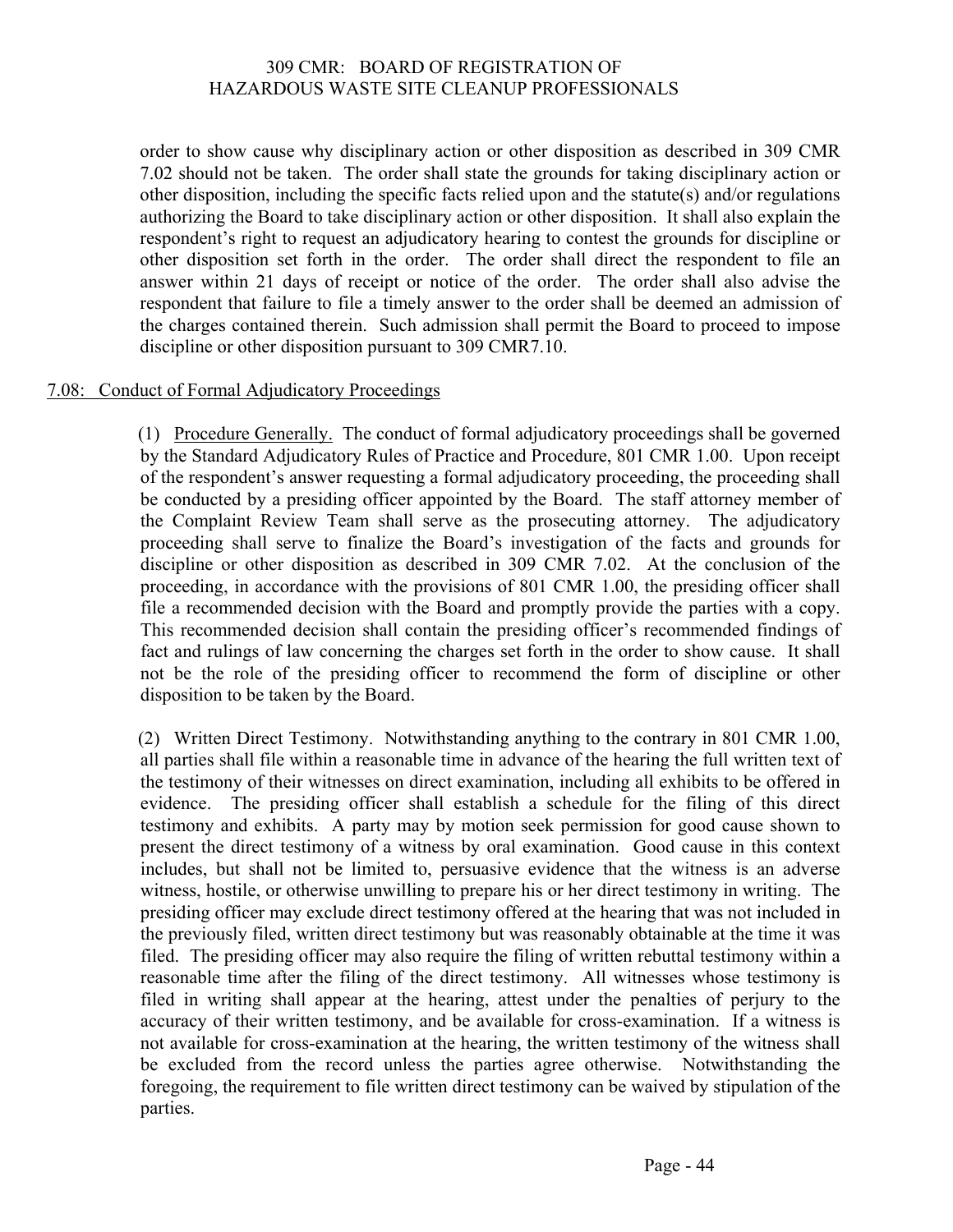#### 7.09: Suspension Prior to Hearing

In the event that the Board finds that an imminent threat to public health or safety or to the environment could result during the pendency of an adjudicatory proceeding, the Board may issue an order suspending or revoking a licensed site professional's license. This order shall be effective and enforceable immediately upon issuance, and may remain so notwithstanding and until the conclusion of the adjudicatory proceeding, unless the Board orders otherwise during the course of the adjudicatory proceeding. The Board shall provide an opportunity for a hearing on the necessity for the summary action within seven days of the date on which the Board issues such an order.

#### 7.10: Final Decision of the Board

(1) Objections to Recommended Decision. If either the respondent or the prosecuting attorney files objections within 30 days to the presiding officer's recommended decision, the Board shall allow the other party 20 days to submit a response. The Board may allow the parties to argue orally.

(2) Board's Final Findings of Fact and Rulings of Law. The Board members who served on the Complaint Review Team shall not participate in making the final decision. The Board may affirm and adopt the presiding officer's recommended decision in whole or in part, and it may recommit the recommended decision to the presiding officer for further findings as it may direct. If the Board does not accept the whole of the recommended decision, it shall provide an adequate reason for rejecting those portions of the recommended decision it does not affirm and adopt. The Board shall endeavor to issue final findings of fact and rulings of law within 90 days of the filing or re-filing with the Board of the recommended decision. Notwithstanding anything to the contrary in the Standard Adjudicatory Rules of Practice and Procedure, 801 CMR 1.00, the findings of fact and rulings of law shall not become final until the Board votes and issues its final findings of fact and rulings of law.

(3) Board's Decision on Form of Discipline or Other Disposition. If the Board's final findings of fact and rulings of law conclude with a finding that sufficient grounds exist for disciplinary action or other disposition as described in 309 CMR 7.02, or if the respondent has failed to file a timely answer to the order to show cause, the prosecuting attorney shall file with the Board a memorandum containing a final recommendation, with supporting reasons, concerning the form of discipline or other disposition, as described in 309 CMR 7.02, the Board should impose in light of the Board's final findings of fact and rulings of law. The prosecuting attorney shall also serve a copy of this memorandum upon the respondent. Thereupon, the respondent shall have 21 days to submit a memorandum in opposition to the prosecuting attorney's final recommendation and to present an alternative recommendation. If the respondent submits a memorandum in opposition, the prosecuting attorney shall have 14 days to submit a response. The Board may allow the parties to argue orally.

(4) Final Decision. The final decision of the Board shall contain both the Board's final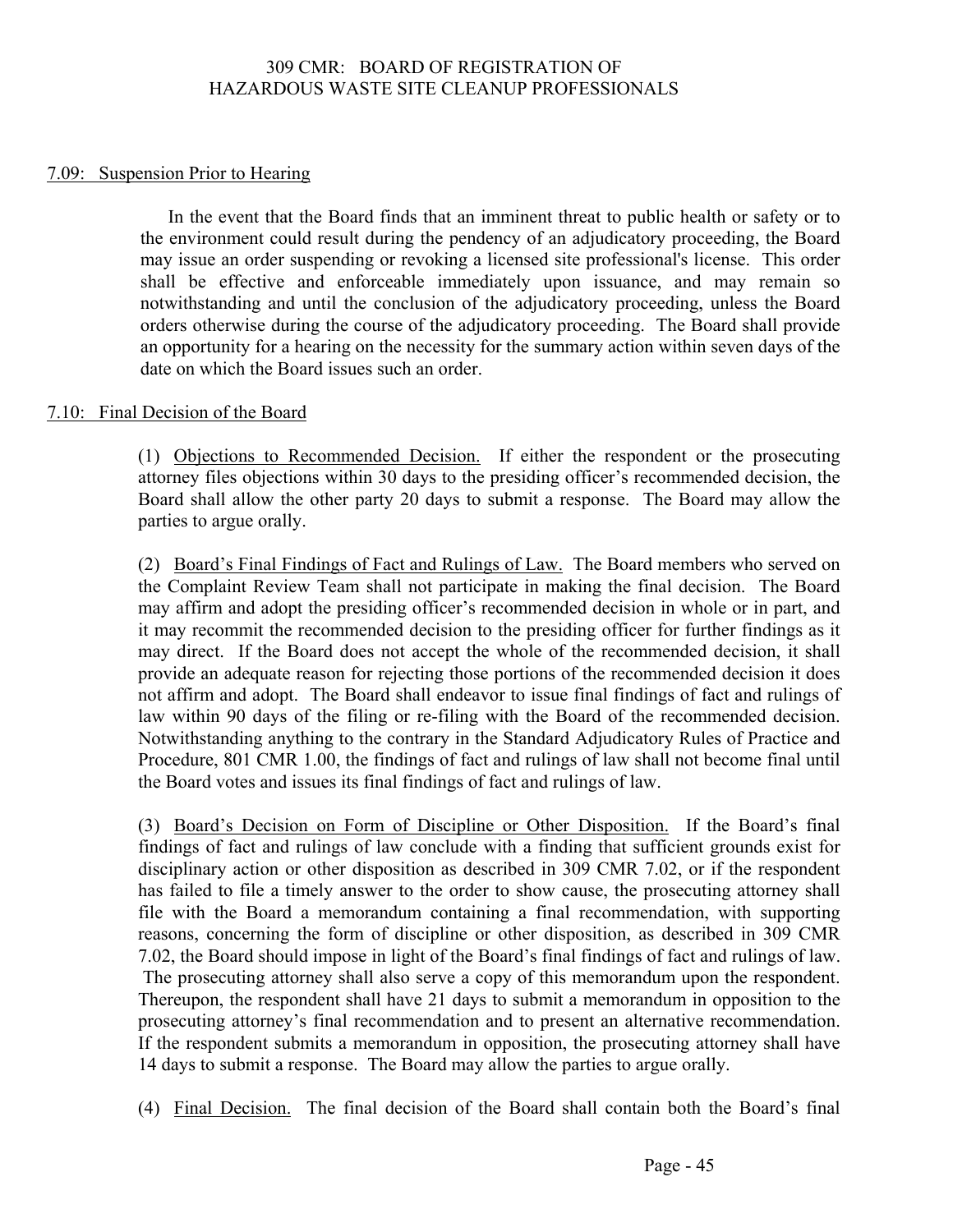findings of fact and rulings of law and its final order of discipline or other disposition as described in 309 CMR 7.02.

#### 7.11: Board Action Without Hearing

Notwithstanding any provision of 309 CMR to the contrary, the Board may revoke, suspend or refuse to renew a license without affording an opportunity for an adjudicatory hearing if the revocation, suspension, or refusal to renew is based solely upon failure of the licensee to file timely applications or to pay lawfully prescribed fees, provided the Board gives notice of its intent to take such action to the licensee seven days prior to taking such action. If the licensee files the necessary application, or pays the prescribed fee within the time period, the Board shall terminate the revocation, suspension or refusal proceedings.

#### 7.12: Voluntary Surrender of License by Those Under Disciplinary Investigation

A licensed site professional may not voluntarily surrender his or her license during the course of a disciplinary investigation or adjudicatory proceeding without the consent of the Board.

#### 7.13: Discipline or Other Disposition By Agreement

At any point during the course of a disciplinary investigation or adjudicatory proceeding, the parties may present a proposed agreement for discipline or other disposition to the Board for its review and approval. The Board may approve or reject the proposed agreement. If the proposed agreement is accepted, the respondent shall waive his or her right to further administrative proceedings or judicial review pertaining to the matters that are subject to the agreement.

#### 7.14: Reinstatement

(1) Any person whose license is revoked may be barred by the Board from applying for reissuance of his or her license for a period of not more than five years. The term during which re-issuance is barred will be established by the Board as part of its decision in the revocation proceeding.

(2) Any person whose license is suspended may be barred by the Board from applying for reinstatement of his or her license until the suspension period established by the Board as part of its decision in the suspension proceeding has run.

(3) A licensed site professional placed on inactive status pursuant to 309 CMR 7.02(4) shall be entitled to request transfer from inactive status to active status in accordance with 309 CMR 9.04.

#### 7.15: Client Notification Requirements after Revocation or Suspension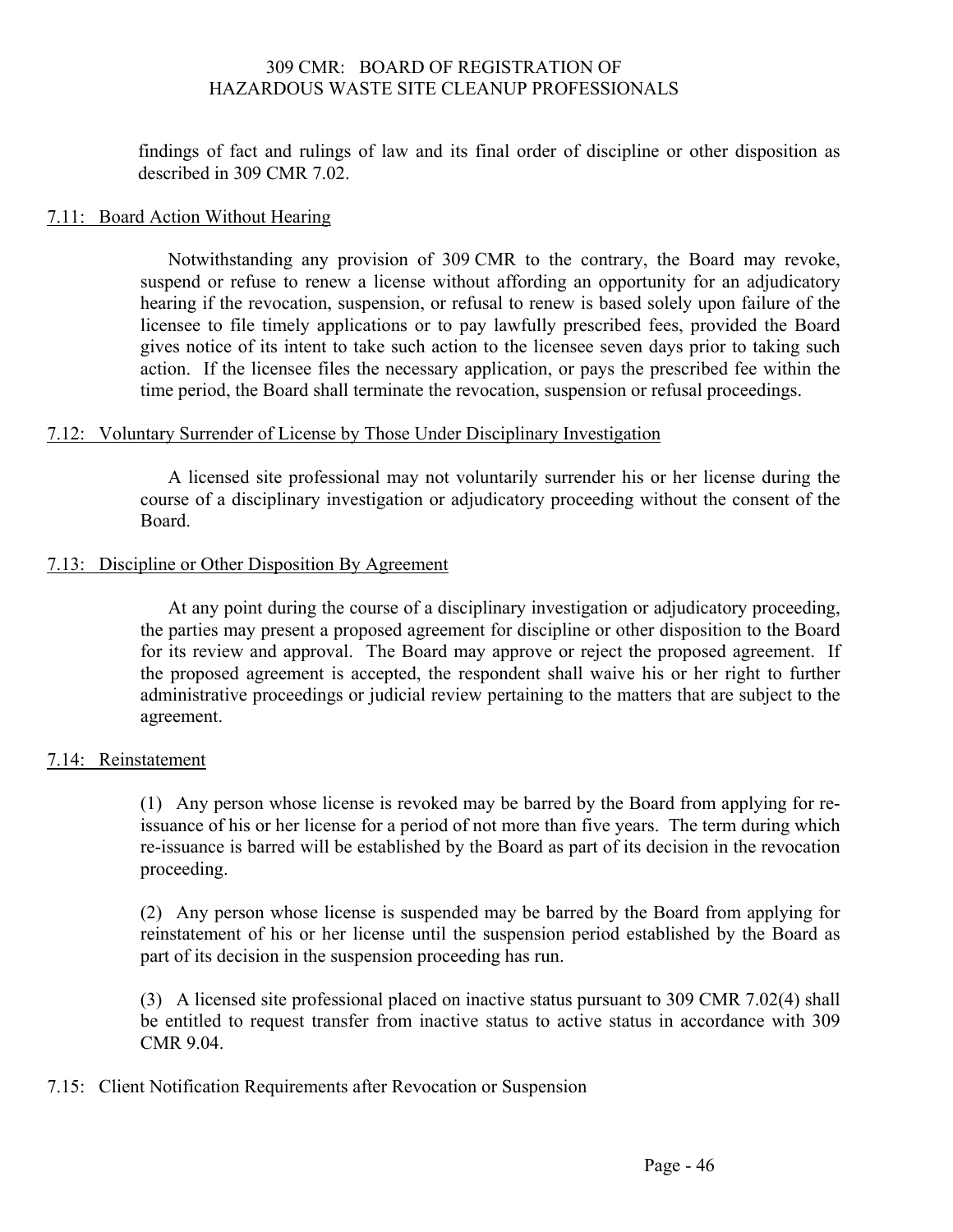(1) In every case where an LSP's license has been revoked or suspended for a period of 90 days or more as a result of a disciplinary action, the LSP shall document to the Board, in the manner described below, that he or she has notified his or her current clients in writing that his or her license has been revoked or suspended. The term "current clients" means all clients for whom the LSP is serving as an LSP-of-Record or is otherwise engaged to provide Professional Services on the date of the revocation or suspension order. This documentation requirement also applies when an LSP's license is suspended during the pendency of an adjudicatory proceeding pursuant to 309 CMR 7.09; however, if the LSP requests a hearing on the necessity of such action, this documentation requirement shall apply only after that hearing if the suspension order is reaffirmed. For LSPs whose license is suspended during the pendency of an adjudicatory proceeding, the term "current clients" means all clients for whom the LSP was serving as an LSP-of-Record or was otherwise engaged to provide Professional Services on the date of the original immediate suspension order.

(2) The Board shall provide written notification of this documentation requirement to each LSP to whom this documentation requirement applies. This notification shall accompany each final order of revocation, suspension of 90 days or more, or reaffirmation of a suspension order issued pursuant to 309 CMR 7.09. Upon receipt of this notification, the LSP shall take the following steps:

(a) Within 14 day from the date of notification the LSP shall notify all of his or her current clients by certified mail, return receipt requested, that his or her license has been revoked or suspended, whichever is the case, and that he or she can no longer serve as the LSP for the client's site or sites.

(b) Within 21 days from the date of notification, the LSP shall submit a signed affidavit to the Board attesting that all his or her current clients have been notified of the revocation or suspension. The LSP shall attach to the affidavit a copy of each notification sent to the LSP's current clients and all return receipts or returned mail received up to the date of the affidavit. The LSP shall file supplemental affidavits covering subsequently received return receipts and returned mail.

(3) Any LSP subject to the terms of this rule who fails to notify one or more of his or her current clients shall be subject to any action allowed by law, including but not limited to a separate disciplinary proceeding and/or the assessment of an administrative penalty pursuant to 309 CMR 8.00. It shall be considered to be a separate violation each time the LSP fails to notify one current client.

#### REGULATORY AUTHORITY

309 CMR 7.00: M.G.L. c. 21A, §§ 16 and19 through 19J.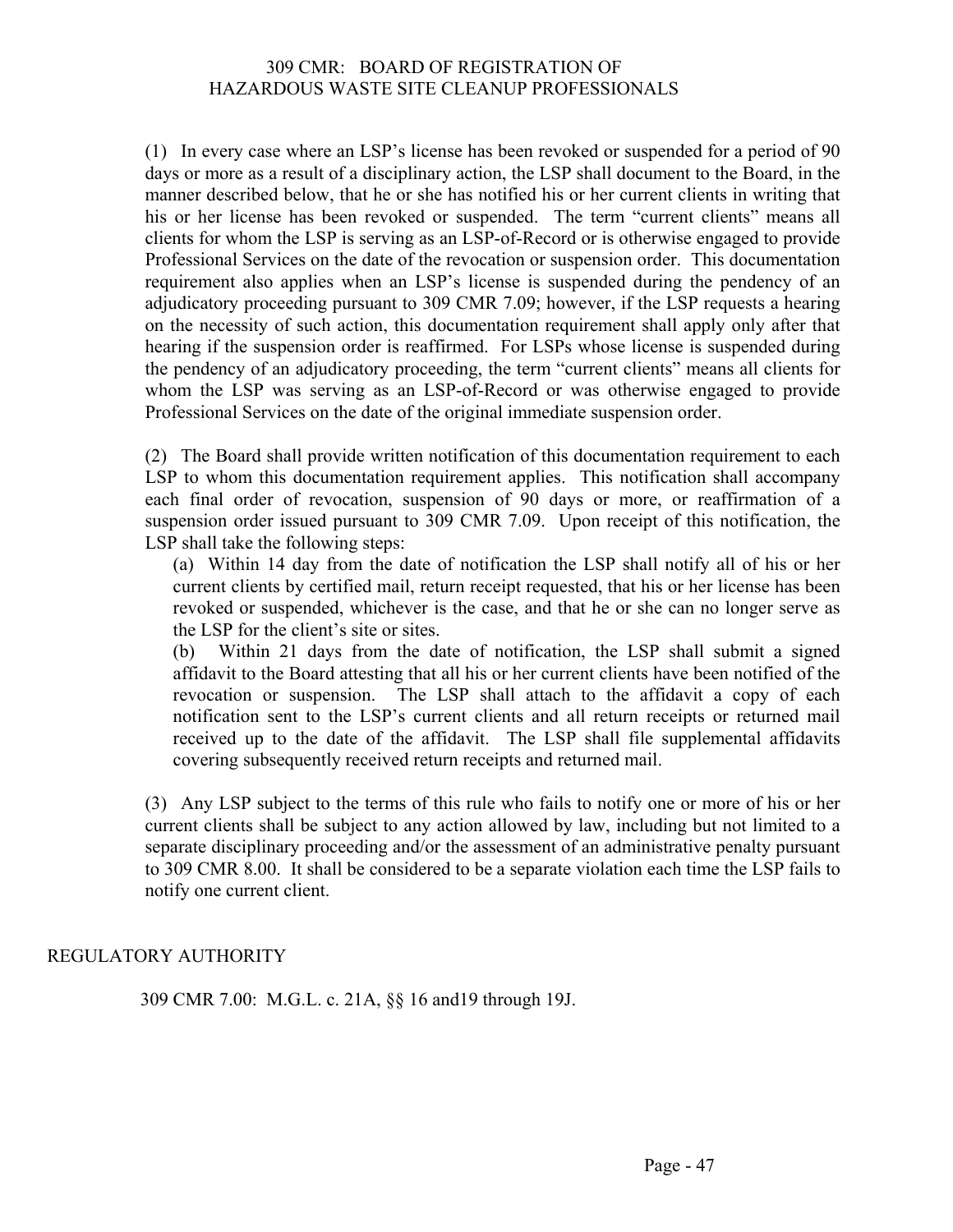#### 309 CMR 8.00: ADMINISTRATIVE PENALTY REGULATIONS

#### Section

- 8.01: Preconditions for Assessment of A Civil Administrative Penalty
- 8.02: Noncompliance with a Law, Regulation, Order, or License
- 8.03: Notice of Noncompliance
- 8.04: Pattern of Noncompliance
- 8.05: Willful Noncompliance

8.06: Noncompliance Resulting in Significant Impact on Public Health, Safety, Welfare or the Environment

- 8.07: Determining the Money Amount of a Civil Administrative Penalty
- 8.08: Minimum Permissible Penalty
- 8.10: Factors to be Applied in Determining the Money Amount of a Civil Administrative Penalty
- 8.11: Procedures for Assessment of a Civil Administrative Penalty; Remedial Education Option
- 8.12: Notice of Intent to Assess a Civil Administrative Penalty
- 8.13: Content of Notice of Intent to Assess a Civil Administrative Penalty
- 8.14: Service of Notice of Intent to Assess a Civil Administrative Penalty
- 8.15: Right to Adjudicatory Hearing
- 8.16: Waiver of Right to Adjudicatory Hearing
- 8.17: Conducting the Adjudicatory Hearing
- 8.18: Paying a Civil Administrative Penalty

#### 8.01: Preconditions for Assessment of a Civil Administrative Penalty

A penalty may be assessed only for a failure to comply that:

- (1) meets the criteria set forth in 309 CMR 8.02, and
- (2) was any of the following:
	- (a) the subject of a previous Notice of Noncompliance, as set forth in 309 CMR 8.03;
	- (b) part of a pattern of noncompliance, as set forth in 309 CMR 8.04;
	- (c) willful and not the result of error, as set forth in 309 CMR 8.05; or

(d) a failure to comply that resulted in significant impact on public health, safety, welfare or the environment, as set forth in 309 CMR 8.06.

#### 8.02: Noncompliance with a Law, Regulation, Order, or License

A penalty may be assessed only for a failure to comply which, at the time it occurred, constituted noncompliance with a requirement:

- (1) which was then in effect; and
- (2) to which that person was then subject.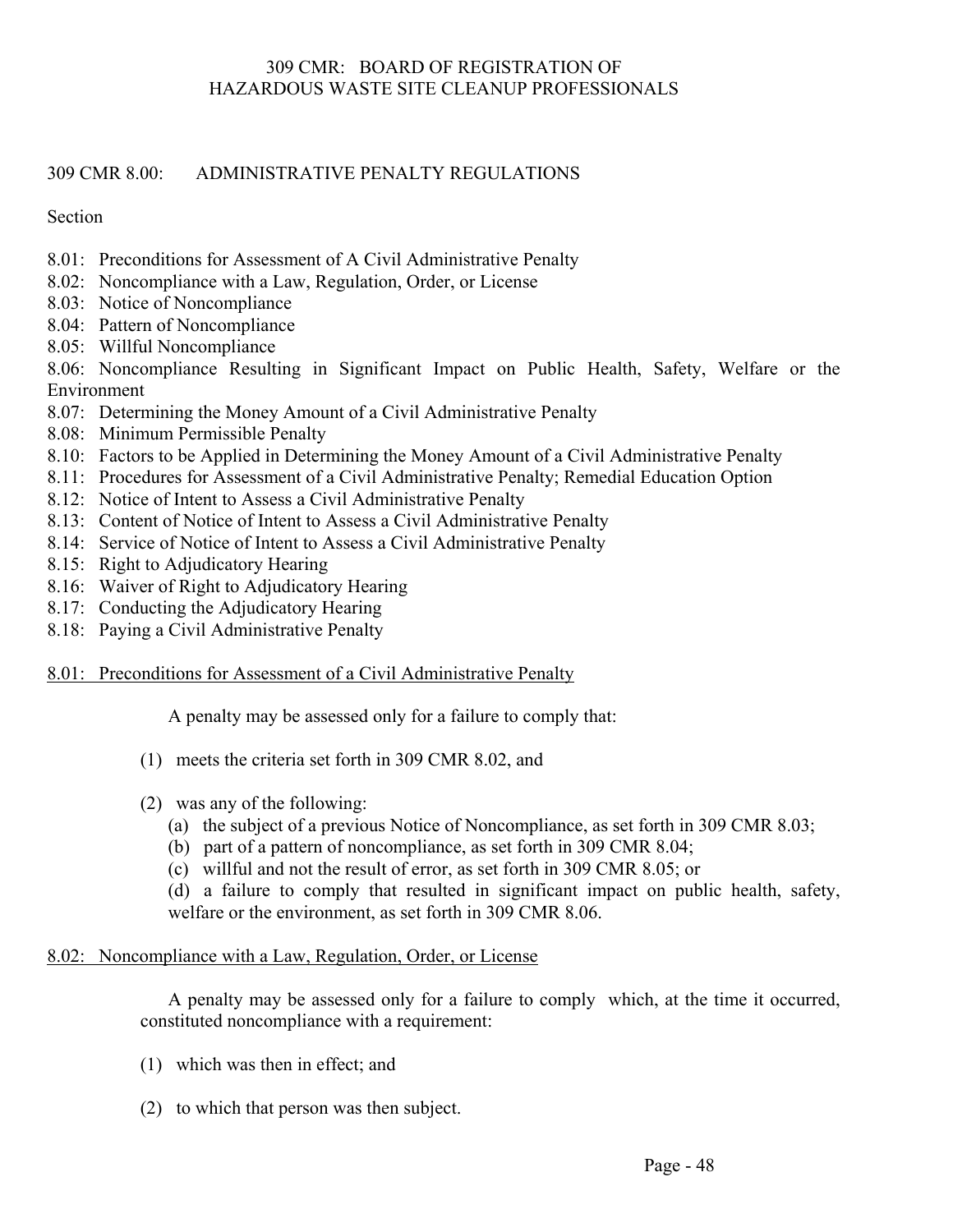#### 8.03: Notice of Noncompliance

(1) Criteria for Determining Whether Prior Issuance of a Notice of Noncompliance Is Required for Assessment of a Civil Administrative Penalty. A penalty may be assessed only if either:

(a) a Notice of Noncompliance has been given to that person as set forth in 309 CMR 8.03; or

(b) a Notice of Noncompliance has not been given to that person but the failure to comply was as set forth in 309 CMR  $8.01(2)(b)$ , (c) or (d).

(2) Content of a Notice of Noncompliance. A Notice of Noncompliance shall:

(a) describe one or more requirement(s) in effect when the Notice of Noncompliance was given, and for each such Requirement, the occasion(s) that the Board asserts said person was not in compliance therewith; and

(b) specify a reasonable deadline or deadlines by which the person shall come into compliance with the requirement(s) described in the Notice of Noncompliance.

(3) Criteria to be Considered in Determining Whether a Civil Administrative Penalty May Be Assessed After a Notice of Noncompliance Has Been Given. The Board may assess a penalty on any person when the criteria set forth in 309 CMR 8.02 and the following criteria are met:

- (a) the Board has previously given that person a Notice of Noncompliance;
- (b) that person did not:

1. come into compliance, within the deadline specified in the Notice of Noncompliance, with the requirement(s) described in the Notice of Noncompliance, or

2. submit, within the deadline specified in the Notice of Noncompliance, a written proposal setting forth how and when that person proposes to come into compliance with the requirement(s) described in the Notice of Noncompliance; and

(c) noncompliance with the requirement(s) described in the Notice of Noncompliance continued or was repeated on or after the deadline(s) specified in the Notice of Noncompliance.

(4) Additional Criteria to be Considered in Determining Whether a Civil Administrative Penalty May Be Assessed After a Notice of Noncompliance Has Been Given. In determining whether to assess a penalty after a Notice of Noncompliance has been given, the Board may consider, but shall not be limited to considering, the following criteria:

(a) whether or not other notices of non compliance have been issued to the same person within the preceding five years;

(b) what the person did to prevent the violation for which the person would be assessed the penalty and the other violation(s) described in the prior Notice of Noncompliance(s);

(c) what the person did, and how quickly the person acted, to come into compliance after the occurrence of the violation for which the person would be assessed the penalty and the other violation(s) described in the prior Notice(s) of Noncompliance;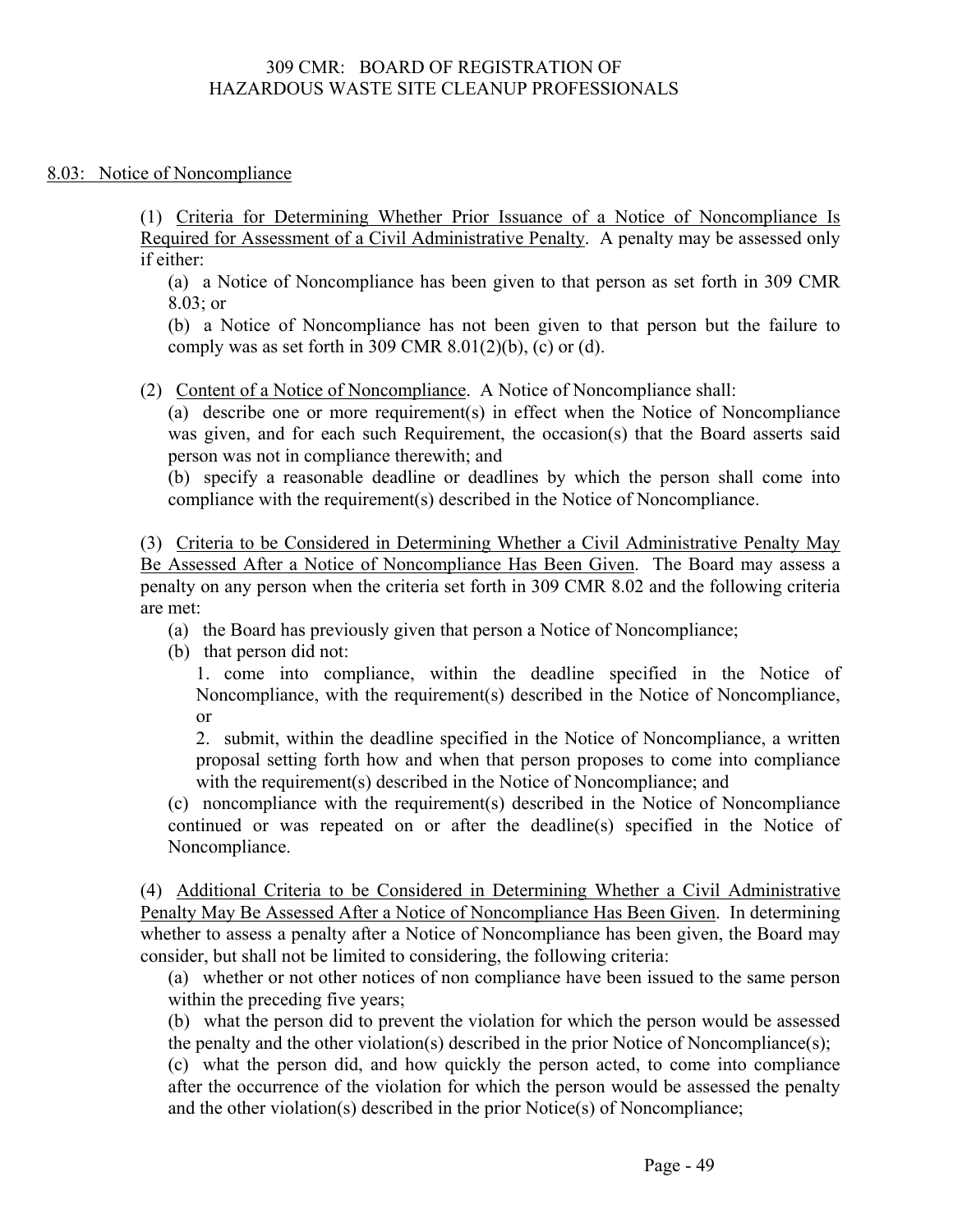(d) what the person did, and how quickly the person acted, to remedy and mitigate whatever harm might have been done as a result of the occurrence of the violation for which the person would be assessed the penalty and the other violation(s) described in the prior Notice(s) of Noncompliance; and

(e) the actual and potential damages suffered, and actual or potential costs incurred, by the Commonwealth, or by any other person, as a result of the occurrence of the violation for which the person would be assessed the penalty and the other violation(s) described in the prior Notice(s) of Noncompliance.

#### 8.04: Pattern of Noncompliance

(1) Criteria to be Considered in Determining Whether Instances of Noncompliance Constitute a Pattern of Noncompliance for which a Civil Administrative Penalty May Be Assessed. A penalty may be assessed without the prior issuance of a Notice of Noncompliance if the criteria set forth in 309 CMR 8.02 are met and the violation thus being penalized is not an isolated instance but part of a pattern of noncompliance. In determining whether the violation to be thus penalized is not an isolated instance but part of a pattern of noncompliance, the Board shall consider, but shall not be limited to considering, the following criteria:

(a) whether the person who would be assessed the penalty was given by the Board, on at least one previous occasion during the five-year period prior to the date of the Penalty Assessment Notice, a Notice of Noncompliance asserting violation(s) of the same requirement(s) as the requirement(s) for violation of which the person would be assessed the penalty;

(b) whether the person who would be assessed the penalty was given by the Board, on at least two previous occasions during the four-year period prior to the date of the Penalty Assessment Notice, a Notice of Noncompliance asserting violation(s) of requirement(s) different from the requirement(s) for violation of which the person would be assessed the penalty;

(c) whether the violation for which the person would be assessed the penalty and the other violation(s) described in the prior Notice(s) of Noncompliance, considered together, indicate:

1. a potential threat to public health, safety, or welfare, or the environment;

2. an interference with the Board's ability to efficiently and effectively administer its programs; or

3. an interference with the Board's ability to efficiently and effectively enforce any requirement to which 309 CMR applies.

(2) Additional Criteria to be Considered in Determining Whether Instances of Noncompliance Constitute a Pattern of Noncompliance for which a Civil Administrative Penalty May Be Assessed. In determining whether the violation to be penalized is not an isolated instance but part of a pattern of noncompliance, the Board may consider, but shall not be limited to considering, the following criteria:

(a) what the person did to prevent the violation for which the person would be assessed the penalty and the other violation(s) described in the prior Notice(s) of Noncompliance;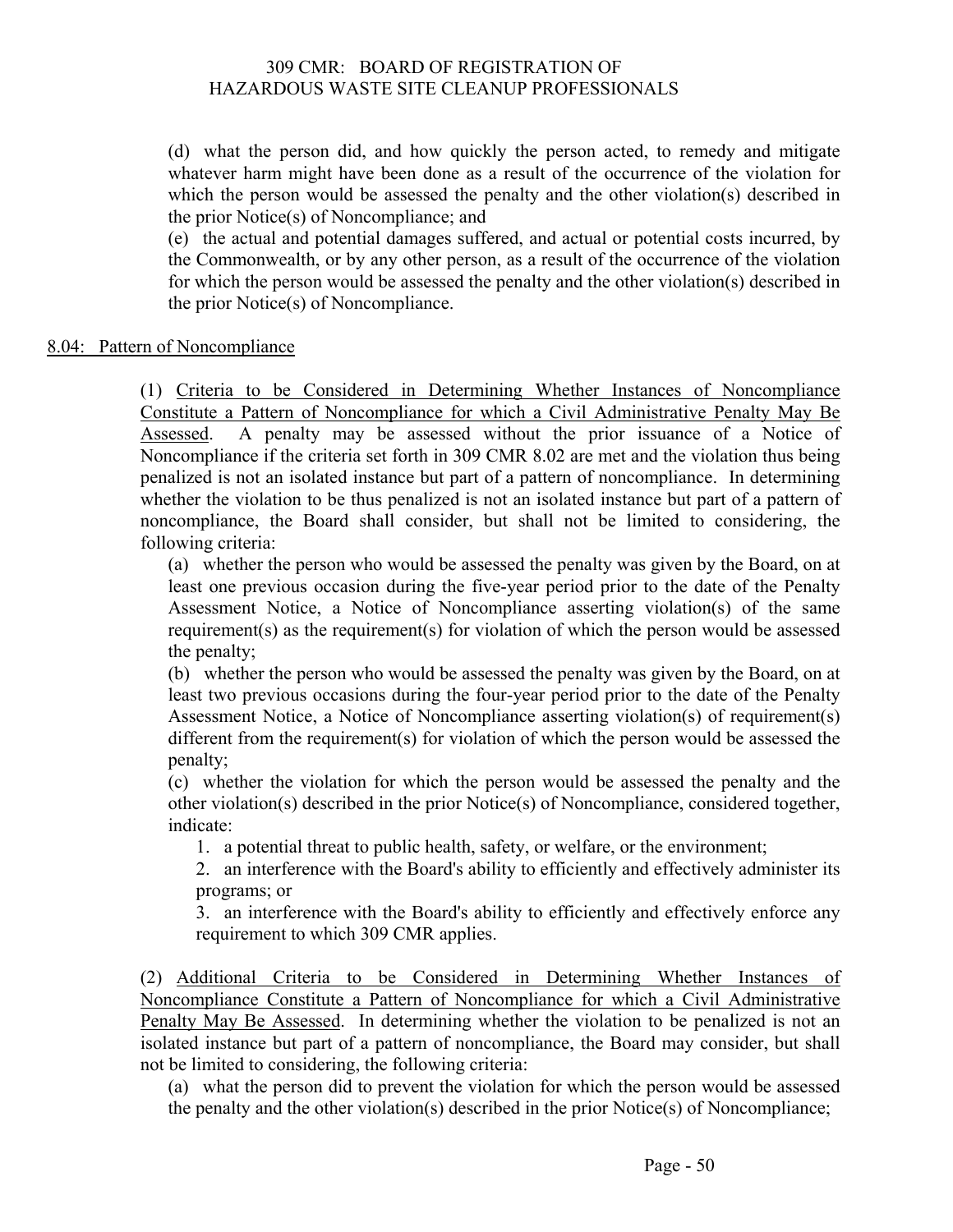(b) what the person did, and how quickly the person acted, to come into compliance after the occurrence of the violation for which the person would be assessed the penalty and the other violation(s) described in the prior Notice(s) of Noncompliance;

(c) what the person did, and how quickly the person acted, to remedy and mitigate whatever harm might have been done as a result of the occurrence of the violation for which the person would be assessed the penalty and the other violation(s) described in the prior Notice(s) of Noncompliance; and

(d) the actual and potential damages suffered, and actual or potential costs incurred, by the Commonwealth, or by any other person, as a result of the occurrence of the violation for which the person would be assessed the penalty and the other violation(s) described in the prior Notice(s) of Noncompliance.

#### 8.05: Willful Noncompliance

A penalty may be assessed without the prior issuance of a Notice of Noncompliance if the criteria set forth in 309 CMR 8.02 are met and the violation was willful and not the result of error.

#### 8.06: Noncompliance Resulting in Significant Impact on Public Health, Safety, Welfare or the Environment

A penalty may be assessed without the prior issuance of a Notice of Noncompliance if the criteria set forth in 309 CMR 8.02 are met and the violation thus being penalized resulted in significant impact on public health, safety, welfare or the environment.

#### 8.07: Determining the Money Amount of a Civil Administrative Penalty

The money amount of each penalty assessed shall be determined in accordance with the criteria set forth in 309 CMR 8.07 through 8.09.

#### 8.08: Minimum Permissible Penalty

No penalty assessed shall be less than \$100.00.

#### 8.09: Maximum Permissible Penalty

For each noncompliance except unauthorized practice, the full amount of the Penalty assessed shall not exceed \$1,000. The maximum penalty for unauthorized practice shall not exceed \$1,000 for each offense.

#### 8.10: Factors to be Applied in Determining the Money Amount of a Civil Administrative Penalty

In determining the amount of each penalty, the Board shall consider each of the following: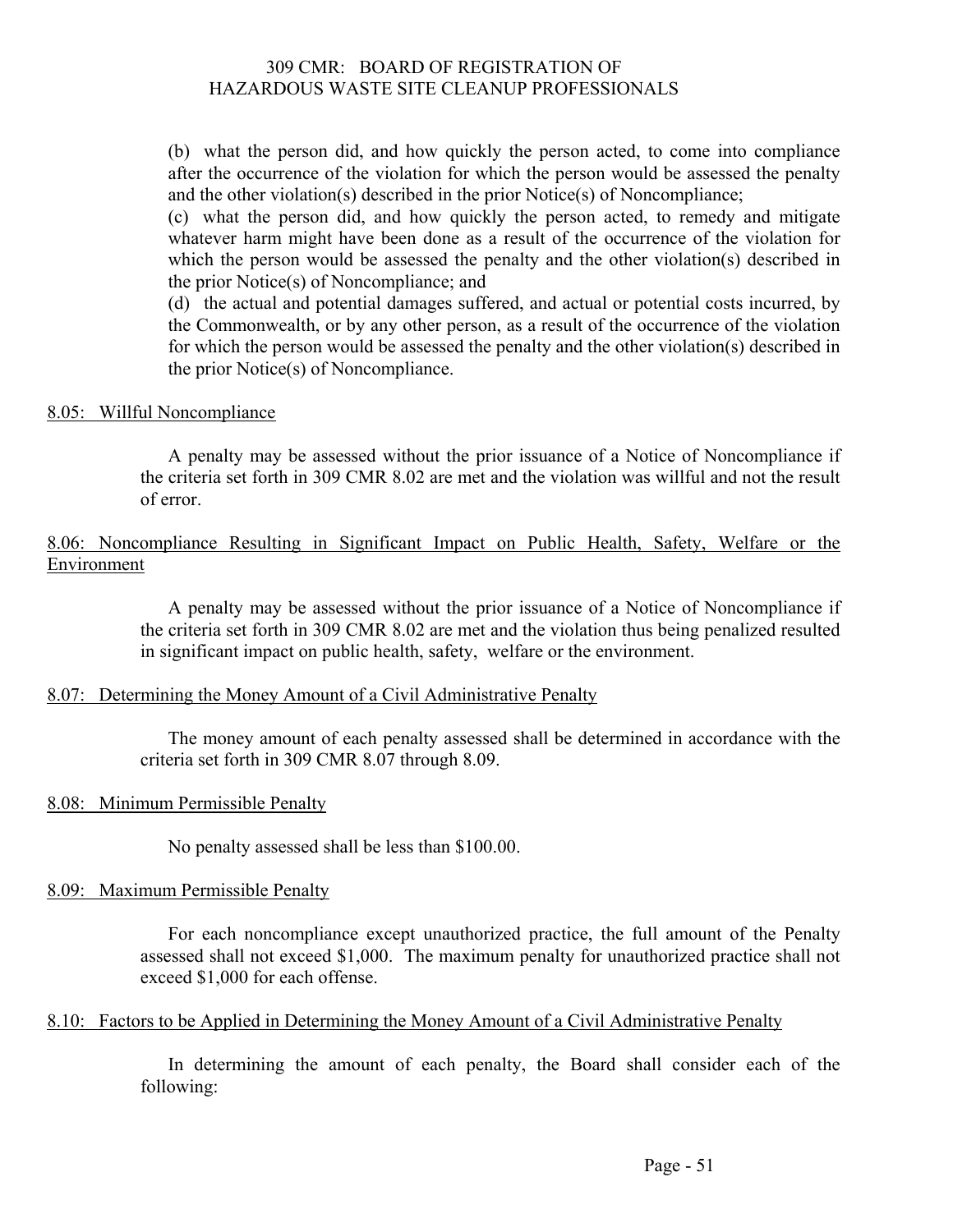(1) the actual and potential impact on public health, safety, and welfare, and the environment, of the failure(s) to comply that would be penalized;

(2) the actual and potential damages suffered, and actual or potential costs incurred, by the Commonwealth, or by any other person, as a result of the failure(s) to comply that would be penalized;

(3) whether the person who would be assessed the penalty took steps to prevent the failure(s) to comply that would be penalized;

(4) whether the person who would be assessed the penalty took steps to promptly come into compliance after the occurrence of the failure(s) to comply that would be penalized;

(5) whether the person who would be assessed the penalty took steps to remedy and mitigate whatever harm might have been done as a result of the failure(s) to comply that would be penalized;

(6) whether the person being assessed the penalty has previously failed to comply with any regulation, order, or license issued or adopted by the Board, or any law which the Board has the authority or responsibility to enforce;

(7) making compliance less costly than the failure(s) to comply that would be penalized;

(8) deterring future noncompliance by the person who would be assessed the penalty;

(9) deterring future noncompliance by persons other than the person who would be assessed the penalty;

(10) the financial condition of the person who would be assessed the penalty;

(11) the public interest; and

(12) any other factor(s) that reasonably may be considered in determining the amount of a penalty, provided that said factor(s) shall be set forth in the Penalty Assessment Notice.

#### 8.11: Procedures for Assessment of a Civil Administrative Penalty; Remedial Education Option

(1) Each penalty assessed shall be assessed in accordance with the procedures set forth in 309 CMR 8.11 through 8.18.

(2) Right to Choose Remedial Education Instead of Penalty. In every proceeding involving assessment of a penalty, except a proceeding concerning unauthorized practice, the person being assessed the penalty shall have the right to choose to either pay the full amount of the penalty in accordance with 309 CMR 8.18 or attend and successfully complete a course of remedial education prescribed by the Board within reasonable deadline specified by the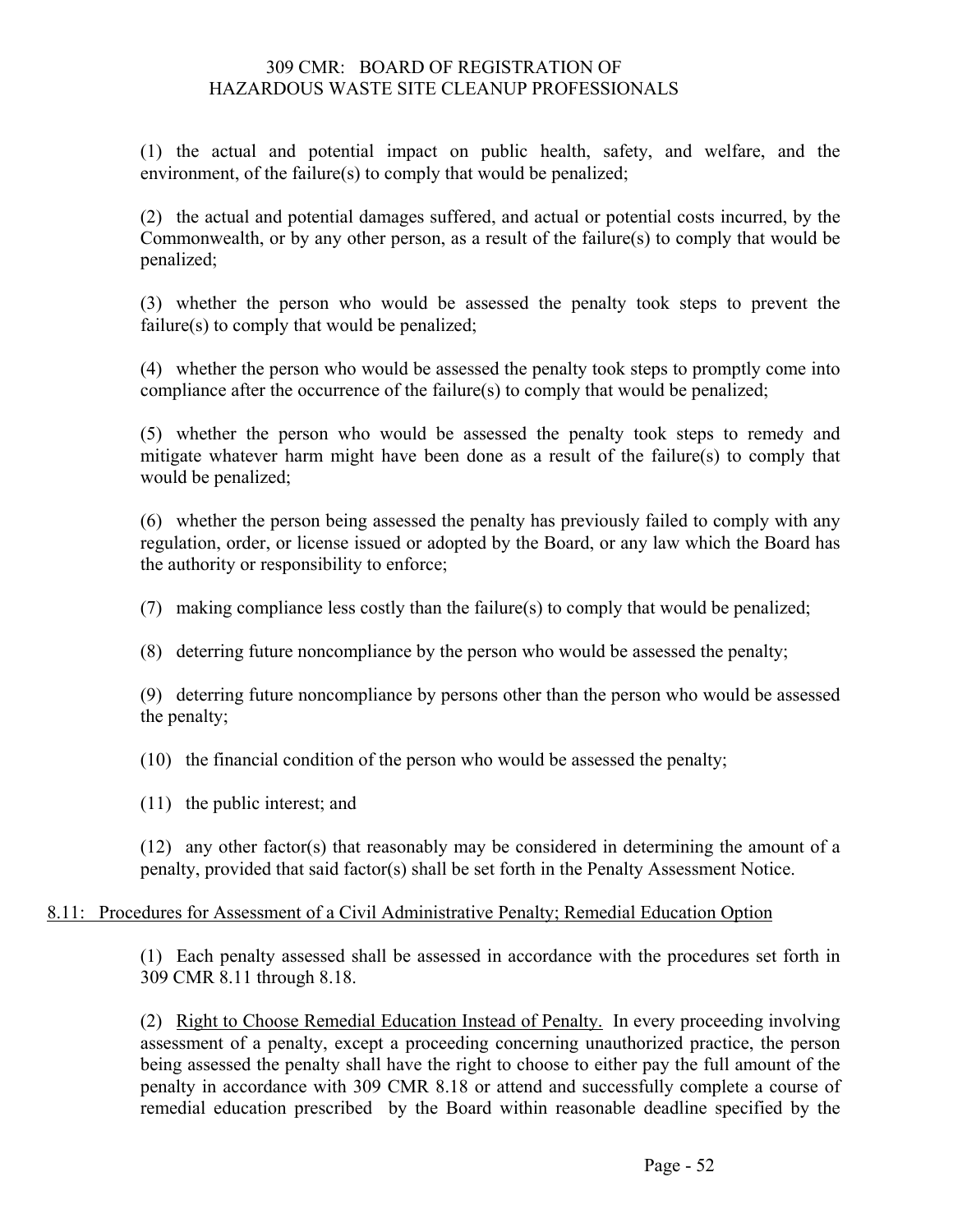#### Board.

(3) Waiver of Right to Choose Remedial Education. Whenever the Board seeks to assess a penalty on any person, such person shall be deemed, effective 21 days after the date of issuance of a final decision approved by the Board, to have waived his or her right to choose to attend and successfully complete a course of remedial education prescribed by the Board in lieu of paying the full amount of the penalty, unless the Board receives from that person a written statement that states he or she elects to attend the course of remedial education as prescribed, and within the deadline specified, in the Board's final decision.

#### 8.12: Notice of Intent to Assess a Civil Administrative Penalty

(1) Whenever the Board seeks to assess a penalty, the Board shall issue to the person on whom the penalty would be assessed a notice of intent to assess a civil administrative penalty, the content of which shall be as set forth in 309 CMR 8.13, and which shall be served as set forth in 309 CMR 8.14.

(2) Notwithstanding 309 CMR 8.12(1), prior to issuing a notice of intent to assess a civil administrative penalty to the person on whom the penalty would be assessed, the Board shall provide such person an opportunity to discuss the alleged noncompliance with the Board at an informal conference, except where the noncompliance concerns unauthorized practice.

#### 8.13: Content of Notice of Intent to Assess a Civil Administrative Penalty

Each Penalty Assessment Notice shall include all of the following:

(1) a concise statement of the alleged act or omission for which such penalty would be assessed;

(2) each law, regulation, order, or license which has not been complied with as a result of such alleged act or omission;

(3) the money amount which would be assessed as a penalty for each alleged act or omission for which the penalty would be assessed, and a concise statement of the factors considered by the Board in determining this amount;

(4) a statement that the person on whom the penalty would be assessed has a right to an adjudicatory hearing on such assessment;

(5) a statement of the requirements that must be complied with by the person on whom the penalty would be assessed in order for said person to avoid being deemed to have waived said person's right to an adjudicatory hearing; and

(6) a statement of how and by when the penalty must be paid if the person on whom the penalty would be assessed waives said person's right to an adjudicatory hearing.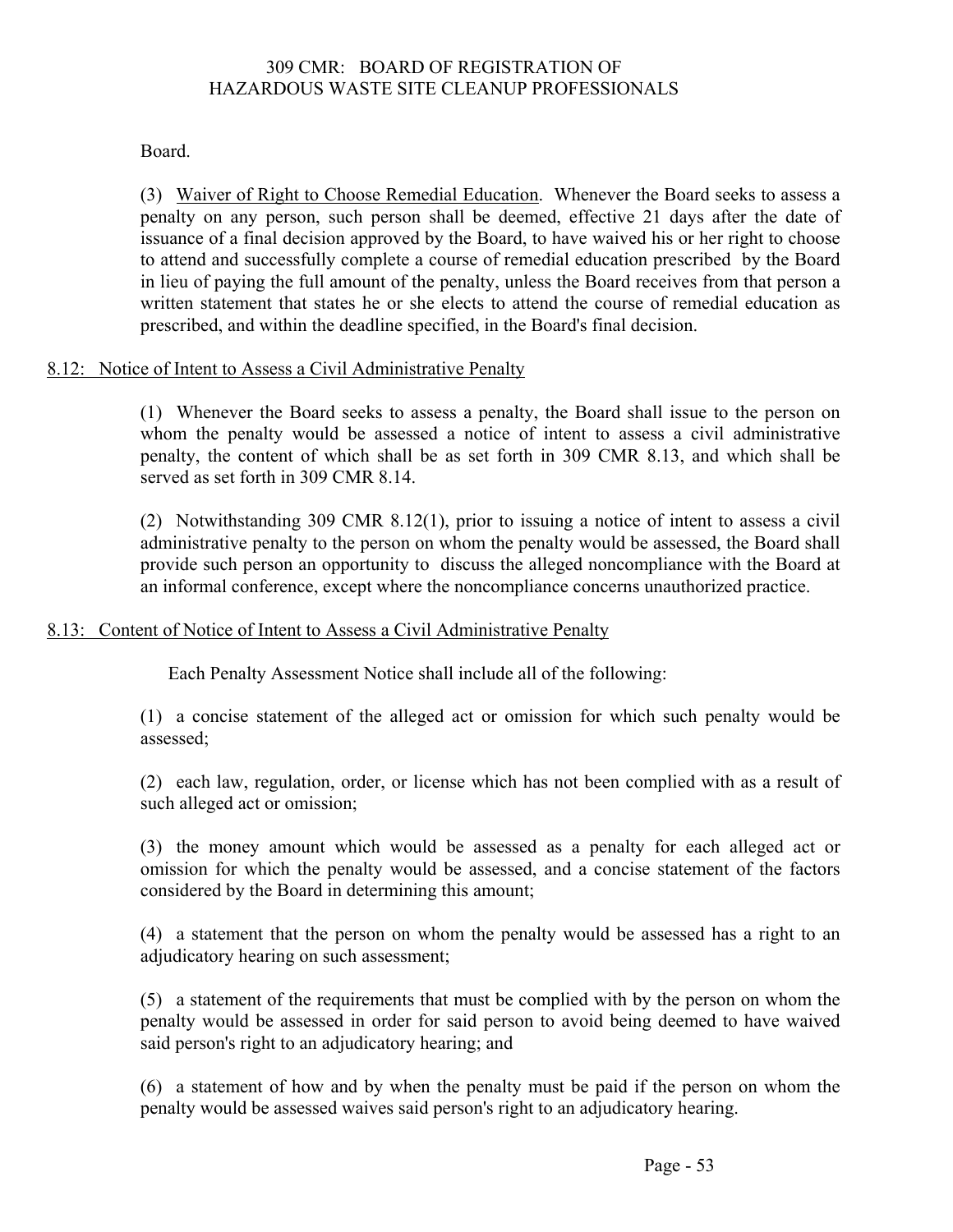#### 8.14: Service of Notice of Intent to Assess a Civil Administrative Penalty

Each Penalty Assessment Notice shall be served, by one or more of the following methods, on the person on whom the Board seeks to assess the penalty:

(1) Service in hand at the person's address last known to the Board or at the last known address of any officer, employee, or agent of the person authorized by appointment of the person or by law to accept service.

(2) Service in hand personally to the person, or to any officer, employee, or agent of the person authorized by appointment of the person or by law to accept service.

(3) By certified mail, return receipt requested, addressed to the person's address last known to the Board or to the last known address of any officer, employee, or agent of the person authorized by appointment of the person or by law to accept service.

#### 8.15: Right to Adjudicatory Hearing

Subject to the provisions of 309 CMR 8.16, whenever the Board seeks to assess a penalty on any person, such person shall have the right to an adjudicatory hearing.

#### 8.16: Waiver of Right to Adjudicatory Hearing

Whenever the Board seeks to assess a penalty on any person, such person shall be deemed, effective 21 days after the date of issuance of the Penalty Assessment Notice pursuant to 309 CMR 2.10, to have waived the right to an adjudicatory hearing unless, within 21 days of the date of issuance of the Penalty Assessment Notice, the Board receives from that person a written statement that does either or both of the following, and does so subject to and in compliance with applicable provisions of 801 CMR 1.00:

(1) denies the occurrence of the act(s) or omission(s) alleged by the Board in the Penalty Assessment Notice;

(2) asserts that the money amount of the proposed Penalty is excessive.

#### 8.17: Conducting the Adjudicatory Hearing

(1) Every adjudicatory hearing conducted pursuant to M.G.L. c. 21A, §§16 and/or 19G and 309 CMR 8.17 shall be conducted in accordance with all applicable provisions of M.G.L. c. 30A and 801 CMR 1.00, provided that to the extent such provisions are inconsistent with M.G.L. c. 21A, §§ 16 and/or 19G, and 309 CMR 8.17, the provisions of M.G.L. c. 21A, §§ 16 and/or 19G, and 309 CMR 8.17 shall apply.

(2) The Board shall not be required to prove the occurrence of the  $act(s)$  or omission(s)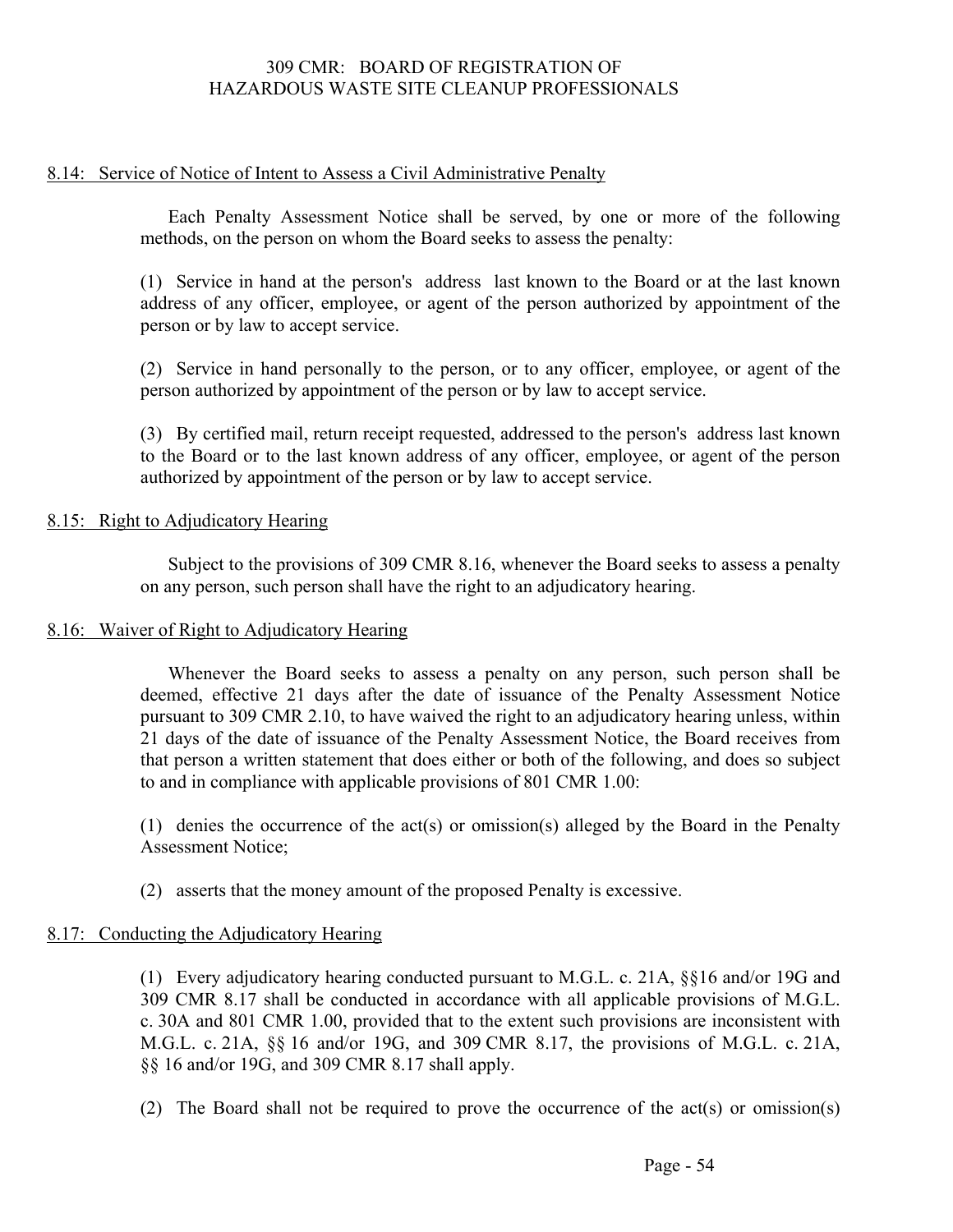alleged by the Board in the Penalty Assessment Notice and not denied in the statement filed pursuant to 309 CMR 8.16 (as may be amended in accordance with 801 CMR 1.01(6)(g)).

(3) If, in the statement filed pursuant to 309 CMR 8.16, the person who would be assessed the penalty denies the occurrence of the act(s) or omission(s) alleged by the Board in the Penalty Assessment Notice, the Board shall, by a preponderance of the evidence, prove the occurrence of the act(s) or omission(s) denied in said statement.

(4) If the person assessed the penalty files the statement required pursuant to 309 CMR 8.16, the subsequent adjudicatory proceeding shall be ended either by:

(a) a written agreement, which shall take effect only upon written approval by a majority of Board members; or

(b) a final decision, which shall take effect only upon written approval by a majority of Board members.

#### 8.18: Paying a Civil Administrative Penalty

(1) How Payment Shall Be Made. Each penalty shall be paid by certified check, cashier's check, or money order payable to the order of the Commonwealth of Massachusetts. No other form of payment shall be accepted.

(2) When Payment Shall Be Made.

(a) Except as provided in 309 CMR 8.18(2)(b), each penalty assessed and for which remedial education is not elected as a substitute pursuant to 309 CMR 8.11, shall be paid in full as follows:

1. If the person assessed the penalty waives the right to an adjudicatory hearing pursuant to 309 CMR 8.16, the penalty shall be due, and shall be paid in full, when such waiver takes effect (*i.e.* no later than 21 days after the date of issuance of the Penalty Assessment Notice pursuant to 309 CMR 2.10.

2. If the person assessed the penalty files the statement described in 309 CMR 8.1 6 and if the subsequent adjudicatory proceeding is ended by a written agreement pursuant to 309 CMR 8.17(4)(a), the penalty shall be due, and shall be paid in full, no later than 21 days after the date the Board approves said agreement in writing.

3. If the person assessed the penalty files the statement described in 309 CMR 8.16, and if the subsequent adjudicatory proceeding is ended by a final decision approved and signed by the Board pursuant to 309 CMR 8.17(4)(b), and if a penalty is assessed pursuant to said final decision, and if a civil action for judicial review is not commenced, pursuant to M.G.L. c. 30A, within 30 days of the date said final decision is approved and signed by the Board, the penalty shall be due, and shall be paid in full, no later than 30 days after the date the Board approves and signs said final decision.

4. If the person assessed the penalty files the statement required pursuant to 309 CMR 8.16, and if the subsequent adjudicatory proceeding is ended by a final decision approved and signed by the Board pursuant to 309 CMR 8.17(4)(b), and if a penalty is assessed pursuant to said final decision, and if a civil action for judicial review is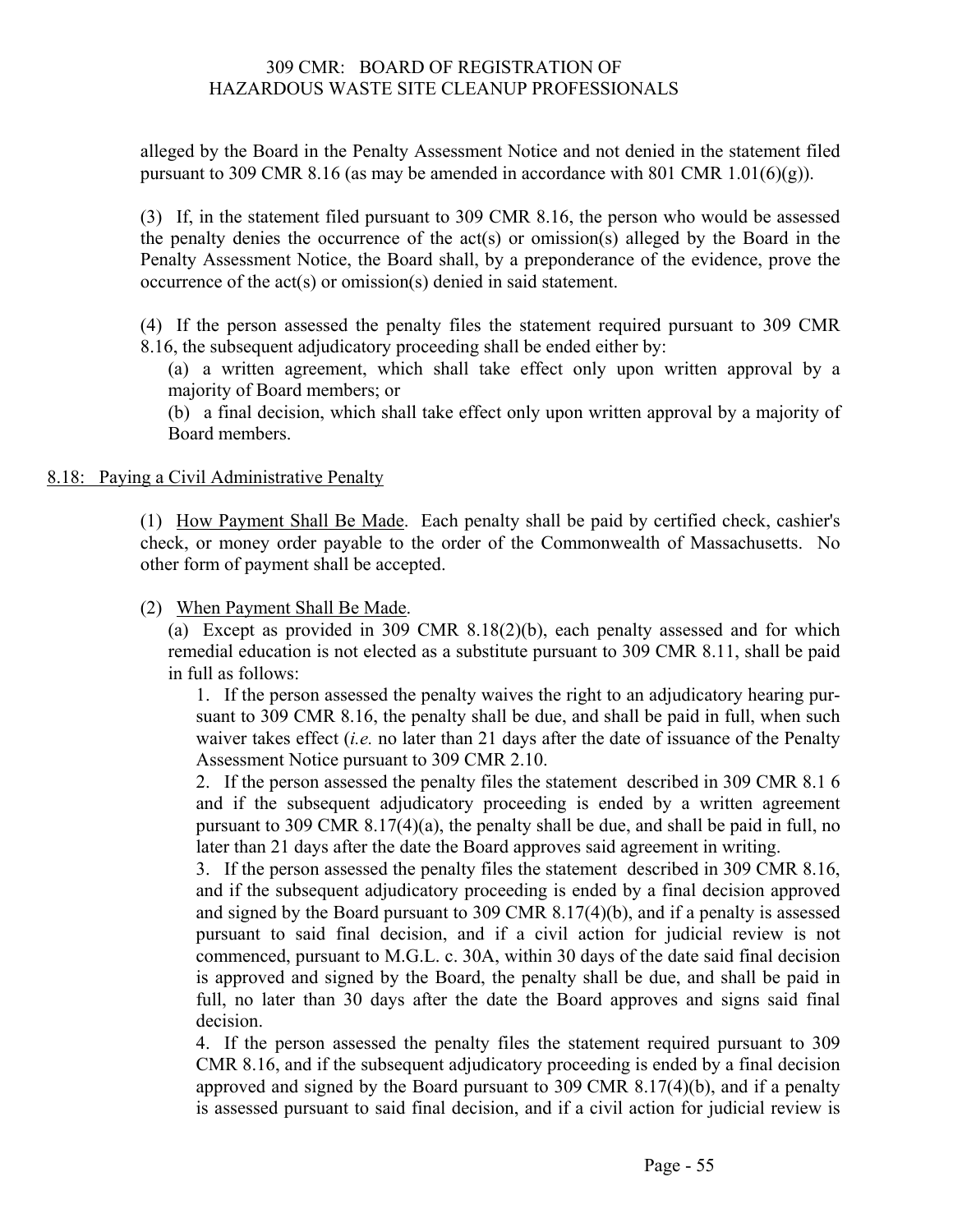commenced, pursuant to M.G.L. c. 30A, within 30 days of the date said final decision is approved and signed by the Board, and if the Court upholds the assessment of the penalty in whole or in part, the penalty shall be due, and shall be paid in full, no later than 21 days after the date of the entry of the Court's judgment, or by such other deadline as the Court may prescribe.

(b) The Board may authorize payment of a civil administrative penalty at a time or times later than those prescribed pursuant to 309 CMR 8.18(2)(a). No such authorization shall be valid unless made expressly and in writing. In the absence of any such express written authorization, the provisions of 309 CMR 8.18(2)(a) shall apply. If the Board gives any such express written authorization, the civil administrative penalty shall be paid in full at the time or times specified therein.

(c) If the person assessed the penalty files the statement for which the Board has provided in 309 CMR 8.11 but does not attend or does not successfully complete the course of remedial education prescribed by the Board by the deadline specified by the Board, that person shall pay the full amount of the penalty, plus interest at the rate set forth in M.G.L. c. 231, § 6C, calculated from the date such person filed such statement with the Board.

(3) Consequences of Failure to Make Payment When Due. Each person who fails to pay a penalty in full and on time in compliance with 309 CMR 8.18(2) shall be liable to the Commonwealth for up to three times the amount of the penalty, together with costs, plus interest from the time the penalty became final, and attorneys' fees, including all costs and attorneys' fees incurred directly in the collection thereof. This is in addition to any other remedy authorized by any requirement, including, but not limited to, suspension or revocation of license.

#### REGULATORY AUTHORITY

309 CMR 8.00: M.G.L. c. 21A, §§ 16 and 19 through 19J.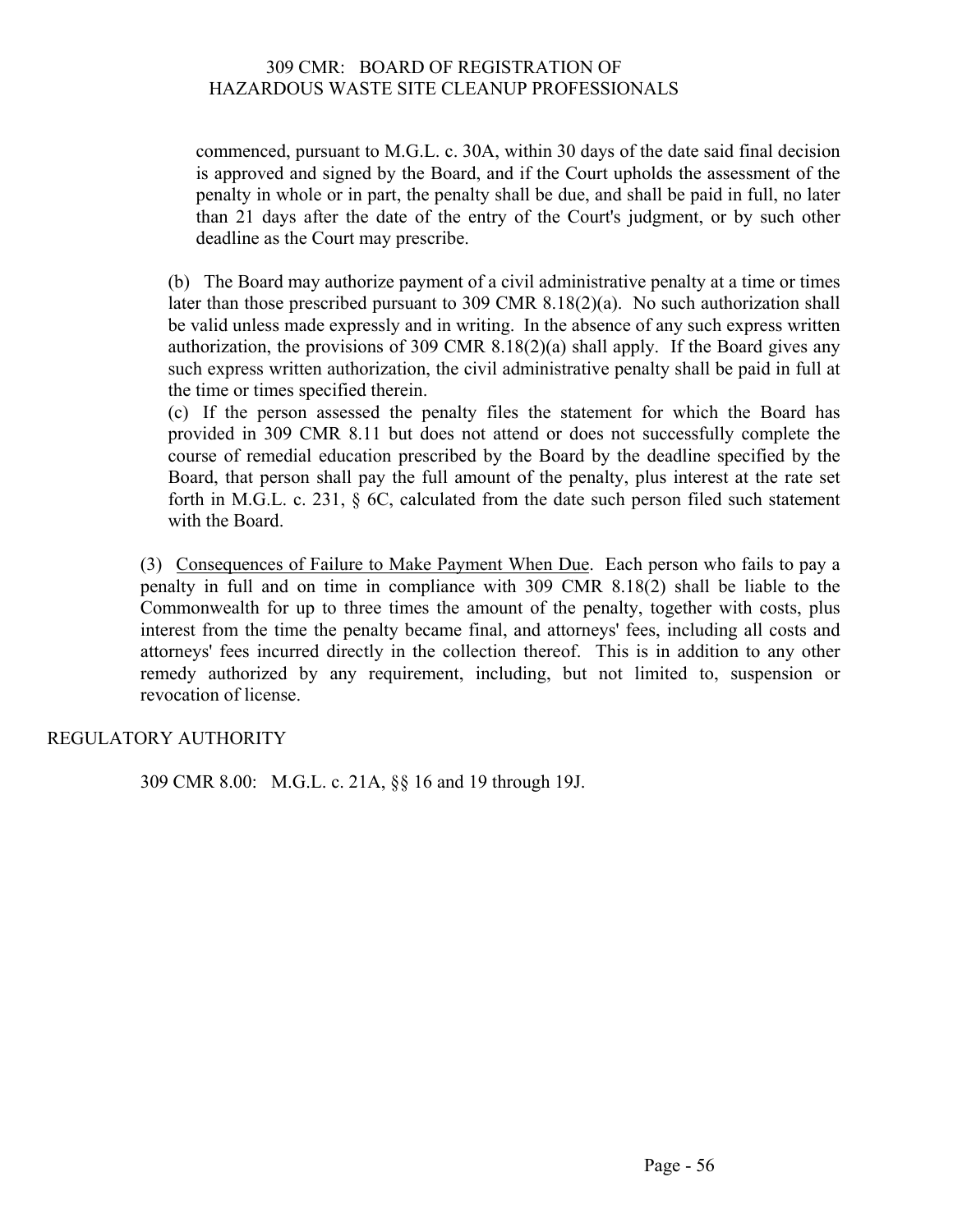#### 309 CMR 9.00: INACTIVE STATUS

Section

- $9.01 \cdot$  General
- 9.02: Two-year Limit
- 9.03: Fees and Reactivation
- 9.04: Reinstatement After Being Placed On Inactive Status Pursuant To 309 CMR 7.02(4)

#### 9.01: General

(1) Any licensed site professional may advise the Board in writing that he or she desires to be placed on inactive status and to discontinue the performance of Professional Services. Upon the filing of such notice, the licensed site professional, for each site for which he or she is an LSP-of-Record:

(a) shall notify the Department pursuant to 310 CMR 40.0169(2) that he or she is no longer an LSP-of-Record for that site; and

(b) shall no longer be eligible to act as, advertise as, or hold himself or herself out to be a licensed site professional.

(2) Any licensed site professional who is placed on inactive status pursuant to 309 CMR 7.02(4) shall be subject to all applicable rules set forth in 309 CMR 9.00 for inactive LSPs.

(3) Whenever a licensed site professional is placed on inactive status, either voluntarily or pursuant to 309 CMR 7.02(4), the Board shall promptly:

(a) remove his or her name from the Board's official list of active licensed site professionals and place his or her name on the list of inactive licensed site professionals; and

(b) notify the Department that this action has been taken.

(4) The names of licensed site professionals who voluntarily assume inactive status and those placed on inactive status pursuant to 309 CMR 7.02(4) shall appear together, without distinction, on the public list of inactive licensed site professionals.

(5) The provisions of 309 CMR 9.01(1) through (4) shall also apply to any LSP whose license has lapsed pursuant to 309 CMR 3.06 prior to August 20, 1999, and who advises the Board by November 20, 1999, that he or she desires to be placed on inactive status.

#### 9.02: Two-year Limit

(1) A licensed site professional may remain on inactive status for no longer than two years. In no case shall a licensed site professional be allowed to maintain inactive status for a period extending more than two years beyond the date the licensed site professional last maintained an active license.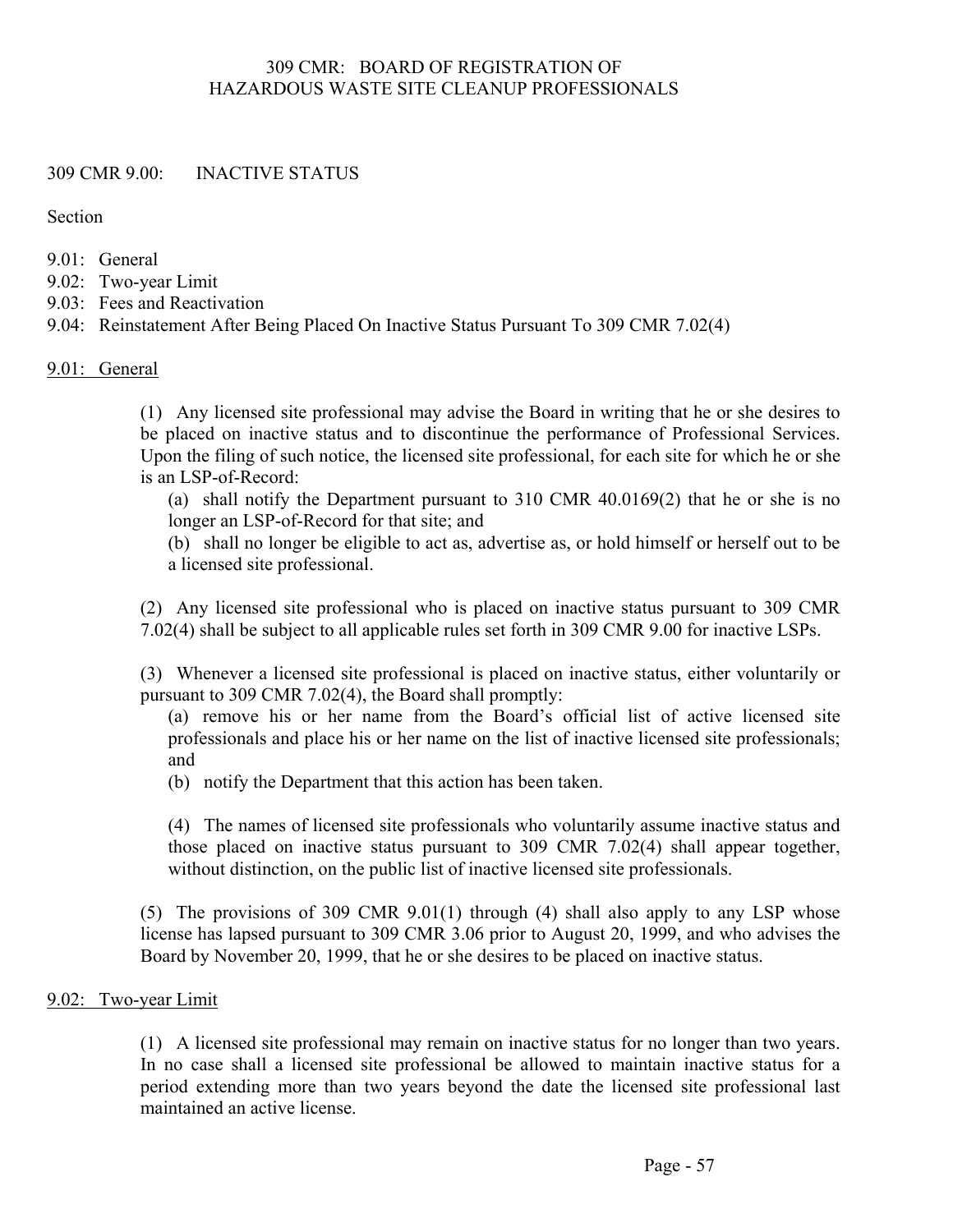(2) A licensed site professional who was on inactive status and whose license has lapsed may reapply at any time thereafter by submitting a limited licensure application in a form approved by the Board and the full application fee established for applicants for licensure. Each such applicant shall meet the eligibility requirements, including the examination requirements, existing at that time for initial applicants, except that with respect to relevant professional experience the applicant need demonstrate only that he or she has obtained three years of relevant professional experience within the five-year period occurring prior to the submission of the limited application. When reapplying, an individual who was placed on inactive status pursuant to 309 CMR 7.02(4) and whose license has lapsed shall also comply with any requests made by the Board pertaining to the individual's ability to perform the essential functions of a licensed site professional in accordance with the requirements of 309 CMR.

#### 9.03: Fees and Reactivation

(1) An inactive licensed site professional shall pay the annual fee established by the Secretary of Administration and Finance pursuant to M.G.L. c. 7, § 3B, and published in 801 CMR 4.00, for inactive licensed site professionals.

(2) Within two years of assuming inactive status, a licensed site professional who was not placed on inactive status pursuant to 309 CMR 7.02(4) may resume active status by filing a notice with the Board stating his or her intention to resume active status.

(3) A licensed site professional who has been placed on inactive status pursuant to 309 CMR 7.02(4) who seeks within two years to return to active status may do so by meeting the requirements for reinstatement set forth in 309 CMR 9.04.

(4) Whenever a licensed site professional resumes active status after being inactive, the Board shall assign him or her a new license expiration date such that, not counting the period on inactive status, when that new expiration date is reached the licensed site professional will have been on active status for a total of approximately three years since the date his or her license was issued or last renewed.

(5) A licensed site professional who has resumed active status and seeks to renew his or her license after being on inactive status may utilize any continuing education credits earned during the period the licensed site professional was on inactive status.

#### 9.04: Reinstatement After Being Placed On Inactive Status Pursuant To 309 CMR 7.02(4)

(1) A licensed site professional who has been placed on inactive status pursuant to 309 CMR 7.02(4) shall be entitled to request transfer to active status when the licensed site professional can demonstrate to the satisfaction of the Board that he or she can perform the essential functions of a licensed site professional in accordance with the requirements of 309 CMR, provided that the Board may reasonably determine and set minimum